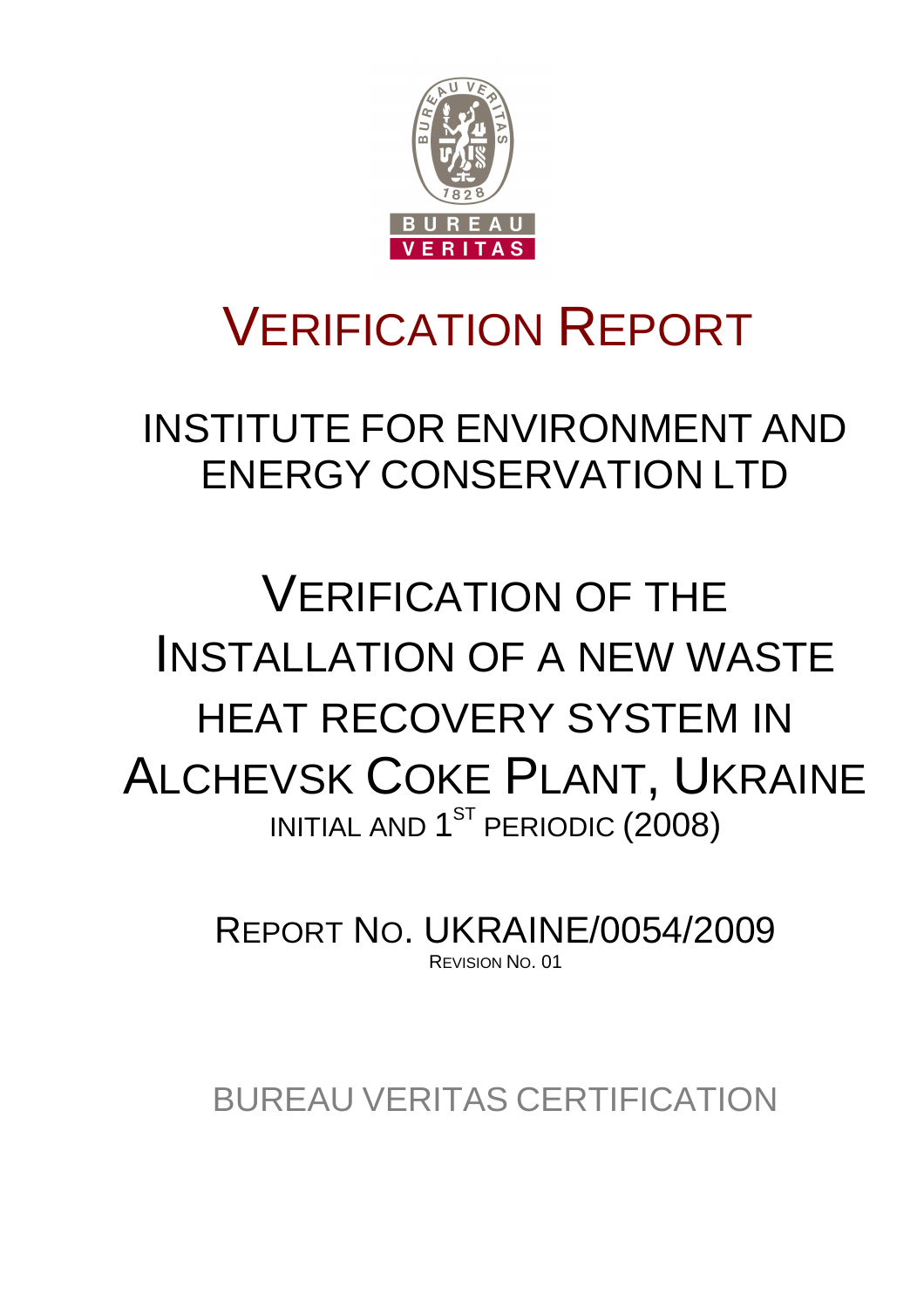

#### VERIFICATION REPORT

| Date of first issue:<br>15/03/2010                                                                                                                                                                                                                                                                                                                                                                                                                                                                                                                                                                                                                                                                                                                       |                      | Organizational unit:<br><b>Holding SAS</b> | <b>Bureau Veritas Certification</b>                                                                                                                                                                                                                                                                                                                                                                                                                                                                                                                                                                                                                                                                                                                                                                                                                                                                                                                                                                                                                                                                                                                                                                                                                                                                                                                                                                             |
|----------------------------------------------------------------------------------------------------------------------------------------------------------------------------------------------------------------------------------------------------------------------------------------------------------------------------------------------------------------------------------------------------------------------------------------------------------------------------------------------------------------------------------------------------------------------------------------------------------------------------------------------------------------------------------------------------------------------------------------------------------|----------------------|--------------------------------------------|-----------------------------------------------------------------------------------------------------------------------------------------------------------------------------------------------------------------------------------------------------------------------------------------------------------------------------------------------------------------------------------------------------------------------------------------------------------------------------------------------------------------------------------------------------------------------------------------------------------------------------------------------------------------------------------------------------------------------------------------------------------------------------------------------------------------------------------------------------------------------------------------------------------------------------------------------------------------------------------------------------------------------------------------------------------------------------------------------------------------------------------------------------------------------------------------------------------------------------------------------------------------------------------------------------------------------------------------------------------------------------------------------------------------|
| Client:<br>Institute for Environment and<br><b>Energy Conservation</b>                                                                                                                                                                                                                                                                                                                                                                                                                                                                                                                                                                                                                                                                                   |                      | Client ref.:<br>Vasyl Vovchak              |                                                                                                                                                                                                                                                                                                                                                                                                                                                                                                                                                                                                                                                                                                                                                                                                                                                                                                                                                                                                                                                                                                                                                                                                                                                                                                                                                                                                                 |
| Summary:<br>provide for consistent project operations, monitoring and reporting, as well as the host country criteria.<br>Forward Actions Requests (CL, CAR and FAR), presented in Appendix A.                                                                                                                                                                                                                                                                                                                                                                                                                                                                                                                                                           |                      |                                            | Bureau Veritas Certification has made the verification of the "Installation of a new waste heat recovery system<br>in Alchevsk Coke Plant, Ukraine" project of Institute for Environment and Energy Conservation located in<br>Alchevsk, Lugansk region, Ukraine on the basis of UNFCCC criteria for the JI, as well as criteria given to<br>The verification scope is defined as a periodic independent review and post determination by the Accredited<br>Independent Entity of the monitored reductions in GHG emissions during defined verification period, and<br>consisted of the following three phases: i) desk review of the Monitoring Report, Project Design Document and<br>the baseline and monitoring plan; ii) follow-up interviews with project stakeholders; iii) resolution of outstanding<br>issues and the issuance of the final verification report and opinion. The overall verification, from Contract<br>Review to Verification Report & Opinion, was conducted using Bureau Veritas Certification internal procedures.<br>The first output of the verification process is a list of Clarification Requests, Corrective Actions Requests,<br>The verification is based on the Monitoring Report (covers January 1 <sup>st</sup> 2008 – December 31 <sup>st</sup> 2008), the<br>Monitoring Plan, the determined PDD, version 7 of 22/12/2009, and supporting documents made available to |
| Bureau Veritas Certification by the project participant.<br>In summary, Bureau Veritas Certification confirms that the project is implemented as planned and described in<br>validated and registered project design documents. Installed equipment being essential for generating<br>emission reduction runs reliably and is calibrated appropriately. The monitoring system is in place and the<br>project is generating GHG emission reductions. The GHG emission reduction is calculated without material<br>misstatements.<br>Our opinion relates to the project's GHG emissions and resulting GHG emissions reductions reported and<br>related to the valid and registered project baseline and monitoring, and its associated documents. Based on |                      |                                            |                                                                                                                                                                                                                                                                                                                                                                                                                                                                                                                                                                                                                                                                                                                                                                                                                                                                                                                                                                                                                                                                                                                                                                                                                                                                                                                                                                                                                 |
| 134542 t CO <sub>2</sub> e reductions during period from 01/01/2008 up to 31/12/2008.                                                                                                                                                                                                                                                                                                                                                                                                                                                                                                                                                                                                                                                                    |                      |                                            | information seen and evaluated we confirm that the implementation of the project has resulted in                                                                                                                                                                                                                                                                                                                                                                                                                                                                                                                                                                                                                                                                                                                                                                                                                                                                                                                                                                                                                                                                                                                                                                                                                                                                                                                |
|                                                                                                                                                                                                                                                                                                                                                                                                                                                                                                                                                                                                                                                                                                                                                          |                      |                                            | On behalf of verification team, Flavio Gomes, the Bureau Veritas Certification Holding SAS Global Product<br>Manager for Climate Change, approved final version of the Verification Report and it is signed by Ivan Sokolov<br>authorized Bureau Veritas Certification Holding SAS Local product manager for Climate Change in Ukraine.                                                                                                                                                                                                                                                                                                                                                                                                                                                                                                                                                                                                                                                                                                                                                                                                                                                                                                                                                                                                                                                                         |
| Report No.:<br>UKRAINE/0054/2009                                                                                                                                                                                                                                                                                                                                                                                                                                                                                                                                                                                                                                                                                                                         | Subject Group:<br>JI |                                            | <b>Indexing terms</b>                                                                                                                                                                                                                                                                                                                                                                                                                                                                                                                                                                                                                                                                                                                                                                                                                                                                                                                                                                                                                                                                                                                                                                                                                                                                                                                                                                                           |
| Project title:<br>Installation of a new waste heat recovery system in<br>Alchevsk Coke Plant, Ukraine                                                                                                                                                                                                                                                                                                                                                                                                                                                                                                                                                                                                                                                    |                      |                                            | Climate Change, Kyoto Protocol, JI,<br>Emission<br>Reductions, Verification                                                                                                                                                                                                                                                                                                                                                                                                                                                                                                                                                                                                                                                                                                                                                                                                                                                                                                                                                                                                                                                                                                                                                                                                                                                                                                                                     |
| Work carried out by:<br>Team Leader, Lead verifier:<br>Nadiia Kaiiun<br>Team Member, verifier:<br>Oleg Skoblyk<br>Team Member, verifier:<br>Victoria Legka                                                                                                                                                                                                                                                                                                                                                                                                                                                                                                                                                                                               |                      |                                            | $\boxtimes$<br>No distribution without permission from the<br>Client or responsible organizational unit                                                                                                                                                                                                                                                                                                                                                                                                                                                                                                                                                                                                                                                                                                                                                                                                                                                                                                                                                                                                                                                                                                                                                                                                                                                                                                         |
| Work verified by:<br>Ivan Sokolov - Internal Technical Reviewer                                                                                                                                                                                                                                                                                                                                                                                                                                                                                                                                                                                                                                                                                          |                      |                                            | Limited distribution                                                                                                                                                                                                                                                                                                                                                                                                                                                                                                                                                                                                                                                                                                                                                                                                                                                                                                                                                                                                                                                                                                                                                                                                                                                                                                                                                                                            |
| Date of this revision:<br>Rev. No.:<br>15/03/2010<br>01                                                                                                                                                                                                                                                                                                                                                                                                                                                                                                                                                                                                                                                                                                  |                      | Number of pages:<br>66                     | Unrestricted distribution                                                                                                                                                                                                                                                                                                                                                                                                                                                                                                                                                                                                                                                                                                                                                                                                                                                                                                                                                                                                                                                                                                                                                                                                                                                                                                                                                                                       |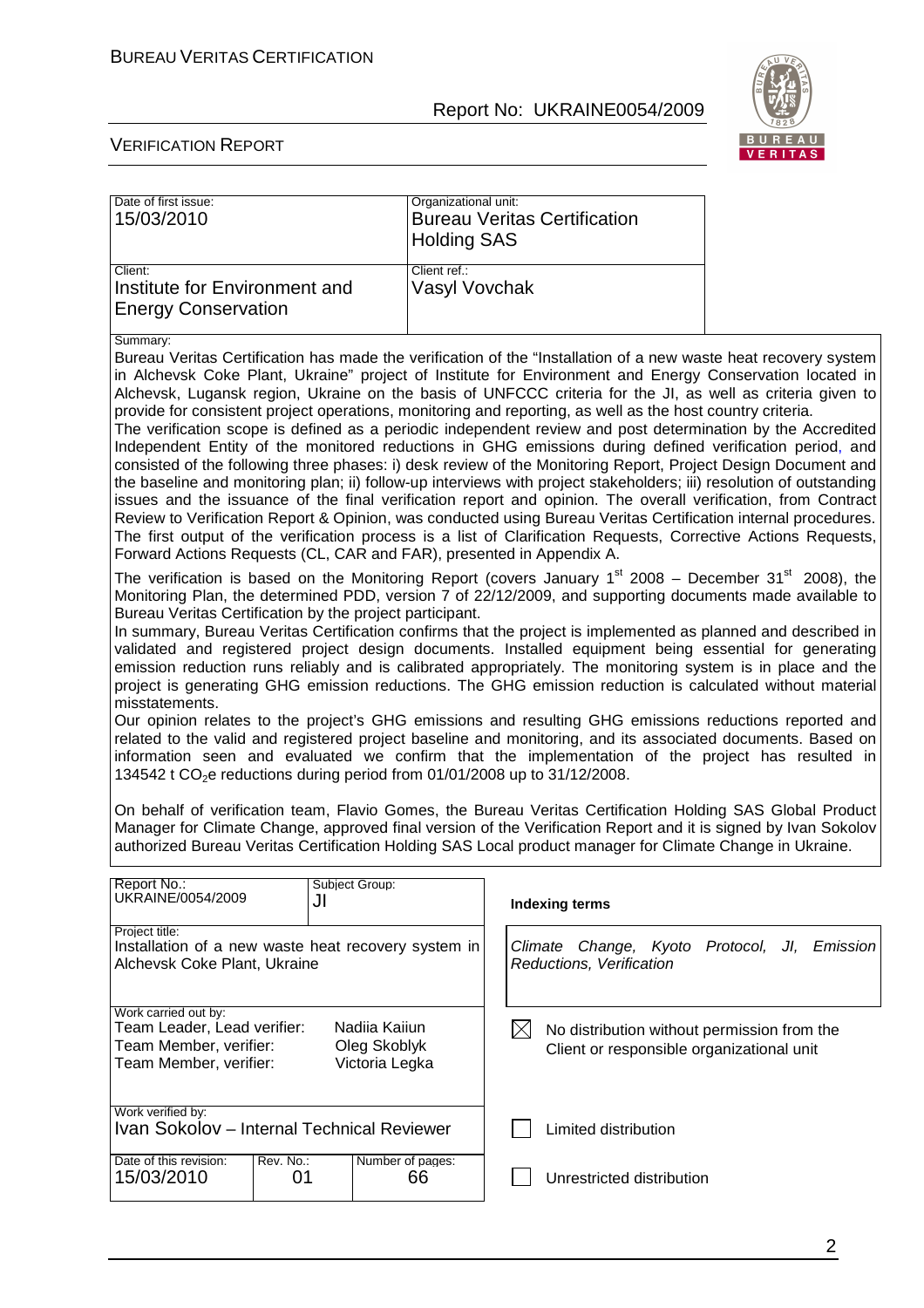VERIFICATION REPORT



### **Abbreviations**

| AIE<br><b>AISW</b><br><b>BFG</b><br><b>BVCH</b><br><b>CAR</b><br><b>CDQ</b><br>CL<br>CO <sub>2</sub><br><b>COG</b> | <b>Accrediting Independent Entity</b><br><b>Alchevsk Iron and Steel Works</b><br>Blast furnace gas<br><b>Bureau Veritas Certification Holding SAS</b><br><b>Corrective Action Request</b><br><b>Coke Dry Quenching</b><br><b>Clarification Request</b><br><b>Carbon Dioxide</b><br><b>Coke Oven Gas</b> |
|--------------------------------------------------------------------------------------------------------------------|---------------------------------------------------------------------------------------------------------------------------------------------------------------------------------------------------------------------------------------------------------------------------------------------------------|
| <b>CWQ</b>                                                                                                         | Coke Wet Quenching                                                                                                                                                                                                                                                                                      |
| ERU                                                                                                                | <b>Emission Reduction Unit</b>                                                                                                                                                                                                                                                                          |
| <b>FAR</b>                                                                                                         | <b>Forward Action Request</b>                                                                                                                                                                                                                                                                           |
| <b>GHG</b>                                                                                                         | Green House Gas(es)                                                                                                                                                                                                                                                                                     |
| <b>IETA</b>                                                                                                        | <b>International Emissions Trading Association</b>                                                                                                                                                                                                                                                      |
| JI                                                                                                                 | Joint Implementation                                                                                                                                                                                                                                                                                    |
| <b>JISC</b>                                                                                                        | <b>JI Supervisory Committee</b>                                                                                                                                                                                                                                                                         |
| MoV                                                                                                                | <b>Means of Verification</b>                                                                                                                                                                                                                                                                            |
| MP.                                                                                                                | Monitoring Plan                                                                                                                                                                                                                                                                                         |
| MR.                                                                                                                | <b>Monitoring Report</b>                                                                                                                                                                                                                                                                                |
| <b>PCF</b>                                                                                                         | <b>Prototype Carbon Fund</b>                                                                                                                                                                                                                                                                            |
| <b>PDD</b>                                                                                                         | <b>Project Design Document</b>                                                                                                                                                                                                                                                                          |
| <b>UNFCCC</b>                                                                                                      | United Nations Framework Convention on Climate Change                                                                                                                                                                                                                                                   |
|                                                                                                                    |                                                                                                                                                                                                                                                                                                         |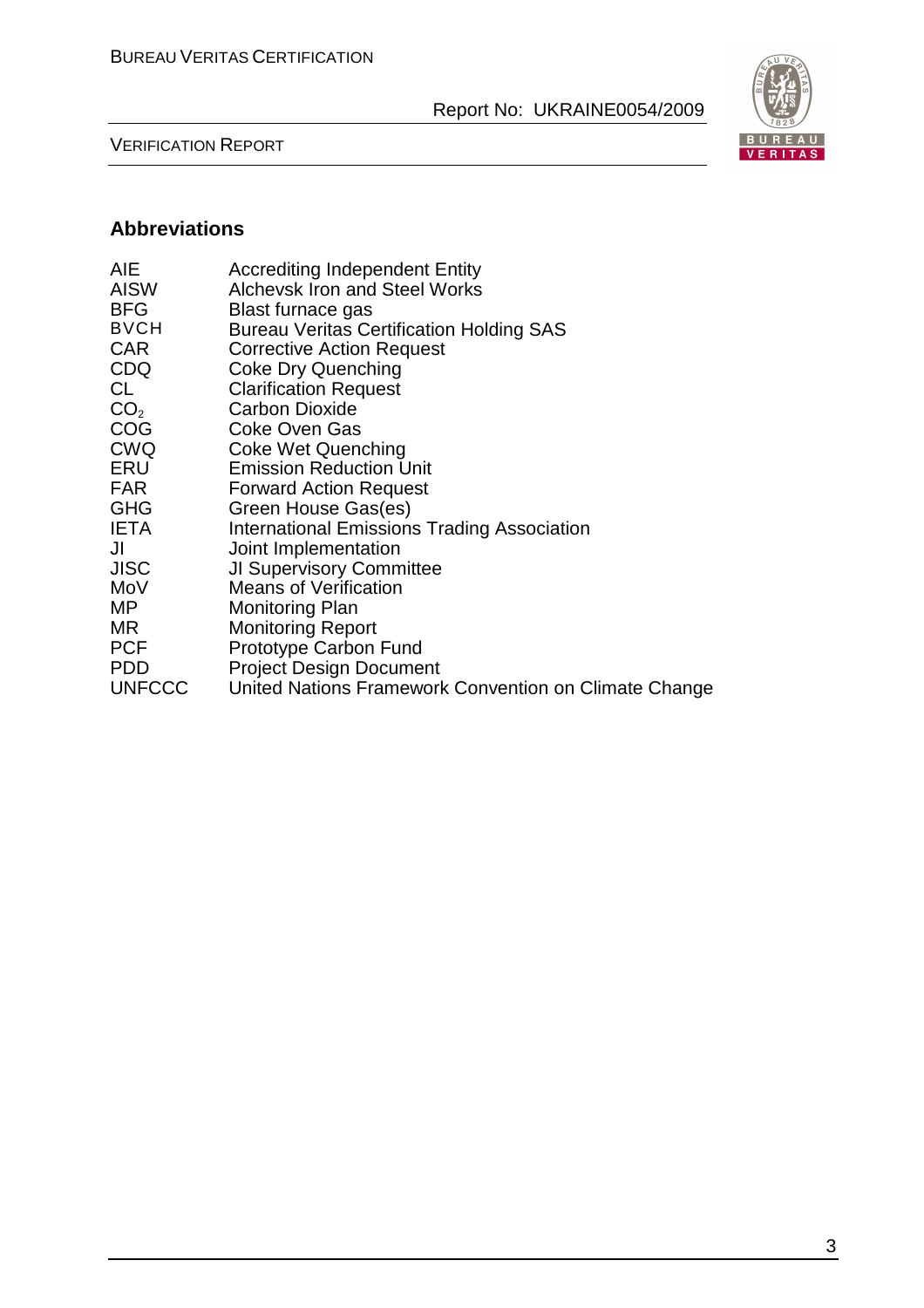

VERIFICATION REPORT

# **Table of Contents Page 2018**

| $\mathbf{1}$   |                                                                        |    |
|----------------|------------------------------------------------------------------------|----|
| 1.1            | Objective                                                              | 5  |
| 1.2            | Scope                                                                  | 6  |
| 1.3            | <b>GHG Project Description</b>                                         | 6  |
| $\overline{2}$ |                                                                        |    |
| 2.1            | <b>Review of Documents</b>                                             | 12 |
| 2.2            | Follow-up Interviews                                                   | 12 |
| 2.3            | Resolution of Clarification, Corrective and Forward Action<br>Requests | 13 |
| 3              |                                                                        |    |
| 3.1            | Remaining issues CAR's, FAR's from previous                            |    |
|                | determination/verification                                             | 14 |
| 3.2            | <b>Project Implementation</b>                                          | 14 |
| 3.3            | Internal and External Data                                             | 15 |
| 3.5            | <b>Management and Operational System</b>                               | 18 |
| $\overline{4}$ |                                                                        |    |
| 4.1            | <b>Completeness of Monitoring</b>                                      | 18 |
| 4.2            | <b>Accuracy of Emission Reduction Calculations</b>                     | 19 |
| 4.3            | Quality Evidence to Determine Emissions Reductions                     | 20 |
| 4.4            | Management System and Quality Assurance                                | 21 |
| 5              |                                                                        |    |
| 6              | INITIAL AND FIRST PERIODIC VERIFICATION STATEMENT 22                   |    |
| 7              |                                                                        |    |
|                | APPENDIX A: COMPANY JI PROJECT VERIFICATION PROTOCOL 25                |    |
|                |                                                                        |    |
|                | APPENDIX C: DOCUMENTS CHECKED DURING VERIFICATION 62                   |    |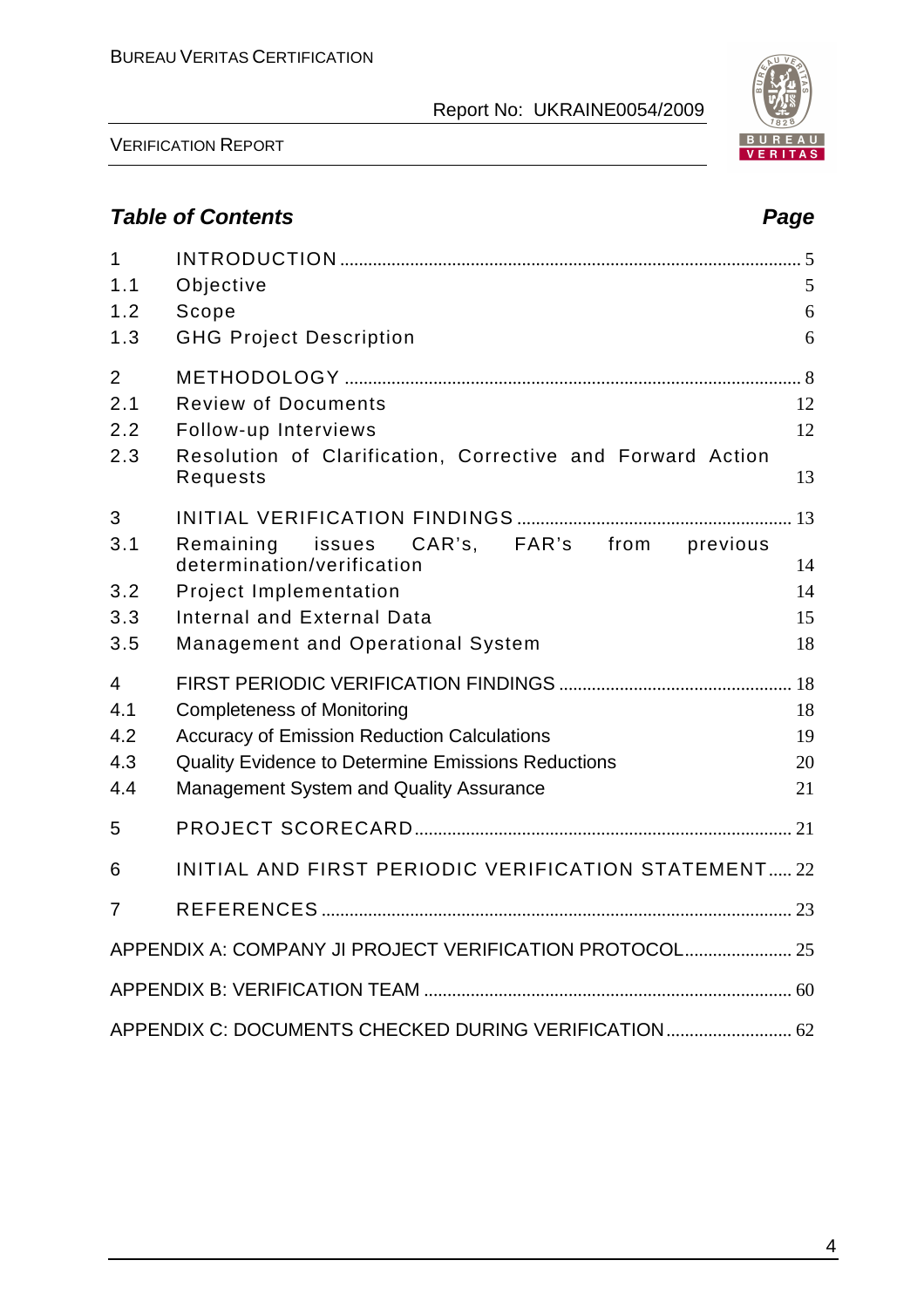

VERIFICATION REPORT

#### **1 INTRODUCTION**

Institute for Environment and Energy Conservation, Ltd has commissioned Bureau Veritas Certification to verify the emissions reductions of its JI project "Installation of a new waste heat recovery system in Alchevsk Coke Plant, Ukraine" (hereafter called "the project") at Alchevsk, Lugask region, Ukraine, JI Registration Reference UA 1000130.

This report summarizes the findings of the verification of the project, performed on the basis of criteria given to provide for consistent project operations, monitoring and reporting, and contains a statement for the verified emission reductions. The order includes the initial and first periodic verification of the project.

This report summarizes the findings of the initial and first periodic verification. It is based on the Initial Verification Report Template Version 3.0, December 2003 and on the Periodic Verification Report Template Version 3.0, December 2003, both part of the Validation and Verification Manual (VVM) published by International Emission Trading Association (IETA).

Initial and first periodic verification has been performed as one integrated activity. It consisted of a desk review of the project documents including PDD, monitoring plan, determination report, monitoring report and further documentation.

The results of the determination were documented by Bureau Veritas Certification in the report: "Determination of The Installation of a New Waste Heat Recovery System in Alchevsk Coke Plant, Ukraine" No. UKRAINE/0035/2009 dated 22<sup>nd</sup> of December 2009.

Project is approved by the National Environmental Investment Agency of Ukraine and Ministry of Economy, Trade and Industry of Japan on behalf of Government of Japan (Letters of approval are presented, see Section 7) and registered under Track 1.

#### **1.1 Objective**

Verification is the periodic independent review and ex post determination by the AIE of the monitored reductions in GHG emissions during defined verification period.

The objective of verification can be divided in Initial Verification and Periodic Verification.

Initial Verification: The objective of an initial verification is to verify that the project is implemented as planned, to confirm that the monitoring system is in place and fully functional, and to assure that the project will generate verifiable emission reductions. A separate initial verification prior to the project entering into regular operations is not a mandatory requirement.

Periodic Verification: The objective of the periodic verification is to verify that actual monitoring systems and procedures are in compliance with the monitoring systems and procedures described in the monitoring plan;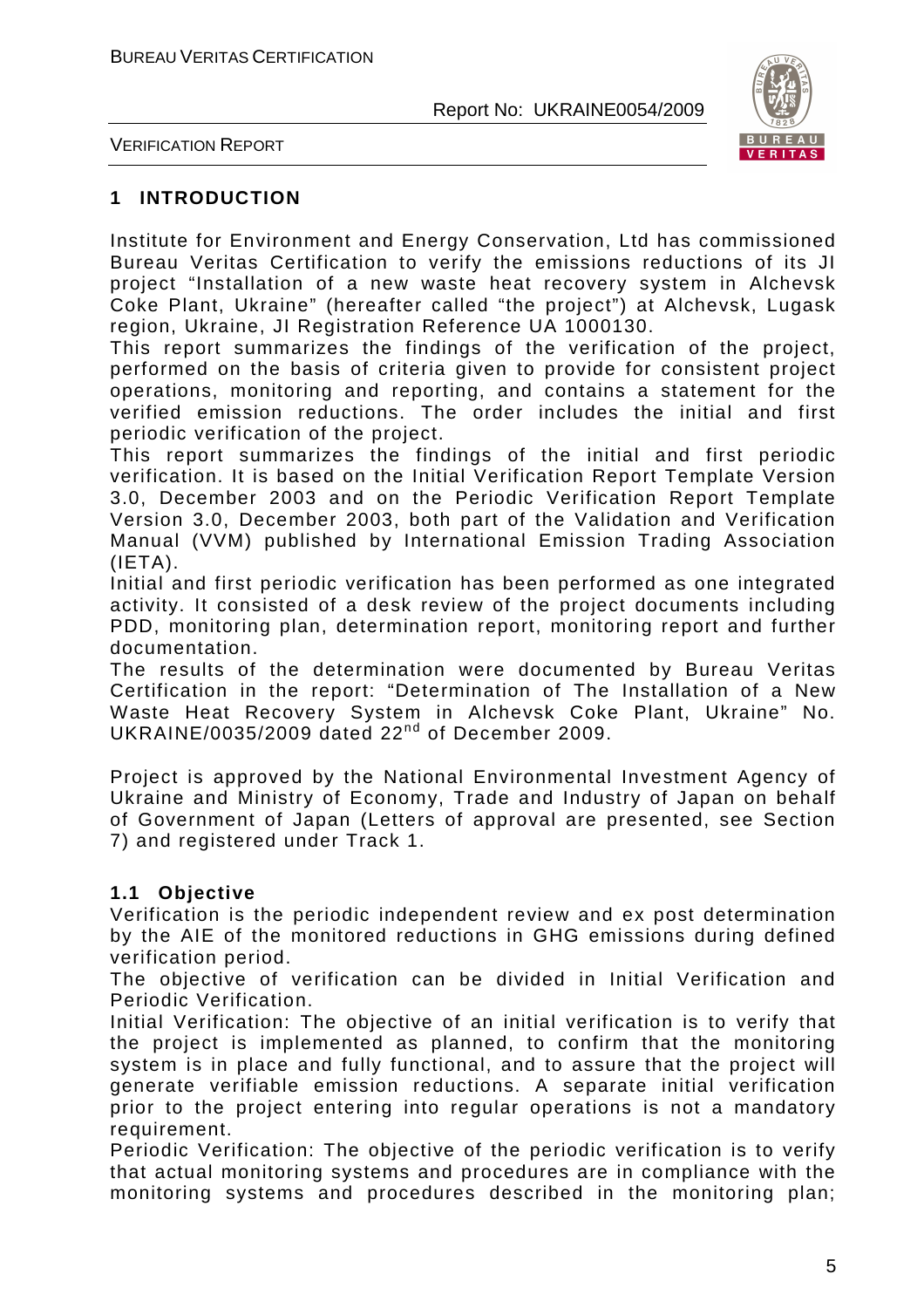

VERIFICATION REPORT

furthermore the periodic verification evaluates the GHG emission reduction data and express a conclusion with a high, but not absolute, level of assurance about whether the reported GHG emission reduction data is free of material misstatements; and verifies that the reported GHG emission data is sufficiently supported by evidence, i.e. monitoring records. If no prior initial verification has been carried out, the objective of the first periodic verification also includes the objectives of the initial verification.

The verification follows UNFCCC criteria referring to the Kyoto Protocol criteria, the JI/CDM rules and modalities, and the subsequent decisions by the JISC, as well as the host country criteria.

#### **1.2 Scope**

Verification scope is defined as an independent and objective review and ex post determination by the Accredited Independent Entity of the monitored reductions in GHG emissions. The verification is based on the submitted monitoring report and the determined project design document including the project's baseline study and monitoring plan and other relevant documents. The information in these documents is reviewed against Kyoto Protocol requirements, UNFCCC rules and associated interpretations. Bureau Veritas Certification has, based on the recommendations in the Validation and Verification Manual employed a risk-based approach in the verification, focusing on the identification of significant risks of the project implementation and the generation of ERUs.

The verification is not meant to provide any consulting towards the Client. However, stated requests for forward actions and/or corrective actions may provide input for improvement of the project monitoring towards reductions in the GHG emissions.

The audit team has been provided with a Monitoring Report version 1 dated 28/01/2010 and underlying data records, covering the period from 01 January 2008 to 31 December 2008 inclusive (see Section 7).

### **1.3 GHG Project Description**

The project activity is to reduce greenhouse gas (GHG) emissions through the introduction of captive co-generation with waste heat recovery technology by using Coke Dry Quenching (CDQ) system—instead of conventional Coke Wet Quenching (CWQ) system—with 9.13 MW captive generator at Alchevsk Coke Plant (Alchevskkoks) when it expands its coke oven battery. The 75 t/h highly-efficient boiler firing coke oven gas (COG) and blast furnace gas (BFG) and new steam turbine is also installed at Alchevskkoks as a part of establishing industrial synthesis in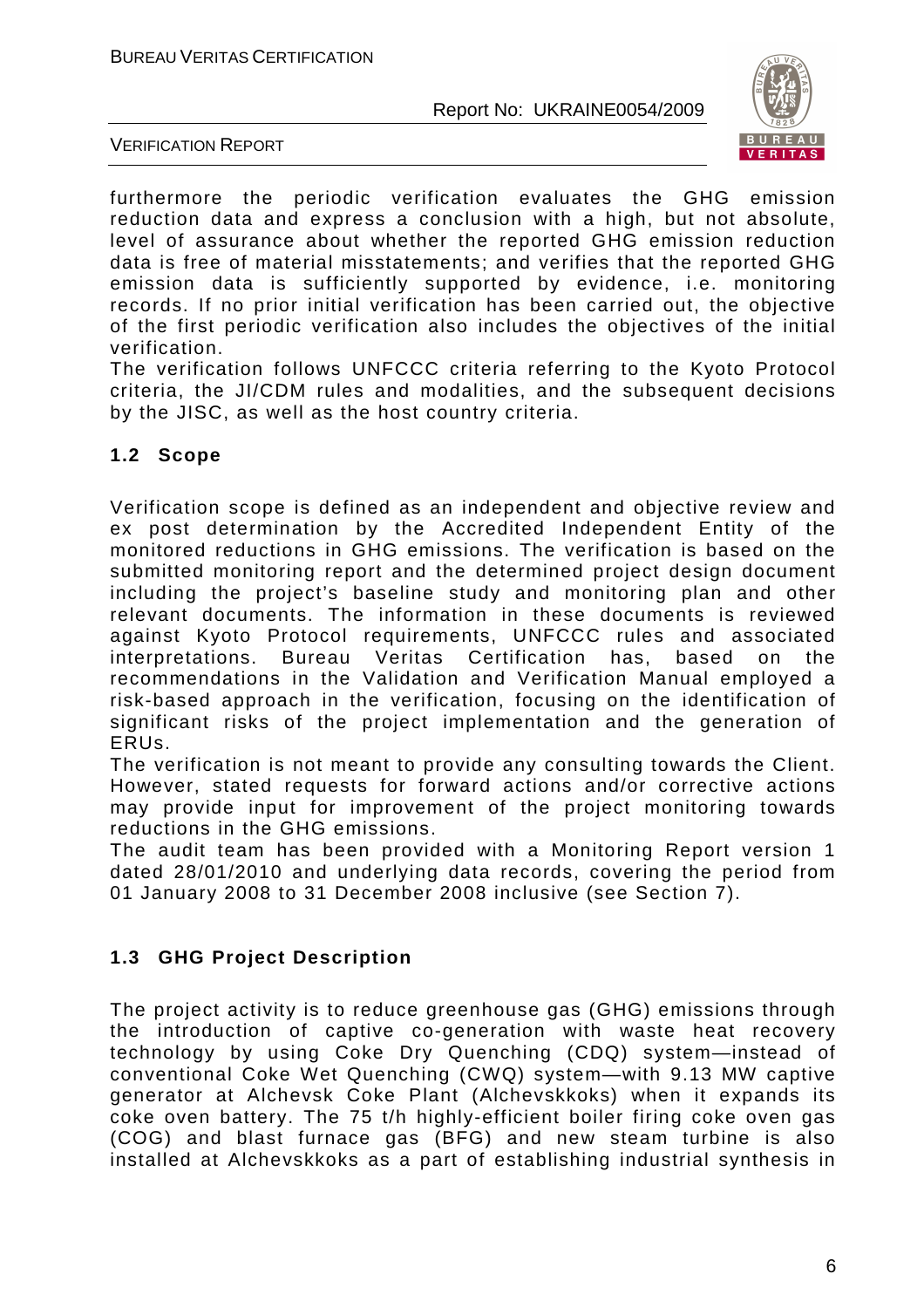

VERIFICATION REPORT

energy source with its neighbouring Steel Plant (Alchevsk Iron and Steel Works).

The project activity is split into three stages, i.e. stage 1, 2 & F due to construction schedule.

In the stage 1 of the project activity, only the CDQ system with boilers (35 t/h x 3 units) is installed while a new boiler and a new generator are not in service although internal demands are increased to 1,680,000 t/y for steam and 181,200 MWh/y for electricity due to production capacity expansion by installing a new coke oven battery.

For steam demand, 390,000 t/y is generated with CDQ boilers, 941,000 t/y with the existing boiler shop and the old boiler firing all COG available. The rest 349,000 t/y is imported from AISW.

In the stage 2, a new 75 t/h boiler will be put in service and BFG will be introduced from AISW. Then the new boiler will start to generate 588,000 t/y of steam firing about 10% of available COG and all BFG available. The remaining 90% 0f COG will be kept fired in the existing boiler as the old boiler is abolished and stops generating steam as it is planned. Total steam and electricity generation will maintain the same.

In the stage F which is the final stage of the project activity, in addition to the CDQ system and a new 75 t/h boiler, a new 9.13 MW captive generator will be put in service.

Internal demands for steam and electricity are the same as those in the stage 2 of the project activity, i.e. 1,680,000 t/y and 181,200 MWh/y respectively.

For steam demand, 390,000 t/y of steam is generated with CDQ boilers, 588,000 t/y with new 75 t/h boiler firing COG and BFG, and 353,000 t/y with the existing boiler shop firing COG only. The rest 349,000 t/y is imported from AISW.

For electricity demand, 54,200 MWh of net electricity is to be generated from the new 9.13 MW captive generator connected to CDQ boilers and the new boiler shop, and 8,640 MWh from the one set of existing 2.15 MW, and the rest 118,360 MWh/y is imported from the national grid to meet total demand, annually.

In this stage, the project activity generates 1,330,000 t/y of steam and more electricity than that in the baseline so that electricity import from the national electricity grid is reduced by 30,830 MWh/y.

By putting a new boiler and captive generator in service, this reduction will be made without firing natural gas which would have been used in the baseline. The amounts of COG and BFG utilized are common for the baseline and the project.

The other benefit from installing CDQ is to produce harder and drier coke compared with the conventional Coke Wet Quenching technology (CWQ), which would have installed without the project activity. It has been empirically proved that this quality improvement results in reducing coke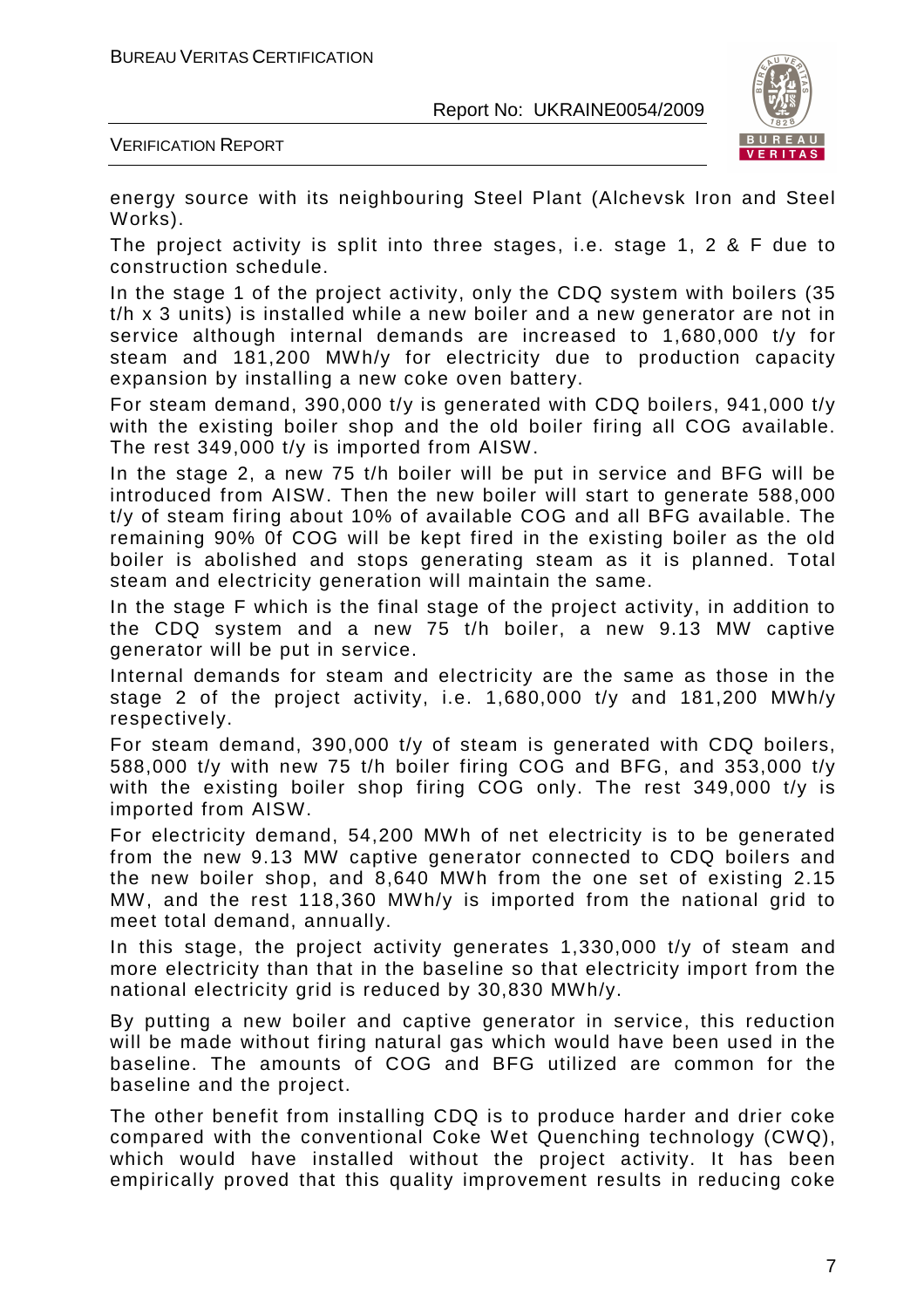

VERIFICATION REPORT

input per unit of pig iron production at the blast furnace. Accordingly, CO2 emissions derived from burning coke is alleviated at the blast furnace of the Alchevsk Iron and Steel Works (AISW).

In summary, the project activity comprises three components of GHG emissions reductions as follows:

1. GHG emissions reductions due to dismissing natural gas that would have been burnt at the baseline boilers for steam generation by installing CDQ waste heat recovery technology together with highefficient boiler.

2. GHG emissions reductions due to replacing grid electricity by installing the power generator with CDQ waste heat recovery technology together with high-efficient boiler by improving the efficient use of COG and BFG.

3. GHG emissions reductions due to reducing coke input per unit of pig iron production at the blast furnace by installing CDQ waste heat recovery technology.

Other than GHG emissions the project activity entails significant environmental co-benefits. While CDQ enables Alchevskkoks to utilize waste heat and promote energy conservation, it also reduces emissions of air pollutants such as nitrogen oxides (NOx) and particulates from CWQ, boilers, and grid-connected power plants by replacing natural gas burning and grid electricity. In addition, the reduction of coke consumption at the blast furnace contributes to resource conservation.

### **2 METHODOLOGY**

The verification is as a desk review and field visit including discussions and interviews with selected experts and stakeholders.

In order to ensure transparency, a verification protocol was customized for the project, according to the Validation and Verification Manual (IETA/PCF) a verification protocol is used as part of the verification (see Section 7). The protocol shows, in a transparent manner, criteria (requirements), means of verification and the results from verifying the identified criteria. The verification protocol serves the following purposes:

- It organises, details and clarifies the requirements the project is expected to meet; and
- It ensures a transparent verification process where the verifier will document how a particular requirement has been verified and the result of the verification.

The verification protocol consists of one table under Initial Verification checklist and four tables under Periodic verification checklist. The different columns in these tables are described in Figure 1.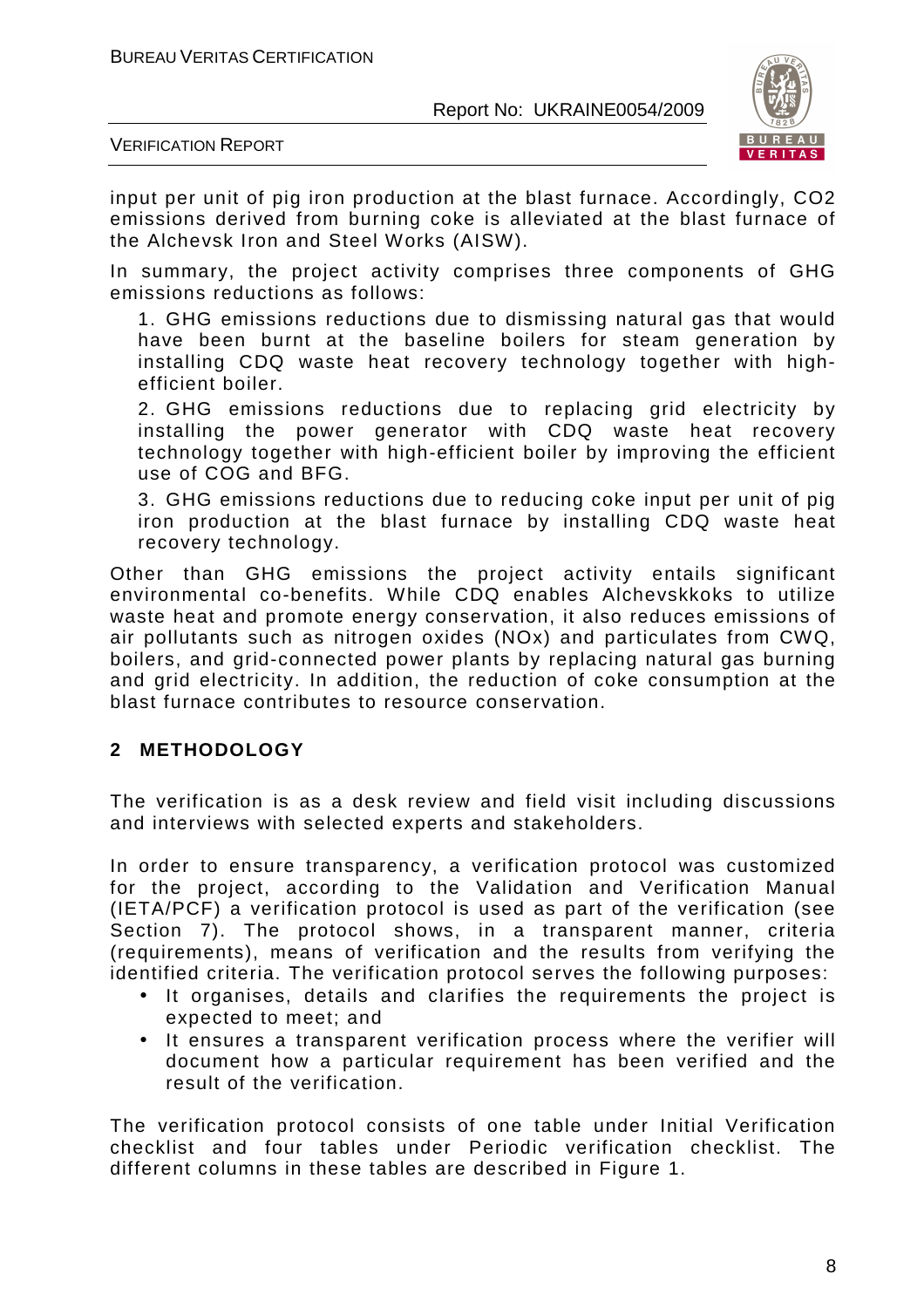

VERIFICATION REPORT

The overall verification, from Contract Review to Verification Report & Opinion, was conducted using Bureau Veritas Certification procedures.

The completed verification protocol is enclosed in Appendix A to this report.

| <b>Initial Verification Protocol Table 1</b> |                                                                   |                                                                                    |                                                                                                                                                                                                                                                                       |  |  |  |
|----------------------------------------------|-------------------------------------------------------------------|------------------------------------------------------------------------------------|-----------------------------------------------------------------------------------------------------------------------------------------------------------------------------------------------------------------------------------------------------------------------|--|--|--|
| <b>Objective</b>                             | <b>Reference</b>                                                  | <b>Comments</b>                                                                    | <b>Conclusion (CARs/FARs)</b>                                                                                                                                                                                                                                         |  |  |  |
| The requirements the<br>project must meet    | Gives reference to<br>where<br>the<br>requirement<br>is<br>found. | Description<br>0f<br>circumstances and<br>further<br>comments<br>on the conclusion | This is either acceptable based on<br>evidence provided (OK), or a<br>Corrective Action Request (CAR)<br>of risk or non-compliance of the<br>stated requirements. Forward<br>Action Request (FAR) indicates<br>essential risks for further periodic<br>verifications. |  |  |  |

| <b>Periodic Verification Checklist Protocol Table 2: Data Management System/Controls</b>                                                                                                                                                                                                                                                             |                                                                                                                                                                                                                                                                                                                                                                   |                                                                                                                                                                                                                                                                                                                                                                                                                                                                                                                              |  |  |  |
|------------------------------------------------------------------------------------------------------------------------------------------------------------------------------------------------------------------------------------------------------------------------------------------------------------------------------------------------------|-------------------------------------------------------------------------------------------------------------------------------------------------------------------------------------------------------------------------------------------------------------------------------------------------------------------------------------------------------------------|------------------------------------------------------------------------------------------------------------------------------------------------------------------------------------------------------------------------------------------------------------------------------------------------------------------------------------------------------------------------------------------------------------------------------------------------------------------------------------------------------------------------------|--|--|--|
| Identification of potential<br>reporting risk                                                                                                                                                                                                                                                                                                        | Identification,<br>assessment and testing<br>of management controls                                                                                                                                                                                                                                                                                               | Areas of residual risks                                                                                                                                                                                                                                                                                                                                                                                                                                                                                                      |  |  |  |
| The project operator's data<br>management system/controls<br>assessed to<br>identify<br>are<br>reporting risks and to assess<br>data<br>the<br>management<br>system's/control's ability to<br>mitigate reporting risks. The<br>GHG<br>data<br>management<br>system/controls are assessed<br>the<br>against<br>expectations<br>detailed in the table. | A score is assigned as<br>follows:<br>Full - all best-<br>$\bullet$<br>practice<br>expectations are<br>implemented.<br>Partial<br>$\bullet$<br>a<br>proportion of the<br>best<br>practice<br>expectations<br>is<br>implemented<br>Limited<br>this<br>$\sim$<br>$\bullet$<br>should be given if<br>little or none of<br>the<br>system<br>component is in<br>place. | Description of circumstances and further<br>commendation to the conclusion. This is<br>either acceptable based on evidence<br>provided (OK), or a Corrective Action<br>Request (CAR) of risk or non compliance<br>with stated requirements. The corrective<br>action requests are numbered<br>and<br>presented to the client in the verification<br>report. The<br>Initial<br>Verification<br>has<br>additional Forward<br>Action<br>Requests<br>(FAR). FAR indicates essential risks for<br>further periodic verifications. |  |  |  |

**Periodic Verification Protocol Table 3: GHG calculation procedures and management control testing** 

| potential<br><b>Identification</b><br>οf<br>reporting risk                                                                                                                                                                          | Identification,<br>assessment<br>and<br>testing of management controls                                                                                                                                                                                      | Areas of residual risks                                                                                                                                                                                       |
|-------------------------------------------------------------------------------------------------------------------------------------------------------------------------------------------------------------------------------------|-------------------------------------------------------------------------------------------------------------------------------------------------------------------------------------------------------------------------------------------------------------|---------------------------------------------------------------------------------------------------------------------------------------------------------------------------------------------------------------|
| Identify and list potential reporting<br>risks based on an assessment of<br>emission<br>estimation<br>the<br>procedures, i.e.<br>the calculation methods,<br>➤<br>collection and<br>data<br>➤<br>raw<br>οf<br>supporting<br>sources | Identify the key controls for each area<br>with potential reporting risks. Assess<br>the adequacy of the key controls and<br>eventually test that the key controls are<br>actually in operation.<br>include<br>Internal<br>(not<br>controls<br>exhaustive): | Identify areas of residual<br>risks,<br>i.e.<br>areas<br>of<br>potential reporting risks<br>there<br>where<br>are<br>no.<br>adequate<br>management<br>mitigate<br>controls<br>to<br>potential reporting risks |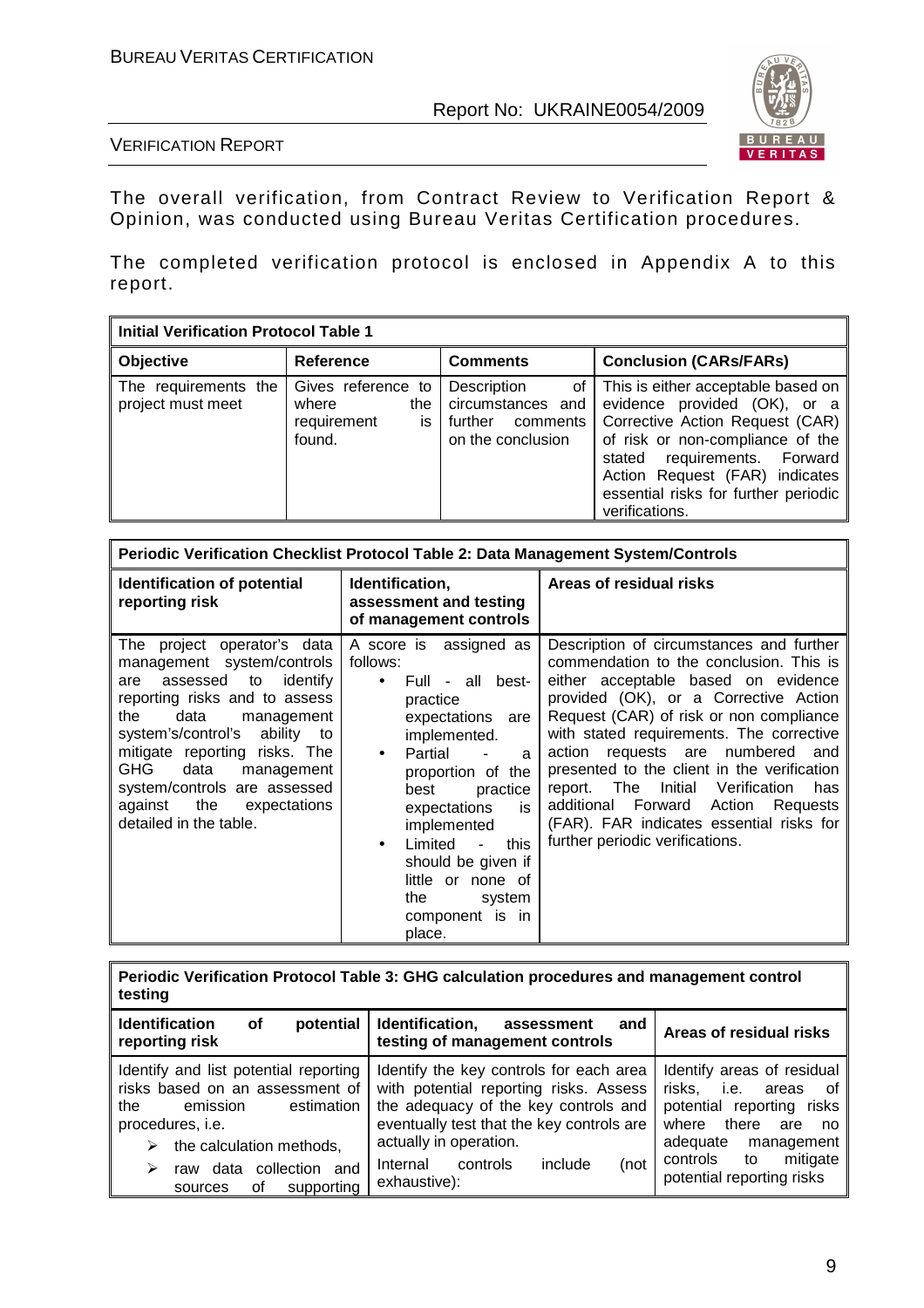

#### VERIFICATION REPORT

| documentation,                                                                                                                               | ➤                 | Understanding<br>of                                                                                                                            | Areas<br>where<br>data                             |
|----------------------------------------------------------------------------------------------------------------------------------------------|-------------------|------------------------------------------------------------------------------------------------------------------------------------------------|----------------------------------------------------|
| reports/databases/informat<br>⋗<br>ion systems from which                                                                                    | ➤                 | responsibilities and roles<br>Reporting,<br>reviewing<br>and                                                                                   | accuracy, completeness<br>and consistency could be |
| data is obtained.<br>Identify key source data. Examples<br>of source data include metering                                                   | ➤                 | formal<br>management<br>approval of data;<br>Procedures<br>for<br>ensuring                                                                     | improved are highlighted.                          |
| monitors,<br>records,<br>process<br>operational<br>logs,<br>laboratory/analytical<br>data,                                                   |                   | completeness,<br>data<br>conformance with reporting<br>guidelines, maintenance of                                                              |                                                    |
| accounting records, utility data and<br>vendor data. Check appropriate<br>calibration and maintenance of<br>equipment, and assess the likely | ⋗                 | data trails etc.<br>Controls<br>to<br>the<br>ensure<br>arithmetical accuracy of the                                                            |                                                    |
| accuracy of data supplied.                                                                                                                   |                   | GHG data generated and<br>accounting<br>records<br>e.g.                                                                                        |                                                    |
| Focus on those risks that impact<br>the accuracy, completeness and<br>consistency of the reported data.                                      |                   | internal<br>audits,<br>and<br>checking/<br>review<br>procedures;                                                                               |                                                    |
| Risks are weakness in the GHG<br>calculation<br>systems<br>and<br>may<br>include:                                                            | ➤                 | Controls over the computer<br>information systems;                                                                                             |                                                    |
| ⋗<br>manual<br>transfer<br>οf<br>data/manual calculations,                                                                                   | ➤                 | Review<br>processes<br>for<br>identification<br>and<br>understanding<br>of                                                                     |                                                    |
| unclear origins of data,<br>➤                                                                                                                |                   | key<br>process parameters<br>and                                                                                                               |                                                    |
| due<br>➤<br>accuracy<br>to<br>technological limitations,                                                                                     |                   | implementation of calibration<br>maintenance regimes                                                                                           |                                                    |
| lack of appropriate data<br>➤<br>protection measures? For<br>example,<br>protected<br>calculation<br>cells<br>in.<br>spreadsheets<br>and/or  | ≻                 | Comparing and analysing<br>the GHG data with previous<br>periods,<br>targets<br>and<br>benchmarks.                                             |                                                    |
| password restrictions.                                                                                                                       | considered:       | When testing the specific internal<br>controls, the following questions are                                                                    |                                                    |
|                                                                                                                                              | or                | 1. Is the control designed properly to<br>ensure that it would either prevent<br>detect<br>and<br>correct<br>any<br>significant misstatements? |                                                    |
|                                                                                                                                              | controls          | 2. To what extent have the internal<br>been<br>implemented<br>according to their design;                                                       |                                                    |
|                                                                                                                                              | 3.<br>the period? | To what extent have the internal<br>controls (if existing) functioned<br>properly (policies and procedures<br>have been followed) throughout   |                                                    |
|                                                                                                                                              |                   | 4. How does management assess<br>the internal control as reliable?                                                                             |                                                    |
|                                                                                                                                              | 5.                |                                                                                                                                                |                                                    |

**Periodic Verification Protocol Table 4: Detailed audit testing of residual risk areas and random testing Areas of residual Additional verification Conclusions and Areas Requiring**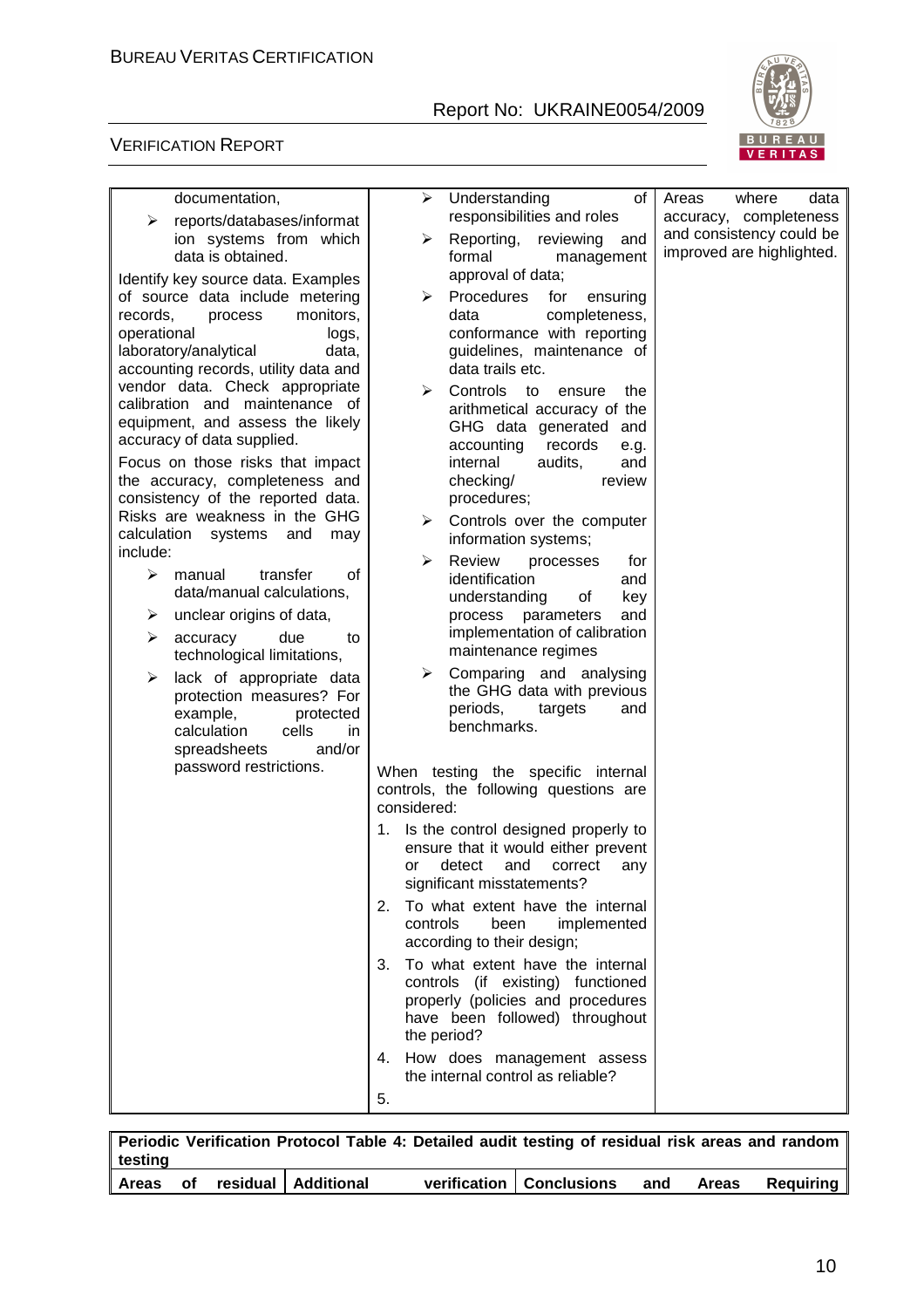

#### VERIFICATION REPORT

| risks                                                                        | testing performed                                                                                                                       | Improvement<br>(including Forward Action Requests)                                                                                                                                                                                                                                                                                     |
|------------------------------------------------------------------------------|-----------------------------------------------------------------------------------------------------------------------------------------|----------------------------------------------------------------------------------------------------------------------------------------------------------------------------------------------------------------------------------------------------------------------------------------------------------------------------------------|
| List the residual areas<br>of risks (Table 2 where<br>detailed audit testing | The<br>additional<br>verification<br>testing performed is described.<br>Testing may include:                                            | Having investigated the residual risks, the<br>conclusions should be noted here. Errors and<br>uncertainties should be highlighted.                                                                                                                                                                                                    |
| is necessary.<br>addition,<br>other<br>In.                                   | Sample cross checking of<br>1.<br>manual transfers of data                                                                              | Errors and uncertainty can be due to a<br>number of reasons:                                                                                                                                                                                                                                                                           |
| material areas may be<br>selected for detailed<br>audit testing.             | Recalculation<br>2.<br>3.<br>Spreadsheet<br>'walk<br>throughs' to check links<br>and equations                                          | ➤<br>Calculation errors. These may be due<br>to inaccurate manual transposition,<br>use of inappropriate emission factors<br>or assumptions etc.                                                                                                                                                                                       |
|                                                                              | Inspection of calibration<br>4.<br>and maintenance records<br>for key equipment<br>Check<br>➤<br>sampling                               | Lack of clarity in the monitoring plan.<br>➤<br>This could lead to<br>inconsistent<br>approaches to calculations or scope<br>of reported data.                                                                                                                                                                                         |
| ➤<br>who                                                                     | analysis results<br><b>Discussions</b><br>with<br>engineers<br>process<br>detailed<br>have<br>knowledge of process<br>uncertainty/error | $\blacktriangleright$<br>Technological limitations. There may<br>inherent uncertainties<br>be<br>(error<br>bands) associated with the methods<br>used to measure emissions e.g. use<br>of particular equipment such as<br>meters.                                                                                                      |
|                                                                              | bands.                                                                                                                                  | ➤<br>Lack of source data. Data for some<br>sources may not be cost effective or<br>practical to collect. This may result in<br>the use of default data which has<br>been derived<br>based<br>certain<br>on<br>assumptions/conditions<br>which<br>and<br>will<br>therefore<br>have<br>varying<br>applicability in different situations. |
|                                                                              |                                                                                                                                         | The second two categories are explored with<br>the site personnel, based on their knowledge<br>and experience of the processes. High risk<br>process parameters or source data (i.e. those<br>with a significant influence on the reported<br>data, such as meters) are reviewed for these<br>uncertainties.                           |

| Verification Protocol Table 5: Resolution of Corrective Action and Clarification Requests                                                                                               |                                                                                                                                                                                         |                                                                                                                                                                                             |                                                                                                                                                                                                                  |  |
|-----------------------------------------------------------------------------------------------------------------------------------------------------------------------------------------|-----------------------------------------------------------------------------------------------------------------------------------------------------------------------------------------|---------------------------------------------------------------------------------------------------------------------------------------------------------------------------------------------|------------------------------------------------------------------------------------------------------------------------------------------------------------------------------------------------------------------|--|
| <b>clarifications</b><br>Report<br>and corrective action<br>requests                                                                                                                    | Ref. to checklist<br>question in tables<br>2/3                                                                                                                                          | Summary of project<br>owner response                                                                                                                                                        | <b>Verification conclusion</b>                                                                                                                                                                                   |  |
| If the conclusions from<br>Verification<br>the<br>are<br>either<br>Corrective<br>a<br>Action<br>Request or a<br>Clarification<br>Request,<br>these should be listed in<br>this section. | Reference<br>the<br>to<br>checklist<br>question<br>number in Tables 2, 3<br>where<br>and 4<br>the<br>Corrective<br>Action<br>Request<br>or<br>Clarification<br>Request<br>is explained. | The responses given<br>by the Client or other<br>project participants<br>during<br>the<br>with<br>communications<br>verification<br>team<br>the<br>should be summarized<br>in this section. | <b>This</b><br>should<br>section<br>summarize the verification<br>team's responses and final<br>conclusions.<br>The<br>conclusions should also be<br>included in Tables 2, 3 and<br>4, under "Final Conclusion". |  |

**Figure 1 Verification protocol tables**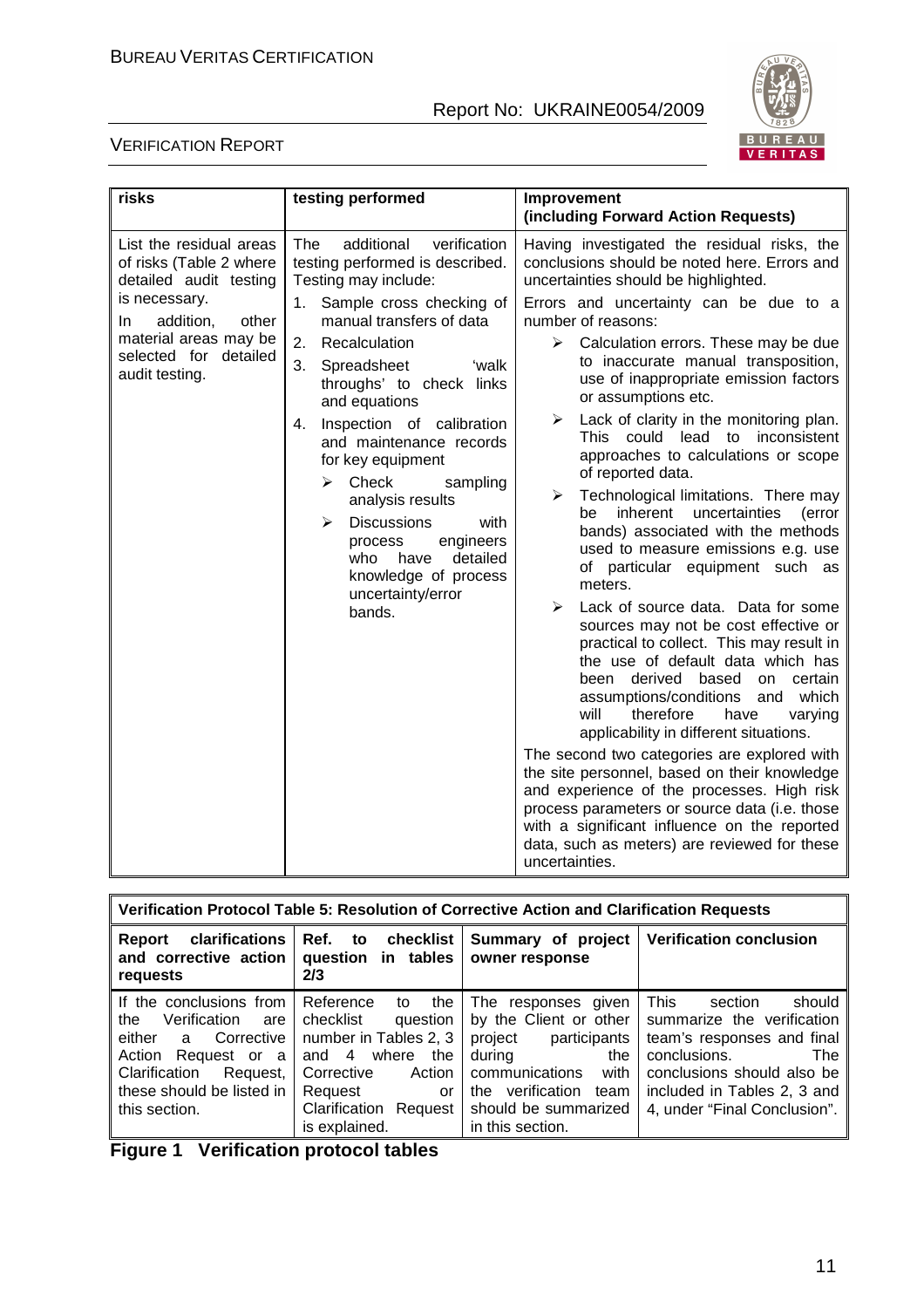

VERIFICATION REPORT

#### **2.1 Review of Documents**

The Monitoring Report (MR) version 1 dated 28/01/2010 submitted by Institute for Environment and Energy Conservation and additional background documents related to the project design and baseline, i.e. country Law, Project Design Document (PDD), applied methodology, Kyoto Protocol, Clarifications on Verification Requirements to be checked were reviewed.

To address Bureau Veritas Certification corrective action and clarification requests, Institute for Environment and Energy Conservation revised the MR and resubmitted it as version 2 on 24<sup>th</sup> February 2010, then version 3 dated  $1^{\text{st}}$  of March 2010 and final version 4 on  $10^{\text{th}}$  of March 2010.

The verification findings presented in this report relate to the project as described in the PDD version 7 of 22/12/2009 and Monitoring Report version 1 and 4.

#### **2.2 Follow-up Interviews**

On 29/01/2010 Bureau Veritas Certification performed interviews with project stakeholders to confirm selected information and to resolve issues identified in the document review. Representatives of Institute for Environment and Energy Conservation, Alchevsk Coke Plant and local stakeholders were interviewed (see 6 References). The main topics of the interviews are summarized in Table 1.

| <b>Interviewed organization</b>      | <b>Interview topics</b>                       |
|--------------------------------------|-----------------------------------------------|
| OJSC "Alchevsk Coke Plant"           | Organizational structure.                     |
|                                      | Responsibilities and authorities.             |
|                                      | Training of personnel.                        |
|                                      | Quality management procedures and technology. |
|                                      | Implementation of equipment (records).        |
|                                      | Metering equipment control.                   |
|                                      | Metering record keeping system, database.     |
| Local Stakeholder:                   | Social impacts.                               |
| <b>District State Administration</b> | Environmental impacts.                        |
| Consultant:                          | Baseline methodology.                         |
| for<br>Environment<br>Institute      | and   Monitoring plan.                        |
| <b>Energy Conservation</b>           | Monitoring report.                            |
|                                      | Deviations from PDD.                          |

#### **Table 1 Interview topics**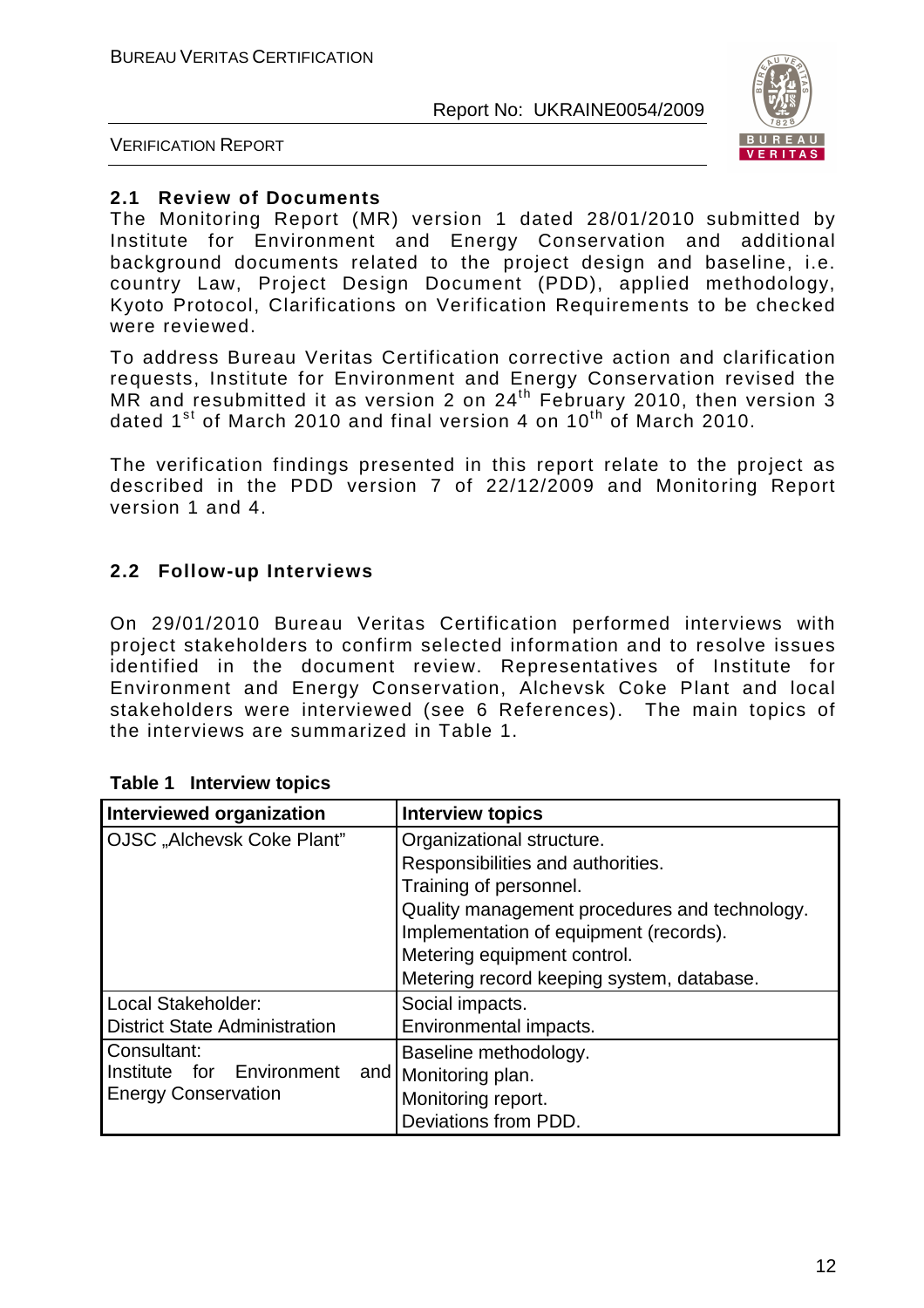

VERIFICATION REPORT

#### **2.3 Resolution of Clarification, Corrective and Forward Action Requests**

The objective of this phase of the verification is to raise the requests for corrective actions and clarification and any other outstanding issues that needed to be clarified for Bureau Veritas Certification positive conclusion on the GHG emission reduction calculation.

Findings established during the initial verification can either be seen as a non-fulfilment of criteria ensuring the proper implementation of a project or where a risk to deliver high quality emission reductions is identified.

Corrective Action Requests (CAR) are issued, where:

i) there is a clear deviation concerning the implementation of the project as defined by the PDD;

ii) requirements set by the MP or qualifications in a verification opinion have not been met; or

iii) there is a risk that the project would not be able to deliver (high quality) ERUs.

Forward Action Requests (FAR) are issued, where:

iv) the actual status requires a special focus on this item for the next consecutive verification, or

v) an adjustment of the MP is recommended.

The verification team may also use the term Clarification Request (CL), which would be where:

vi) additional information is needed to fully clarify an issue.

To guarantee the transparency of the verification process, the concerns raised are documented in more detail in the verification protocol in Appendix A.

#### **3 INITIAL VERIFICATION FINDINGS**

In the following sections, the findings of the verification are stated. The verification findings for each verification subject are presented as follows: 1) The findings from the desk review of the original project activity documents and the findings from interviews during the follow up visit are summarized. A more detailed record of these findings can be found in the Verification Protocol in Appendix A.

2) The conclusions for verification subject are presented.

In the final verification report, the discussions and the conclusions that followed the preliminary verification report and possible corrective action requests are encapsulated in this section.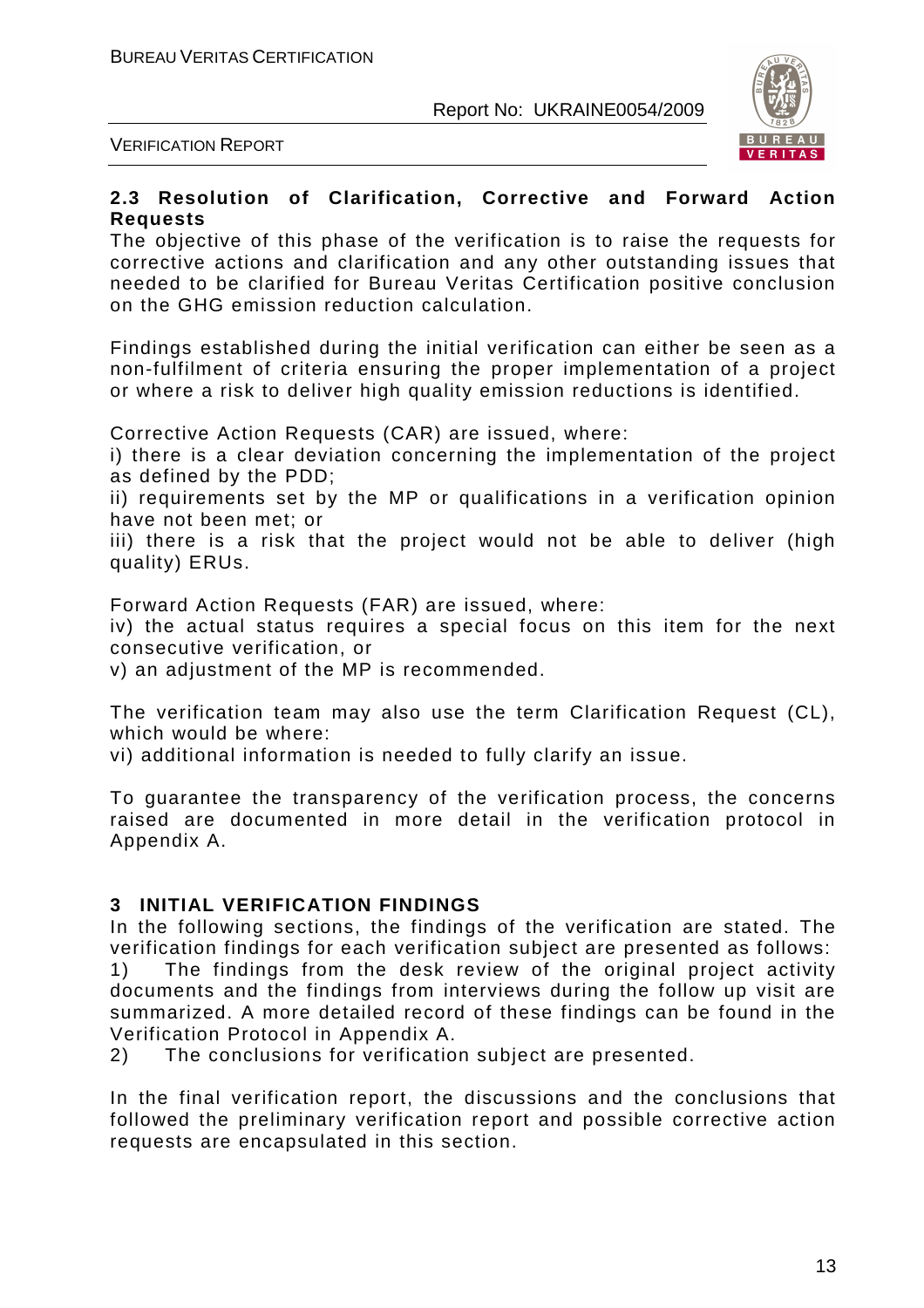

VERIFICATION REPORT

#### **3.1 Remaining issues CAR's, FAR's from previous determination/verification**

One task of the verification is to check the remaining issues from the previous determination and verification or issues which are clearly defined for assessment in the PDD. The determination report prepared by Bureau Veritas Certification Holding SAS notes following open issues:

#### **Outstanding Issue No. 1:**

There is no evidence of written project approvals by the Parties involved.

#### **Response**

National Environmental Investment Agency of Ukraine issued Letter of Approval № 1588/23/7 on 29th December 2009; Government of Japan issued Letter of Approval on 7<sup>th</sup> September 2009.

#### **Conclusion of the verification team**

Evidencing documents were seen and found satisfactory.

#### **3.2 Project Implementation**

The JI project at OJSC "Alchevsk Coke Plant" (Alchevskkoks), Lugansk Region, Ukraine envisaged implementation of a new waste heat recovery system based on installation of Coke Dry Quenching facility (CDQ facility), 75 t/h highly-efficient boiler firing coke-oven gas (COG) and blast-furnace gas (BFG) and also installation of 9.13 MWe captive electricity generator together with steam turbine.

Before the project implementation Alchevskkoks was using conventional Coke Wet Quenching (CWQ) technology at batteries 5, 6, 7, 8 and 9-bis for coke quenching. In 2006 the coke battery 10-bis was launched in order to increase manufacturing capacity of the Plant. Additional coke battery 10-bis required installation of other quenching facility. In order to upgrade coke production technology to produce high quality coke the management of Alchevskkoks decided to install the CDQ facility. CDQ facility was set up to quench coke from battery 10-bis and partly from 9 bis. In comparison with CWQ technology, the CDQ technology has such major advantages: it is environmentally capable and more energy efficient.

Project implementation leads to greenhouse gas (GHG) emission reductions. Emission reductions are achieved due to (1) displacement of natural gas consumption that would have been burnt at the steam generators according to the baseline of the project, (2) displacement of grid electricity consumption by installation of captive electricity generator for own electricity production and (3) reduction of coke input per unit of pig iron production at the blast furnaces of Alchevsk Iron and Steel Works (AISW), by producing high-quality coke at CDQ facility. Hence, the project category is waste heat recovery and increase of energy efficiency, which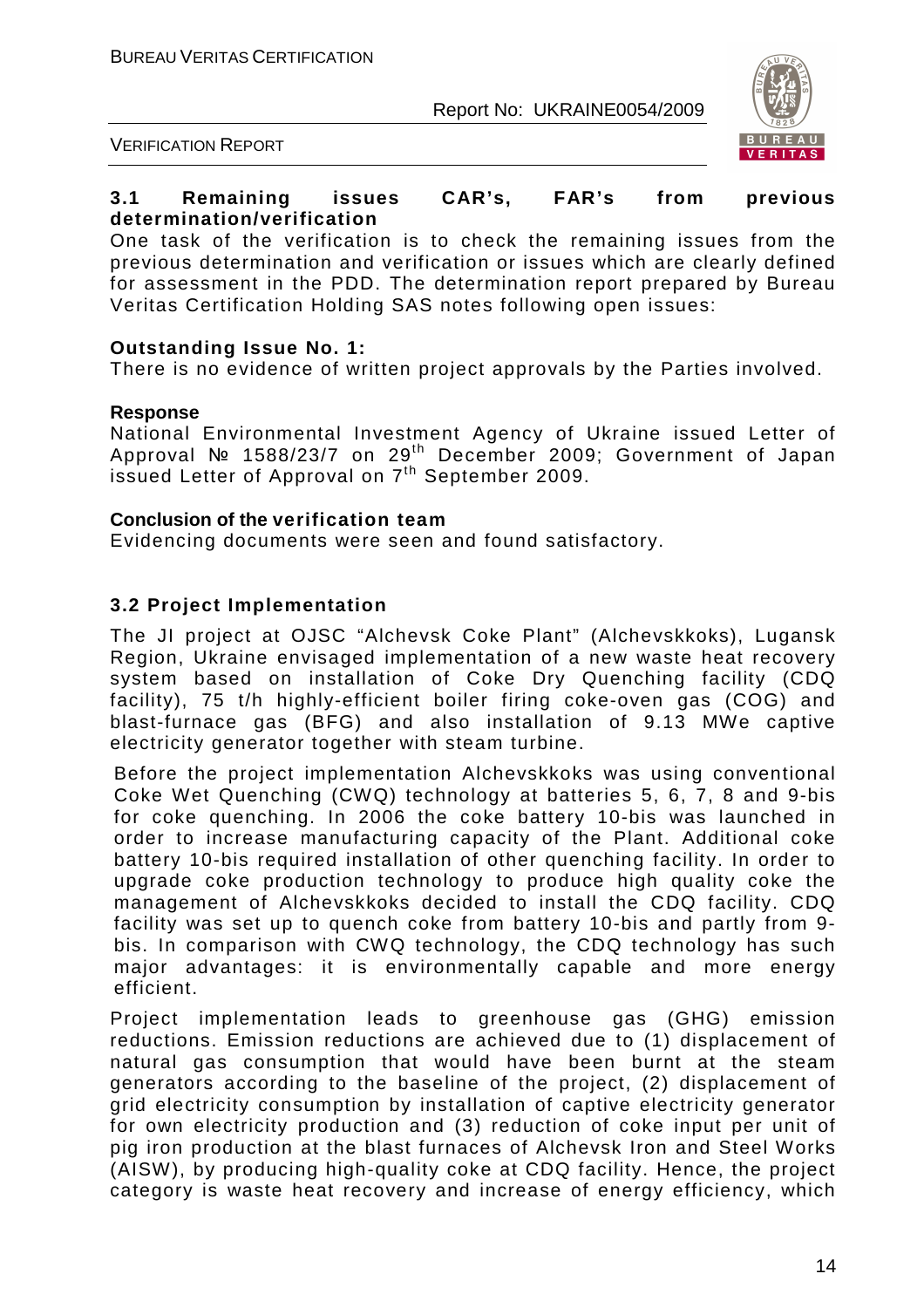

VERIFICATION REPORT

is serving the reduction of end-user energy consumption in industrial applications and processes.

There are no leakages of GHG emissions associated with the project.

According to the Project Design Document (PDD) – version 7 of 22/12/2009, the project envisaged the following basic stages of project implementation:

- Stage 1: Installation of CDQ facility (35 t/h of dry coke output x 3 boilers);

- Stage 2: Installation of steam generator firing COG and BFG (75 t/h of steam output);

- Stage F: Installation of 9,13 MWe captive electricity generator.

According to the PDD Stage 1 was expected to be completed in September 2007, Stage 2 is expected to be completed in September 2009 and Stage F – in December 2009.

By the end of December 2008 only first stage, namely installation of Coke Dry Quenching facility at Alchevskkoks, was operational which corresponds to project implementation schedule stipulated in the PDD.

The Monitoring System is in place and operational. Alchevskkoks is equipped with the monitoring equipment such as scales, meters and gas, water, steam, electricity consumption meters which complies with the national standards of Ukraine and ДСТУ ISO 9001:2001. Specifications of all the meters are in compliance with the industrial standard of Ukraine. All monitoring equipment is covered by the detailed verification (calibration) plan and is verified with established periodicity. Calibration and verification records showed that all devices are in satisfactory condition. The documented instructions to operate the facilities are stored at the working places.

No areas of concern were identified as to Project Implementation.

#### **3.3 Internal and External Data**

The monitoring approach in the Monitoring Plan of the PDD version 7 requires monitoring and measurement of variables and parameters necessary to quantify the baseline emissions and project emissions in a conservative and transparent way.

The parameters that are determined to quantify the baseline and project emissions are presented in the Table 1 below.

Table 1. Baseline and project measurable variables

**ID Data variable Units**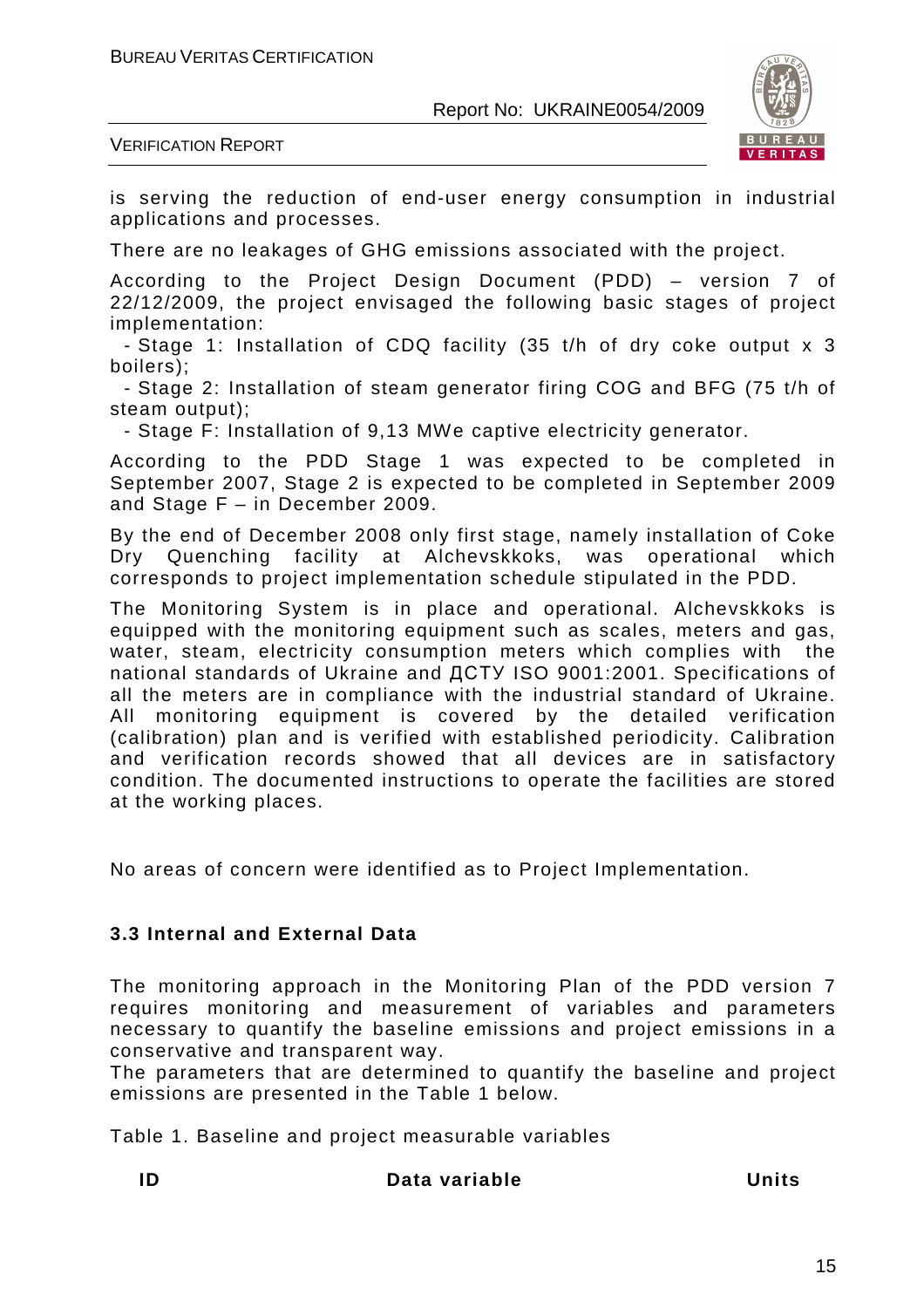

#### VERIFICATION REPORT

| <b>Number</b> |                                                                                                                                                                                                                                                                                                                                                                           |                           |
|---------------|---------------------------------------------------------------------------------------------------------------------------------------------------------------------------------------------------------------------------------------------------------------------------------------------------------------------------------------------------------------------------|---------------------------|
| $B-1$         | <b>Baseline parameters</b><br>Fraction of total heat generated by the project                                                                                                                                                                                                                                                                                             | Fraction                  |
| $B-2$         | activity using waste energy, $(f_{wcm})$<br>Total amount of electricity generated in the project<br>activity, $(E_{GPJ,V})$                                                                                                                                                                                                                                               | MWh/y                     |
| $B-3$         | Amount of electricity self-consumed by CDQ,<br>$(Ec_{COQ,V})$                                                                                                                                                                                                                                                                                                             | MWh/y                     |
| $B-4$         | Average amount of electricity generated in the<br>years prior to the<br>most recent three<br>project<br>activity, $(EG_{hist,BL})$                                                                                                                                                                                                                                        | MWh/y                     |
| $B-5$         | CDQ system operation hours, $(h_{PJ,V})$                                                                                                                                                                                                                                                                                                                                  | Hours per<br>year         |
| $B-6$         | Average operating hours of existing captive power<br>generators in the most recent three years prior to<br>the project activity, (hhist, BL)                                                                                                                                                                                                                              | Hours per<br>year         |
| $B-7$         | The $CO2$ emission factor for the electricity source,<br>national electricity grid, displaced due to the<br>project activity, $(EF_{elec,qr})$                                                                                                                                                                                                                            | tCO <sub>2</sub> /MWh     |
| $B-8$         | Output/intermediate energy that<br>be<br>can<br>theoretically produced, to be determined on the<br>basis of maximum recoverable energy from the<br>Waste Energy Carrying Medium (WECM), which<br>would have been released (or WECM would have<br>been flared or energy content of WECM would<br>have been wasted) in the absence of JI project<br>activity, $(Q_{OE.BL})$ | <b>Tonnes</b><br>per year |
| $B-9$         | Amount of steam generated in CDQ boiler in the                                                                                                                                                                                                                                                                                                                            | <b>Tonnes</b>             |
| $B-10$        | project activity, $(SG_{PJ,CDQ,y})$<br>Specific enthalpy of steam generated in CDQ                                                                                                                                                                                                                                                                                        | per year<br>kcal/kg       |
| $B-11$        | boiler in the project activity, (H <sub>steam,CDQ,y</sub> )<br>Specific enthalpy of feed water in CDQ boiler in<br>the project activity, $(H_{water, CDQ, y})$                                                                                                                                                                                                            | kcal/kg                   |
| $B-12$        | The CO2 emission factor per unit of energy of<br>natural gas in the baseline used in the existing<br>boiler used by Alchevskkoks in absence of the<br>project activity, $(EF_{CO2,NG})$                                                                                                                                                                                   | tCO2/TJ                   |
| $B-13$        | Efficiency of the existing boiler that would have<br>supplied heat to Alchevskkoks in the absence of<br>the project activity, $(h_{ExBoiler})$                                                                                                                                                                                                                            | No<br>dimension           |
| $B-14$        | Fraction of total heat that is used by Alchevskkoks<br>in the project that in absence of the project<br>activity would have been supplied by the existing<br>boiler, (WS <sub>Ex-Boiler</sub> )                                                                                                                                                                           | <b>No</b><br>dimension    |
| $B-15$        | Increased pig iron production due to dry coke                                                                                                                                                                                                                                                                                                                             | N <sub>o</sub>            |
| $B-16$        | input in a blast furnace, $(F_{\text{pigiron}})$<br>Decreased coke consumption due to dry coke                                                                                                                                                                                                                                                                            | dimension<br>No.          |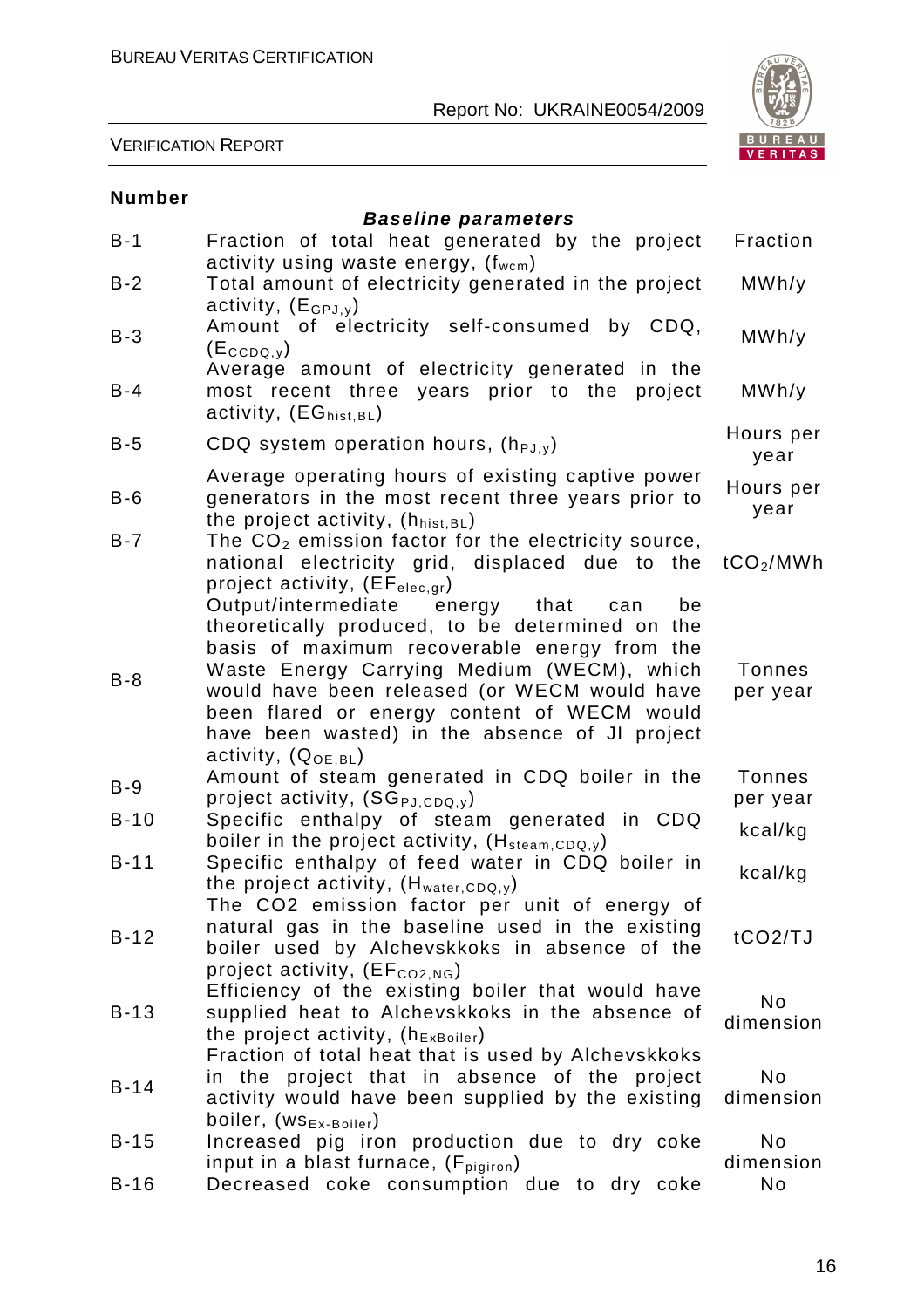

#### VERIFICATION REPORT

|         |                                                                                                                                  | dimension     |
|---------|----------------------------------------------------------------------------------------------------------------------------------|---------------|
|         | input in a blast furnace, $(F_{\text{code}})$                                                                                    |               |
| B-17    | Index for coke hardness of coke produced in the<br>baseline activity, $(M_{25.BL})$                                              | ℅             |
| $B-18$  | Index for reduced coke abrasion for<br>coke<br>produced in the baseline activity, $(M_{10.BL})$                                  | $\%$          |
| $B-19$  | Index for reduced coke faction content over 80mm<br>for coke produced the baseline activity, $(M_{80.BL})$                       | $\%$          |
|         | Projectline                                                                                                                      |               |
| $P - 1$ | Total volume of coke consumed at blast furnaces,                                                                                 | <b>Tonnes</b> |
|         | $(Q_{\text{coke},\text{PJ},\text{V}})$                                                                                           | per year      |
| $P - 2$ | Index for coke hardness of coke produced in the<br>project activity, $(M_{25.PJ})$                                               | %             |
| $P - 3$ | Index for reduced coke abrasion for<br>coke<br>produced in the project activity, $(M_{10.PJ})$                                   | $\%$          |
| $P - 4$ | Index for reduced coke fraction content over<br>80mm for coke produced in the project activity,<br>$(\mathsf{M}_{\text{80,PJ}})$ | $\%$          |

The list of default data and their values are included in the Monitoring Report version 4, the relevant references to data sources and justification of applied estimates of default data are provided.

The monitoring equipment used for baseline and project emission calculation is present in the Annex 2 of Monitoring Report.

The verification team checked the appropriateness of default external and internal data, the state of monitoring equipment, the calibration procedures, data control, and assessed the qualification of personnel.

The identified areas of concern as to Internal and External Data, project participants response and BV Certification's conclusion are described in Appendix A Table 5 (refer to CAR 01, CAR 02, CAR 03, CAR 04, CAR 05, CAR 13, CAR 08, CAR 09, CAR 11, CAR 12, CAR 13, CL 01, CL 02, CL 03, CL 04, CL 06).

#### **3.4 Environmental and Social Indicators**

The project leads to increase of energy efficiency, which reduces the consumption of fuel and energy resources per output unit, and improvement of the environment due to introduction of state-of-art equipment with environmentally friendly technologies.

In conventional CWQ technology, the sensible heat of the hot coke from the coke-making process is emitted into the atmosphere in the form of steam during quenching. Also CWQ is a source of dust pollution to the surroundings. Hence, CDQ facility reduces noxious emissions of air pollutants such as nitrogen oxides (NOx), carbon monoxides (CO), sulphur dioxides  $(SO_2)$ . CDQ technology also leads to a decrease of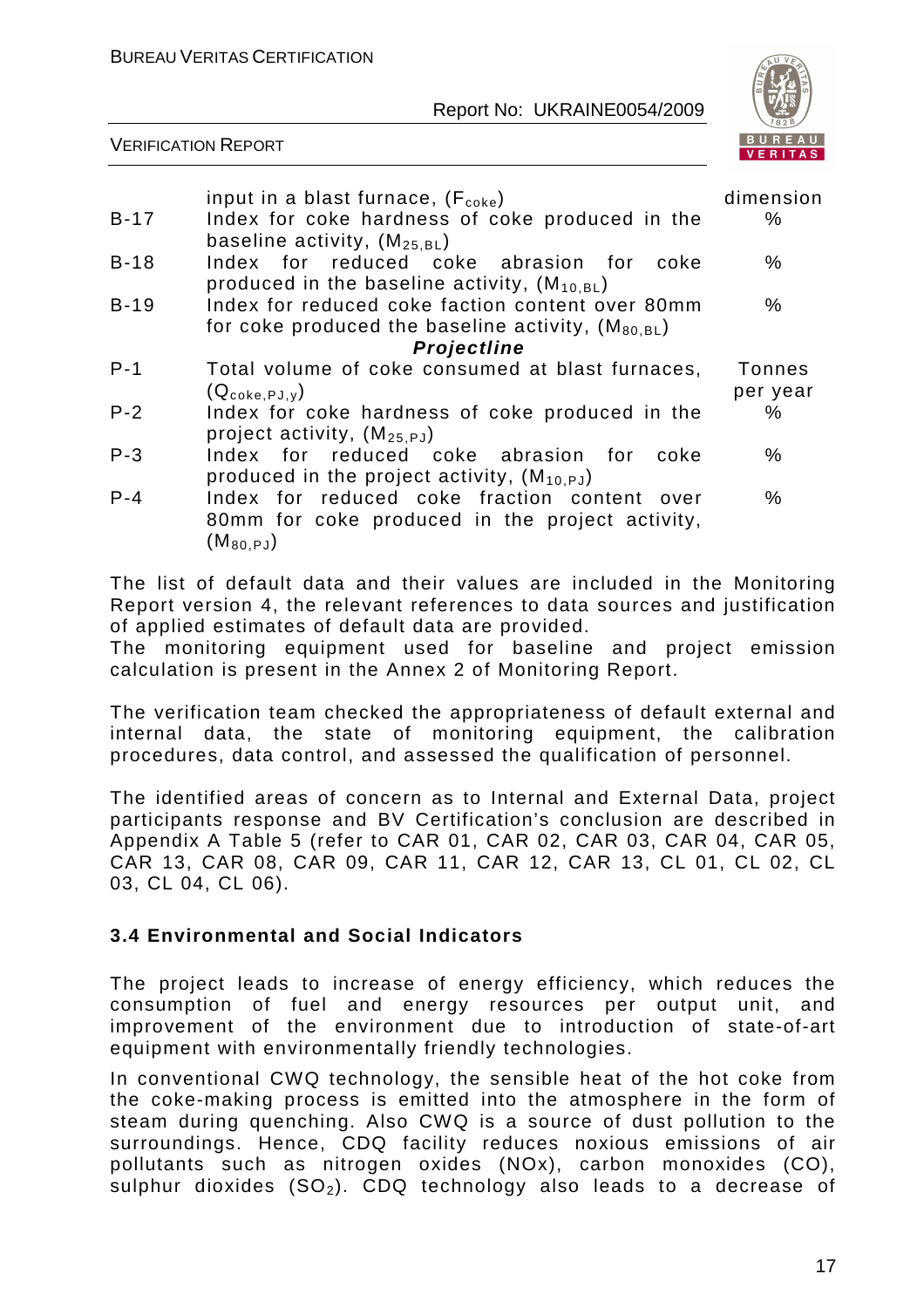

VERIFICATION REPORT

sewage waters, and therefore of dust, carbon oxides, ammonia, hydrogen sulphide, phenol, cyanic hydrogen emissions which would have been emitted during CWQ facility operation. In addition, the reduction of coke consumption at the blast furnaces contributes to reduction of harmful substances.

The interview with district state administration representative conducted by the verification team during site-visit revealed that the project implementation was positively accepted by the local community as it lead to the improvement of the district's environment.

#### **3.5 Management and Operational System**

In order to ensure a successful operation of a Client project and the credibility and verifiability of the emissions reductions achieved, the project must have a well defined management and operational system.

The Management and Operational System supporting GHG emission monitoring is a part of the company's Quality Management System certified to ДСТУ ISO 9001:2001.

The procedures of receiving data for monitoring and responsibility for its realization at Alchevskkoks are regulated by the normative documents of the plant and by the "Guiding Meteorological Instructions" in accordance with project documentation and monitoring plan. The Guiding Metrological Instructions were developed in accordance with DTSU ISO 9001:2001. They secure required level of accuracy by using monitoring equipment and by the possibility to crosscheck the data compliance; the error is calculated and confirmed by device certificates. All monitoring equipment is covered by the detailed verification (calibration) plan and is verified with established periodicity. The verification and calibration process is under strict control.

The monitoring at Alchevskkoks is conducted on monthly basis according to monitoring plan described in the PDD; the operational manager at the plant is in charge of monitoring of GHG emissions and emission reductions and preparation of annual monitoring reports. The Project Developers will also supervise the implementation of the Monitoring Plan for the project at regular intervals.

The management of Alchevskkoks has organized appropriate staff training to operate the project equipment. Quality assurance and quality control training was conducted as well. Practical training programs will continue on-the-job during project operation.

# **4 FIRST PERIODIC VERIFICATION FINDINGS**

# **4.1 Completeness of Monitoring**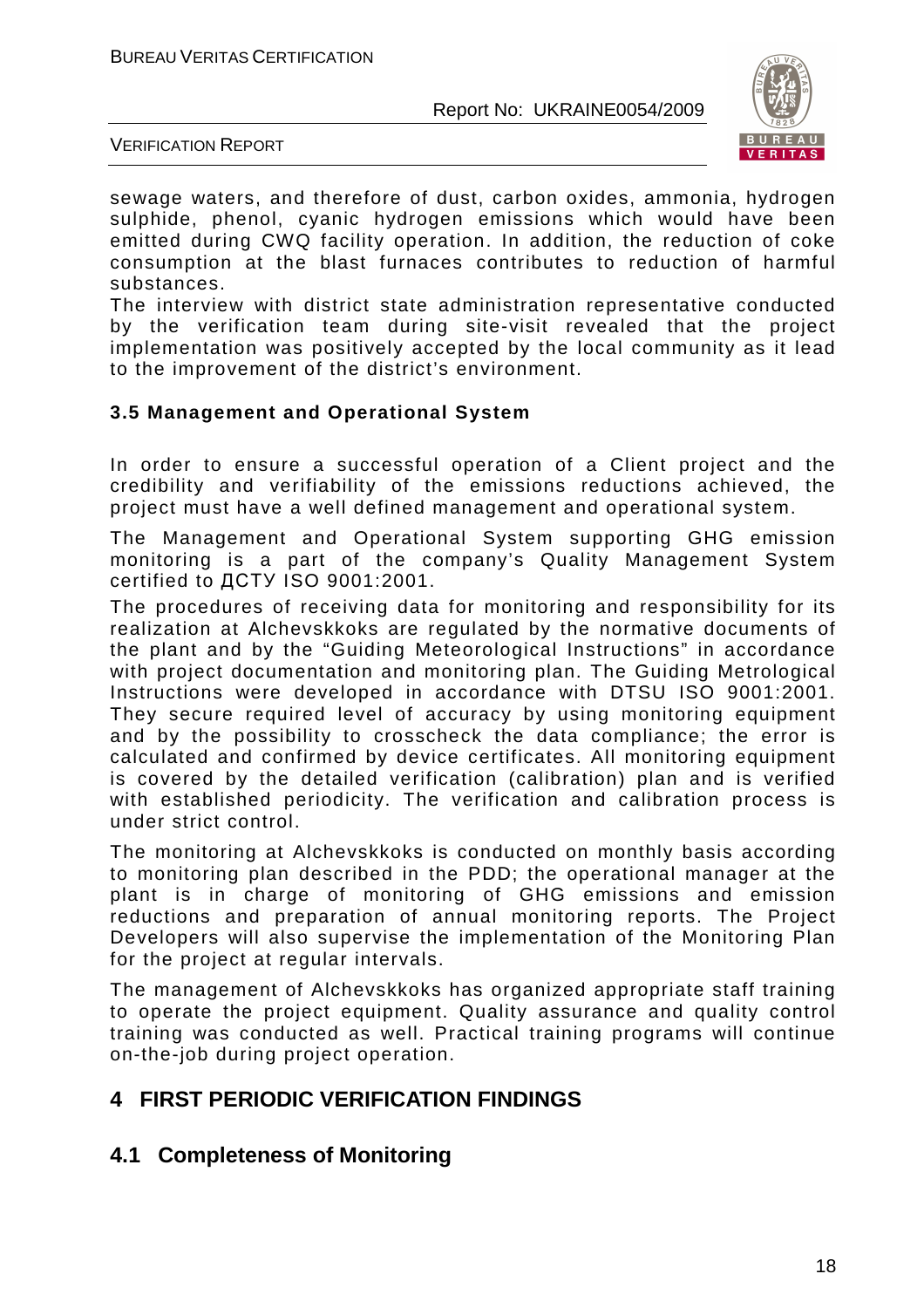

VERIFICATION REPORT

The reporting procedures reflect the monitoring plan completely.

All parameters were determined as prescribed. The complete data is stored electronically and documented. The necessary procedures have been defined in internal procedures.

It is confirmed that the monitoring report does comply with the monitoring methodology and PDD with some insignificant deviation which are comprehensively justified in the Monitoring Report version 4. The deviations relates to CDQ operation hours and calculation of coke quality indicators.

As to CDQ operation hours the value of 8640 hours was identified at the stage of PDD development by taking into account special coefficient of installed capacity for operation hours (was estimated at the level of 1,39%) reflecting any delays of the CDQ facility and of the plant in general that could have occurred, while in fact monitoring data showed the value of 8784 hour for 2008 (leap-year) and 8760 hours for historical operation hours.

Another insignificant deviation, that can be considered as an amendment to the monitoring report, was introduced in order to obtain more accurate calculation results on coke quality indicators taking into account actual coke consumption volumes (in the reporting month). A formula to calculate weighted average for each of the coke quality indicator was included to the monitoring report.

The introduced deviations to the monitoring plan are insignificant and ensure better accuracy of emission calculation results; detailed justifications of all changes are presented in the Monitoring report version 4.

 According to PDD, version 7, emission reductions during 2008 monitoring period were expected to be 134590 tCO2 e. According to Monitoring Report version 4 emission reductions achieved are 134542 tCO2 e. The difference in the emission reductions revealed because 2008 monitoring year was a bissextile year, which naturally increased amount of CDQ operation hours on 24 hours (8784) and the fact that historical operation hours (8760) are based on operation hours of the plant in general (during 2005-2007) it caused insignificant decrease of emission reductions in comparison to the monitoring plan in PDD.

The identified areas of concern as Completeness of Monitoring, project participants' response and BV Certification's conclusion are described in Appendix A Table 5 (refer to CAR 06, CL 07).

#### **4.2 Accuracy of Emission Reduction Calculations**

Possible uncertainties and errors for such type project may arise from two main reasons: measurement and stipulation. Measurement error is due to metering equipment inaccuracies. Stipulation occurs when some values are required to complete calculations, but these values cannot be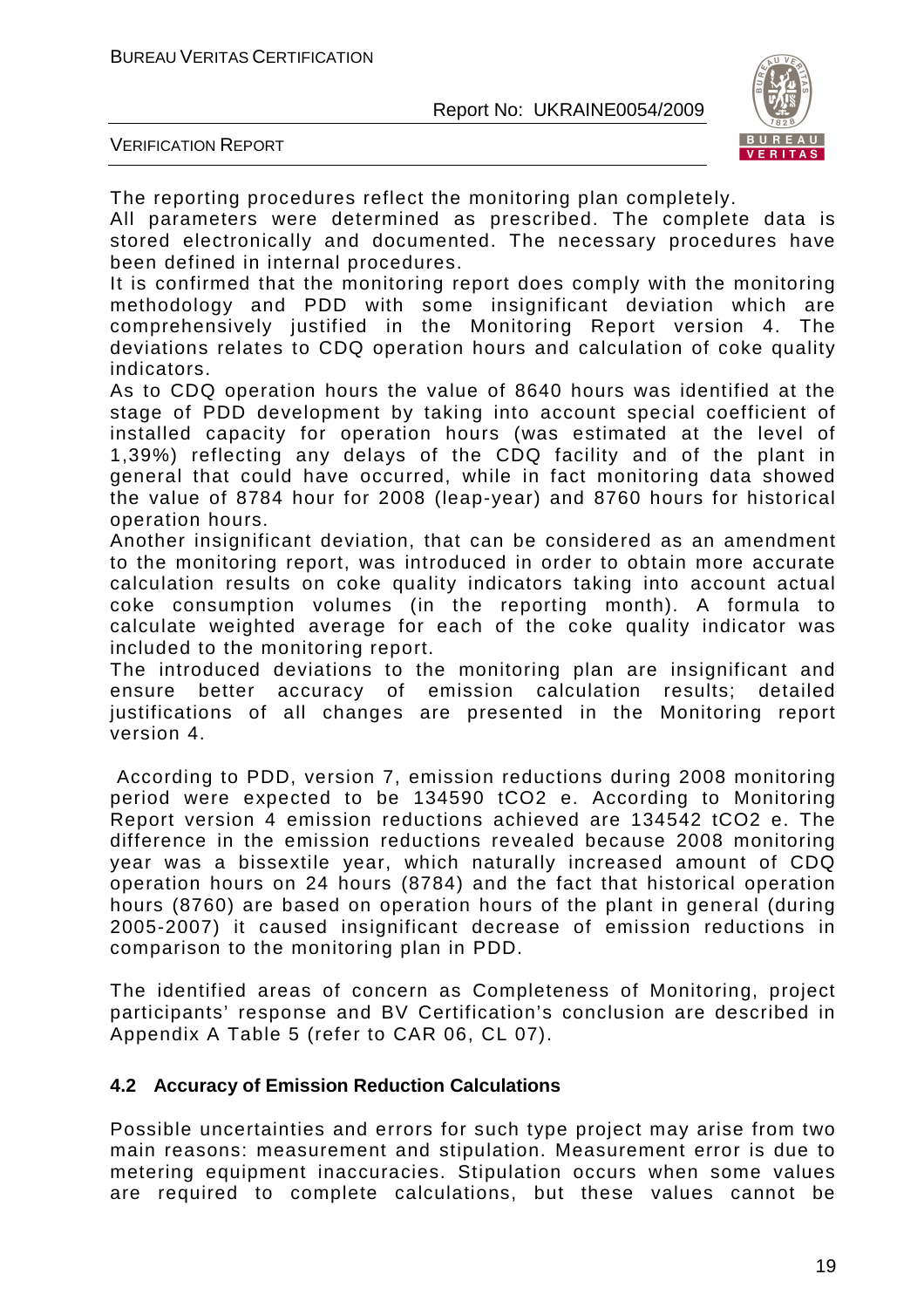

VERIFICATION REPORT

measured directly. In these cases estimates are used in place of actual measurements, and therefore error may be introduced. The stipulation error itself may be estimated based on the expected accuracy of the stipulated values.

At Alchevskkoks the best available techniques are used in order to minimize uncertainties. Uncertainties are generally low (less than 2%). All monitoring equipment that used for monitoring purposes is in compliance with national legislative requirements and standards; this ensures that uncertainties are accounted in data collected.

Project consists of the 23 monitoring parameters. Some of the parameters that are used in the calculation of the baseline and project emissions are measured directly with the use of special equipment while others are estimated with the use of appropriate coefficients.

The verification team received access to all relevant documentation needed to verify the emission reduction calculation. All used information was traceable and appropriately archived.

The verification team confirms that emission reduction calculations have been performed according to the monitoring plan with some insignificant deviations appropriately justified and to the calculation methodology reported in the final MR in accordance with the PDD. The verification team checked the transfer of monitored data sets to spreadsheets used by PP, correctness of the formulae versus the PDD, programming of formulae and connections, as well as calculations of emission reductions. No inaccuracies in calculations were detected by the verifiers.

The identified areas of concern as Completeness of Monitoring, project participants response and BV Certification's conclusion are described in Appendix A Table 5 (refer to CAR 07, CAR 10, CL 05, CL 08).

#### **4.3 Quality Evidence to Determine Emissions Reductions**

Concerning verification the calculation of emission reductions is based on internal data. The origin of those data was explicitly checked. Further on, entering and processing of those data in the monitoring workbook Excel sheet was checked where predefined algorithms compute the annual value of the emission reductions. All equations and algorithms used in the different workbook sheets were checked. Inspection of calibration and maintenance records for key equipment was performed for all relevant meters.

Necessary procedures have been defined in internal procedures and additional internal documents relevant for the determination of the various parameters on daily basis.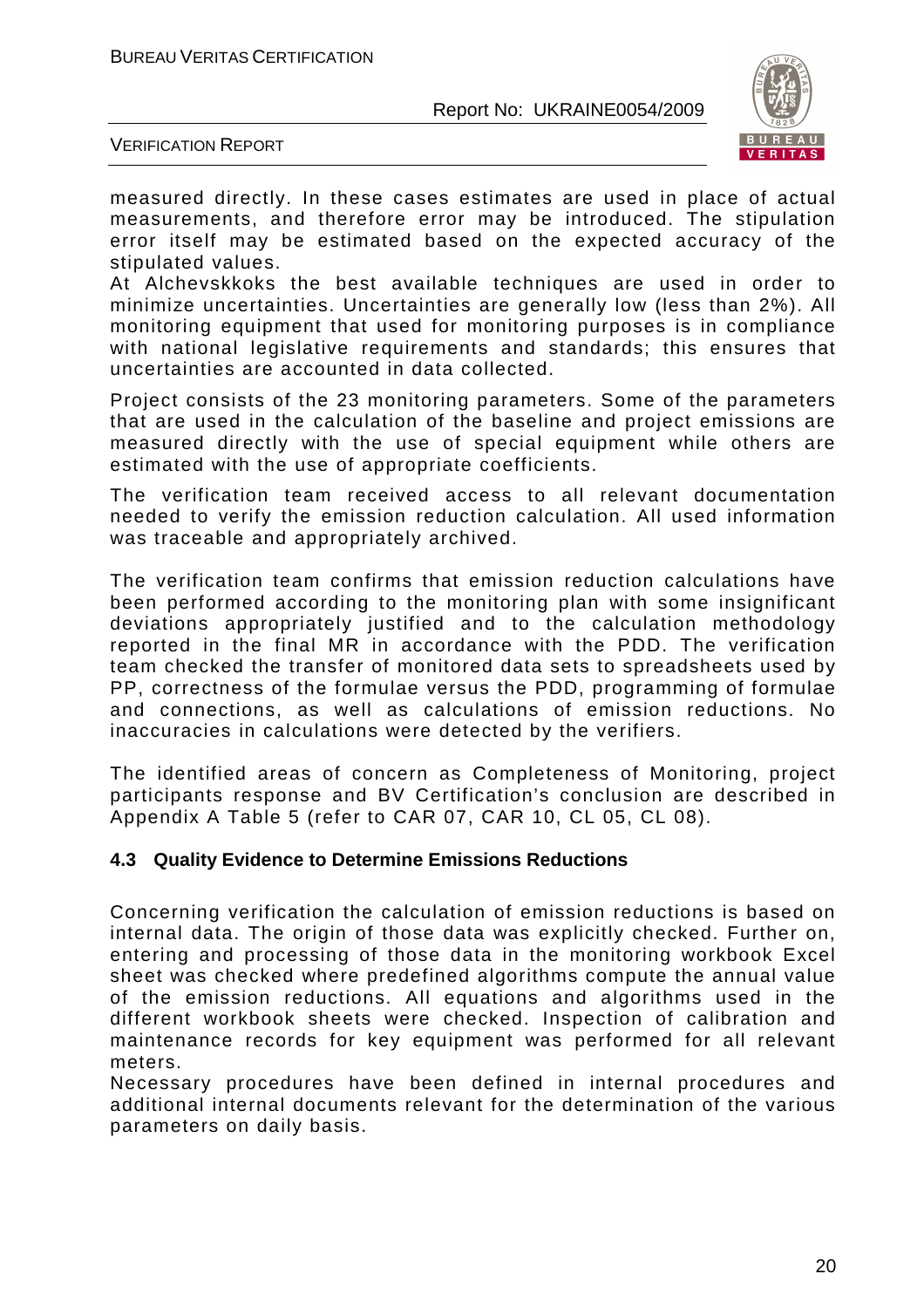

VERIFICATION REPORT

#### **4.4 Management System and Quality Assurance**

The Management and Operational System supporting GHG emission monitoring is a part of the company's Quality Management System certified to ДСТУ ISO 9001:2001.

The procedures of receiving data for monitoring and responsibility for its realization at Alchevskkoks is regulated by the normative documents of Alchevskkoks and by the "Guiding Meteorological Instructions" which are developed in accordance with ДСТУ ISO 9001:2001.

Data are collected and stored in electronic database and in paper format. The data is reported in the monthly report of Alchevskkoks which are compiled into an annual monitoring report for verification process.

The Chief Metrological Specialists of Alchevskkoks is in charge of maintenance of the facility and monitoring equipment as well as of their accuracy. In case of defect, discovered in the monitoring equipment, the actions of the staff are determined in Guiding Metrological Instructions. The measurements are conducted constantly in accordance with national standards.

All measuring equipment is included in the verification schedule and verified with established periodicity. According to the schedule of verification, all devices are in satisfactory condition.

The measurement results are being used by the Chief power-engineering specialist department, by the following services and technical staff of the Plant. They are reflected in the technological instructions of production processes regime and also in the "Guiding Metrological Instructions" revised versions. The monitoring data and calculations are under the competence of the Chief power-engineering specialist assistants in accordance to the interior order of Alchevskkoks.

The documented instructions to operate the facilities are stored at the working places.

Monitoring Report provide sufficient information about the elements of the system related to assigning roles, responsibilities and authorities for implementation and maintenance of monitoring procedures including control of data. The verification team confirms effectiveness of this management system. The personnel responsible for monitoring are trained in an appropriate manner.

# **5 PROJECT SCORECARD**

| <b>Risk Areas</b> | <b>Conclusions</b> | <b>Summary of findings and</b><br>comments |
|-------------------|--------------------|--------------------------------------------|
|-------------------|--------------------|--------------------------------------------|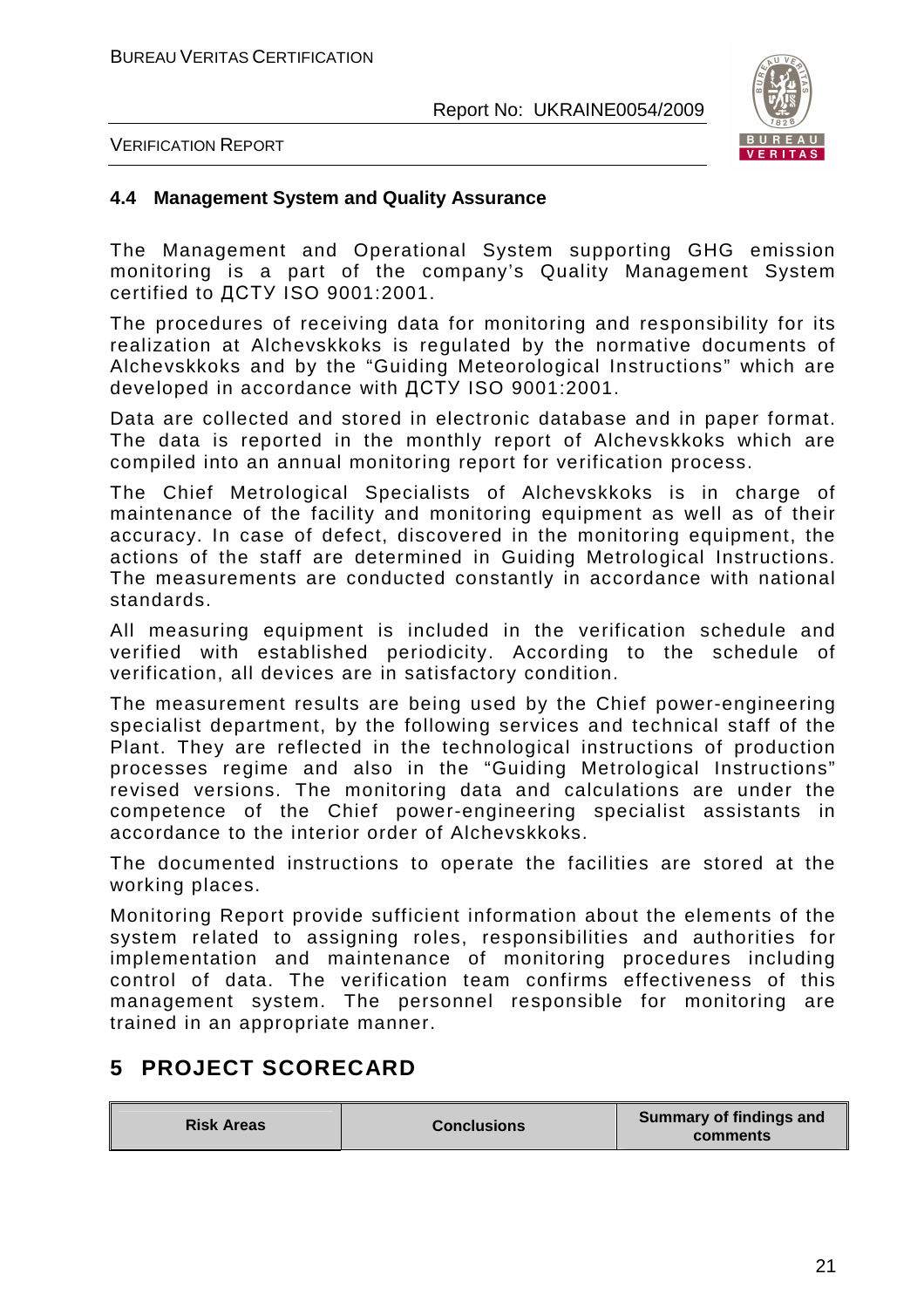

#### VERIFICATION REPORT

|                     |                                               | <b>Baseline</b><br><b>Emissions</b> | Project<br><b>Emissions</b> | <b>Calculated</b><br><b>Emission</b><br><b>Reductions</b> |                                                                                                                                                         |
|---------------------|-----------------------------------------------|-------------------------------------|-----------------------------|-----------------------------------------------------------|---------------------------------------------------------------------------------------------------------------------------------------------------------|
| <b>Completeness</b> | Source<br>coverage/<br>boundary<br>definition |                                     |                             |                                                           | All relevant sources are covered<br>by the monitoring plan and the<br>boundaries of the project<br>are<br>defined<br>correctly<br>and<br>transparently. |
| <b>Accuracy</b>     | Physical<br>Measurement<br>and Analysis       |                                     |                             |                                                           | State-of-the-art<br>technology<br>is<br>applied in an appropriate manner.<br>Appropriate backup solutions are<br>provided.                              |
|                     | Data<br>calculations                          |                                     |                             |                                                           | Emission<br>reductions<br>are<br>calculated correctly                                                                                                   |
|                     | Data<br>management<br>& reporting             |                                     |                             |                                                           | Data management and reporting<br>were found to be satisfying.                                                                                           |
| <b>Consistency</b>  | Changes in<br>the project                     |                                     |                             |                                                           | <b>Results</b><br>consistent<br>are<br>to<br>underlying raw data.                                                                                       |

#### **6 INITIAL AND FIRST PERIODIC VERIFICATION STATEMENT**

Bureau Veritas Certification has performed a verification of the JI project "Installation of a new waste heat recovery system in Alchevsk Coke Plant, Ukraine". The verification is based on the currently valid documentation of the United Nations Framework Convention on the Climate Change (UNFCCC).

The management of the OJSC "Alchevsk Coke Plant" is responsible for the preparation of the GHG emissions data and the reported GHG emissions reductions of the project on the basis set out within the project Monitoring and Verification Plan indicated in the final PDD version 7. The development and maintenance of records and reporting procedures in accordance with that plan, including the calculation and determination of GHG emission reductions from the project is the responsibility of the management of the project.

Bureau Veritas Certification verified the Project Monitoring Report version 4 for the reporting period as indicated below. Bureau Veritas Certification confirms that the project is implemented as planned and described in determinated and registered project design documents and revised Monitoring Plan. Installed equipment being essential for generating emission reduction runs reliably and is calibrated appropriately. The monitoring system is in place and the project is generating GHG emission reductions.

Bureau Veritas Certification can confirm that the GHG emission reduction is calculated without material misstatements. Our opinion relates to the project's GHG emissions and resulting GHG emissions reductions reported and related to the valid and registered project baseline and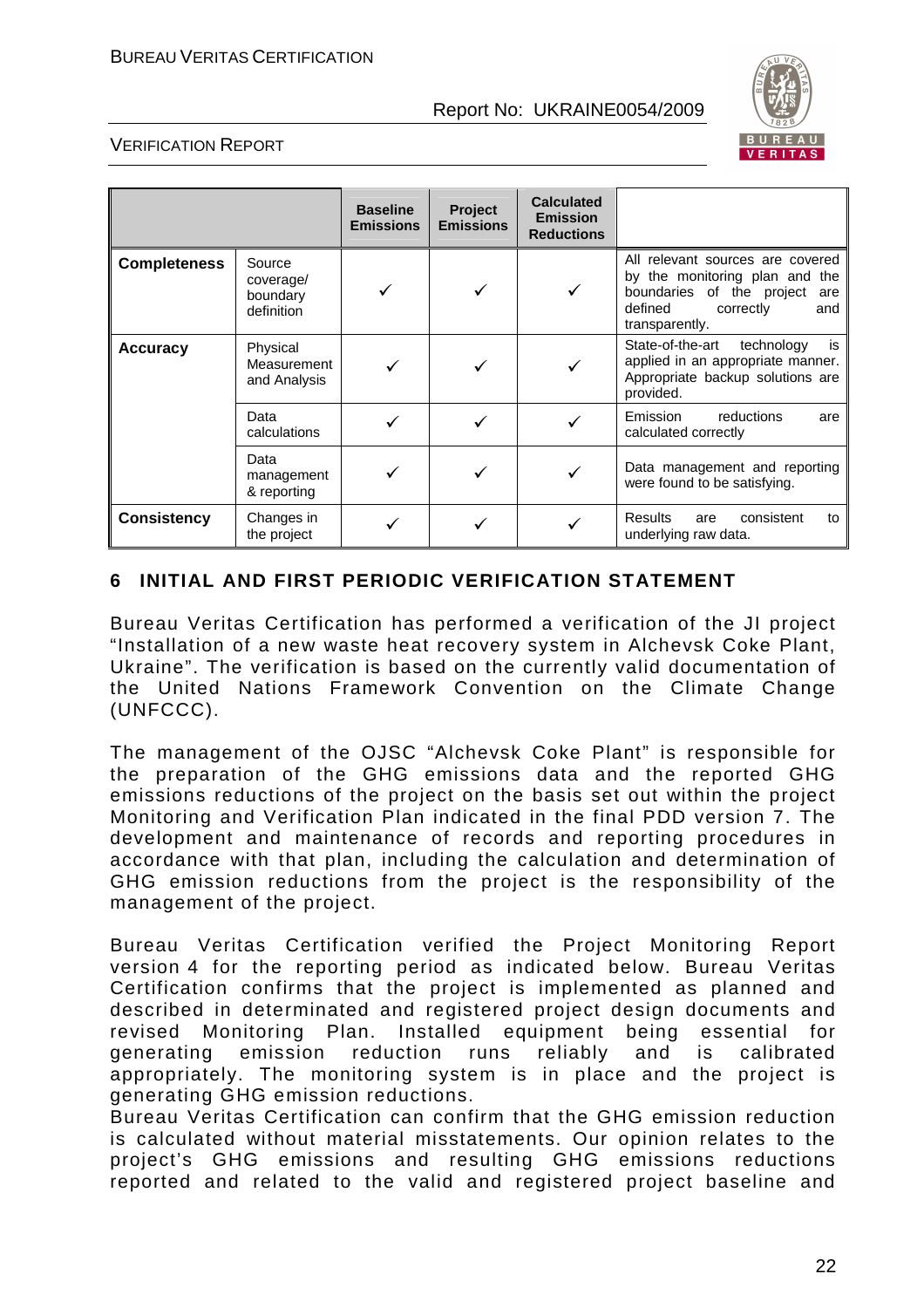

VERIFICATION REPORT

monitoring, and its associated documents. Based on the information we have seen and evaluated we confirm the following statement:

Reporting period: From 01/01/2008 to 31/12/2008 Baseline emissions : 2 202 731 t CO2 equivalents. Project emissions : 2 068 189 t CO2 equivalents. Emission Reductions : 134 542 t CO2 equivalents.

# **7 REFERENCES**

#### **Category 1 Documents:**

Documents provided by Institute for Environment and Energy Conservation that relates directly to the GHG components of the project.

- /1/ Project Design Document, version 07 dated 22/12/2009
- /2/ Monitoring Report version 01 dated 28/01/2010
- /3/ Monitoring Report version 02 dated 24/02/2010
- /4/ Monitoring Report version 03 dated 01/03/2010
- /5/ Monitoring Report version 04 dated 10/03/2010
- /6/ Determination Report by Bureau Veritas Certification Holding SAS No UKRAINE/0035/2009 of 22/12/2009
- /7/ Letter of Approval of National Environmental Investment Agency of Ukraine No 1588/23/7 of 29/12/2009
- /8/ Approval of a JI project and authorization of participation under the Kyoto Protocol by the Government of Japan dated 07/09/2009

### **Category 2 Documents:**

Background documents related to the design and/or methodologies employed in the design or other reference documents.

/9/ Documents checked during the verification onsite are presented in Annex C

#### **Persons interviewed:**

List of persons interviewed during the verification or persons that contributed with other information that are not included in the documents listed above.

- /1/ Andriy Shenshyn, Member of Alchevsk City Council
- /2/ Artur Danylov, Chief engineer of Alchevsk Coke Plant
- /3/ Dmytro Zelentsovskiy, Head of coke shop #3 of Alchevsk Coke Plant
- $/4/$  Fedir Vatulin, Head of control measurement device shop of Alchevsk Coke Plant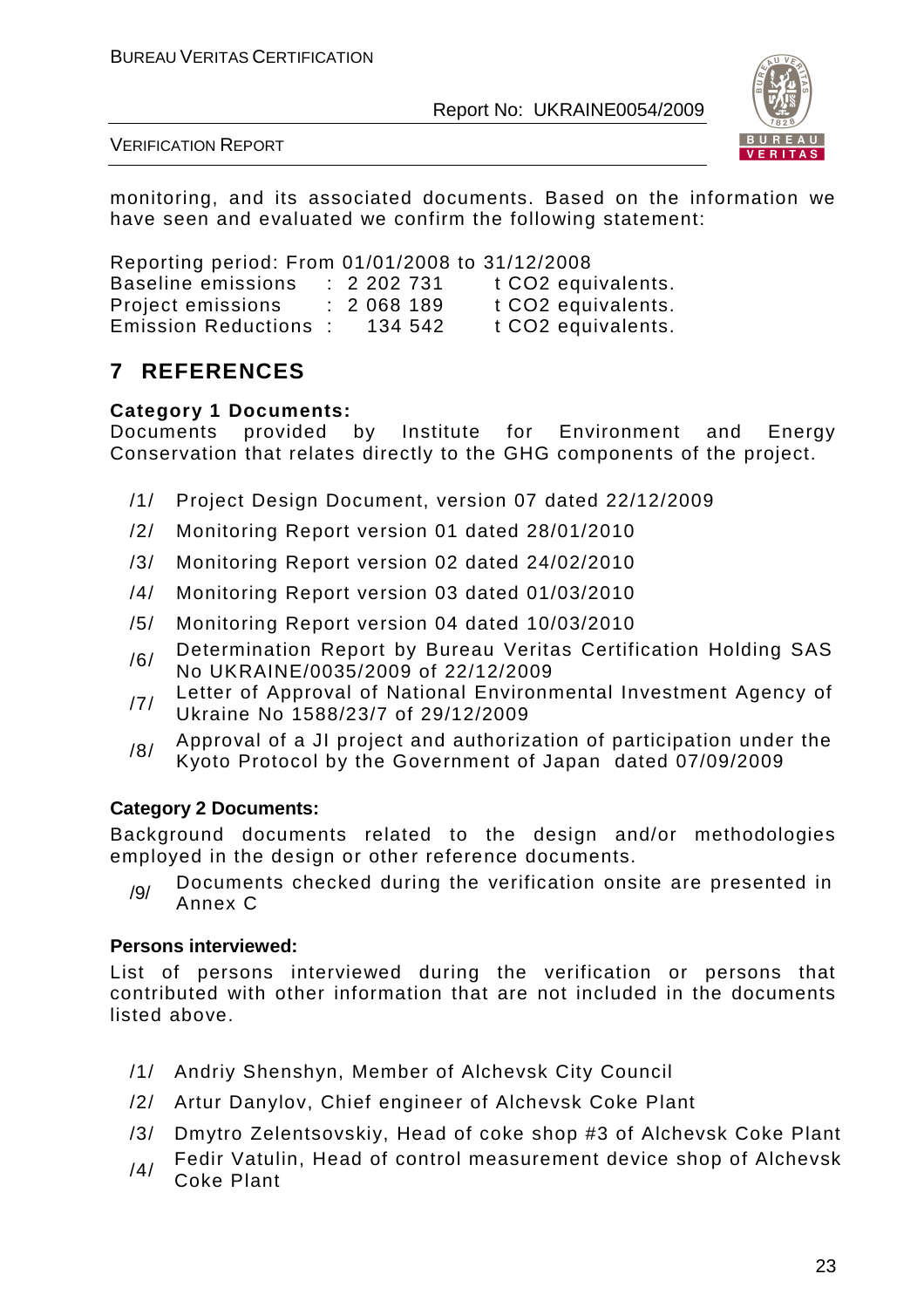

VERIFICATION REPORT

- /5/ Iryna Skoryk, Control supervisor of Quality control department of Alchevsk Coke Plant
- /6/ Ivan Skoryh, Chief power engineer of Alchevsk Coke Plant
- /7/ Kyrylo Evtushenko, Processing engineer of production and technical department of Alchevsk Coke Plant
- /8/ Myhaylo Solovyov, Head of production and technical department of Alchevsk Coke Plant
- /9/ Olena Shabunina, Operator of control desk of Alchevsk Coke Plant
- /10/ Sergiy Falchenko, Deputy chief power engineer for electric equipment of Alchevsk Coke Plant
- /11/ Valeriy Pyankov, Head of Quality control department of Alchevsk Coke Plant
- /12/ Viktor Zhuchenko, Head of environment protection department of Alchevsk Coke Plant
- /13/ Volodymyr Boychuk, Head of energy-saving bureau of Alchevsk Coke Plant
- /14/ Svitlana Matus, Environmental project manager of Sumitomo **Corporation**
- /15/ Shamil Khakimzyanov Consultant of "Institute for Environment and Energy Conservation "

 $-$  000  $-$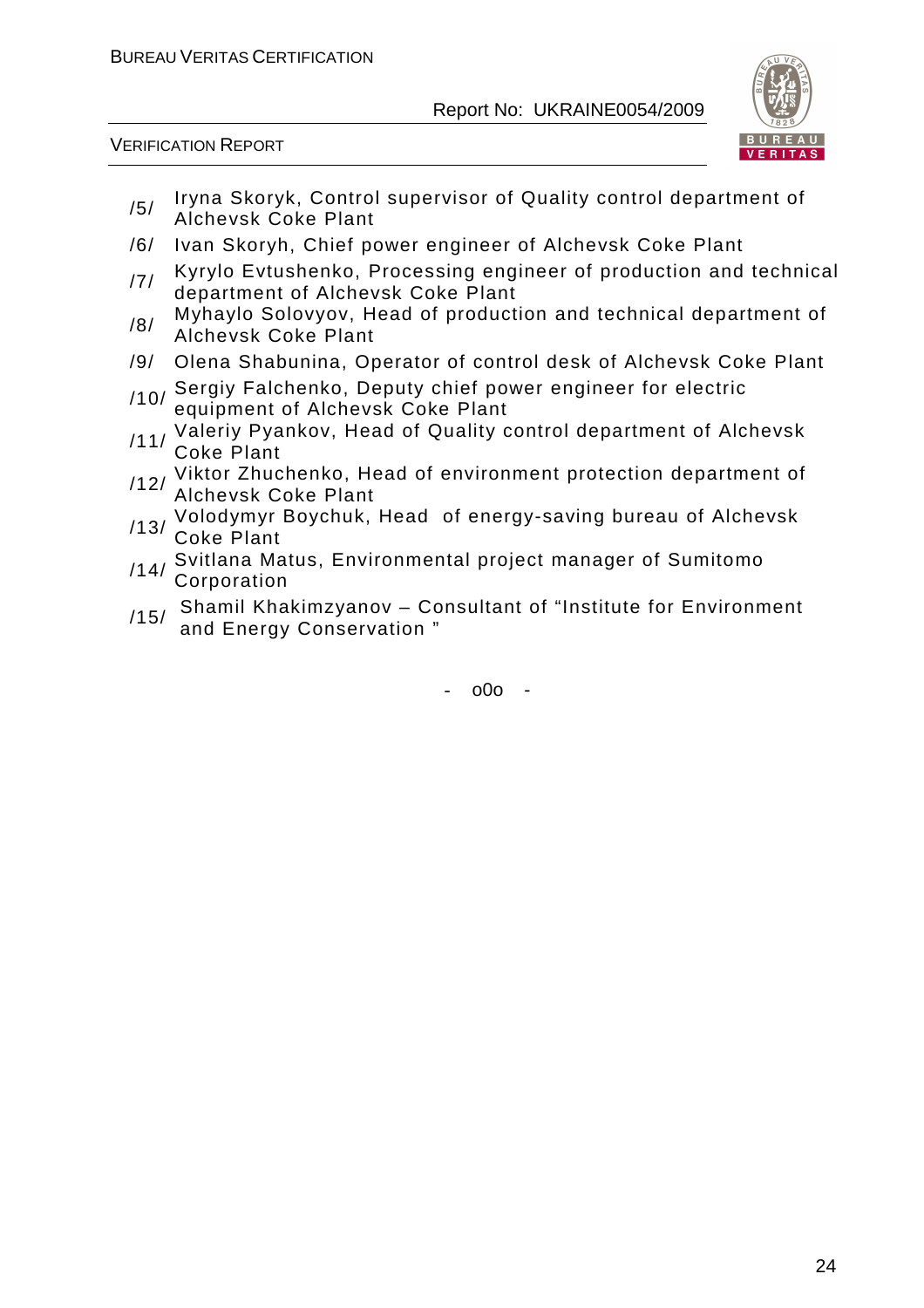

### VERIFICATION REPORT

# APPENDIX A: COMPANY JI PROJECT VERIFICATION PROTOCOL

### **Initial Verification Protocol Table 1**

| <b>Objective</b>            | <b>Reference</b> | <b>Comments</b>                                                                                                                                                                                                                                                                                                                                                                                                                                                                                                                                                                                                                                                                                                                                                                                                     | <b>Conclusion</b><br>(CARS/FARS) |
|-----------------------------|------------------|---------------------------------------------------------------------------------------------------------------------------------------------------------------------------------------------------------------------------------------------------------------------------------------------------------------------------------------------------------------------------------------------------------------------------------------------------------------------------------------------------------------------------------------------------------------------------------------------------------------------------------------------------------------------------------------------------------------------------------------------------------------------------------------------------------------------|----------------------------------|
| <b>1. Opening Session</b>   |                  |                                                                                                                                                                                                                                                                                                                                                                                                                                                                                                                                                                                                                                                                                                                                                                                                                     |                                  |
| 1.1. Introduction to audits | 9                | The intention and the target of the audit were illustrated to the<br>participants of the audit. Participants at the audit were the following<br>persons:<br>Verification team:<br>- Ms. Nadiia Kaiiun – Team Leader, Lead Verifier, Bureau Veritas<br>Ukraine,<br>- Mr. Oleg Skoblyk - Team Member, Verifier, Bureau Veritas Ukraine,<br>- Ms. Victoria Legka – Team Member, Verifier, Bureau Veritas<br>Ukraine;<br>Interviewed persons:<br>Andriy Shenshyn – Member of Alchevsk City Council,<br>Artur Danylov – Chief engineer of Alchevsk Coke Plant,<br>Dmytro Zelentsovskiy – Head of coke shop #3 of Alchevsk Coke Plant<br>Fedir Vatulin – Head of control measurement device shop of Alchevsk<br>Coke Plant,<br>Iryna Skoryk – Control supervisor of Quality control department of<br>Alchevsk Coke Plant, | <b>OK</b>                        |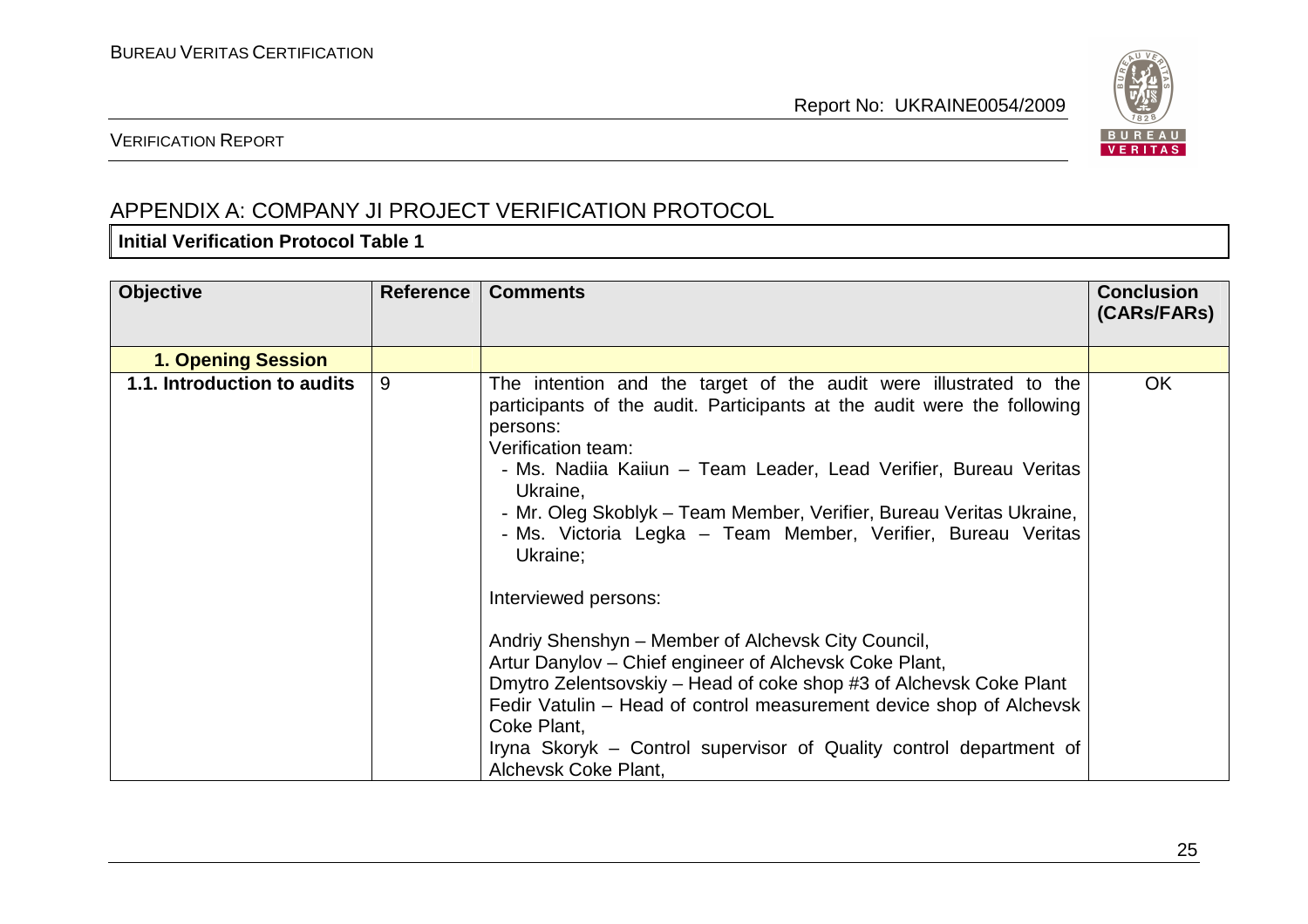

| <b>VERIFICATION REPORT</b>                                                         |           |                                                                                                                                                                                                                                                                                                                                                                                                                                                                                                                                                                                                                                                                                                                                                                                                                                                                                                  | BUREAU<br><b>VERITAS</b>         |
|------------------------------------------------------------------------------------|-----------|--------------------------------------------------------------------------------------------------------------------------------------------------------------------------------------------------------------------------------------------------------------------------------------------------------------------------------------------------------------------------------------------------------------------------------------------------------------------------------------------------------------------------------------------------------------------------------------------------------------------------------------------------------------------------------------------------------------------------------------------------------------------------------------------------------------------------------------------------------------------------------------------------|----------------------------------|
| <b>Objective</b>                                                                   | Reference | <b>Comments</b>                                                                                                                                                                                                                                                                                                                                                                                                                                                                                                                                                                                                                                                                                                                                                                                                                                                                                  | <b>Conclusion</b><br>(CARs/FARs) |
|                                                                                    |           | Ivan Skoryh – Chief power engineer of Alchevsk Coke Plant,<br>Kyrylo Yevtushenko - Processing engineer of production and technical<br>department of Alchevsk Coke Plant,<br>Myhaylo Solovyov - Head of production and technical department of<br>Alchevsk Coke Plant,<br>Olena Shabunina – Operator of control desk of Alchevsk Coke Plant,<br>Sergiy Falchenko – Deputy chief power engineer for electric equipment<br>of Alchevsk Coke Plant,<br>Valeriy Pyankov - Head of Quality control department of Alchevsk<br>Coke Plant,<br>Viktor Zhuchenko – Head of environment protection department of<br>Alchevsk Coke Plant,<br>Volodymyr Boychuk – Head of energy-saving bureau of Alchevsk Coke<br>Plant,<br>Svitlana Matus - Environmental project manager of Sumitomo<br>Corporation,<br>Shamil Khakimzyanov - Consultant of "Institute for Environment and<br><b>Energy Conservation</b> " |                                  |
| 1.2. Clarification of access<br>to data archives, records,<br>plans, drawings etc. | 9         | The verification team got open access to all required plans,<br>data, records, drawings and to all relevant facilities.                                                                                                                                                                                                                                                                                                                                                                                                                                                                                                                                                                                                                                                                                                                                                                          | <b>OK</b>                        |
| 1.3. Contractors for<br>equipment and installation<br>works                        | 1, 9      | Project has been implemented as defined in the PDD<br>version 7 and the implementation is evidenced by<br>statements of work completion (see list of verified<br>documents).                                                                                                                                                                                                                                                                                                                                                                                                                                                                                                                                                                                                                                                                                                                     | OK                               |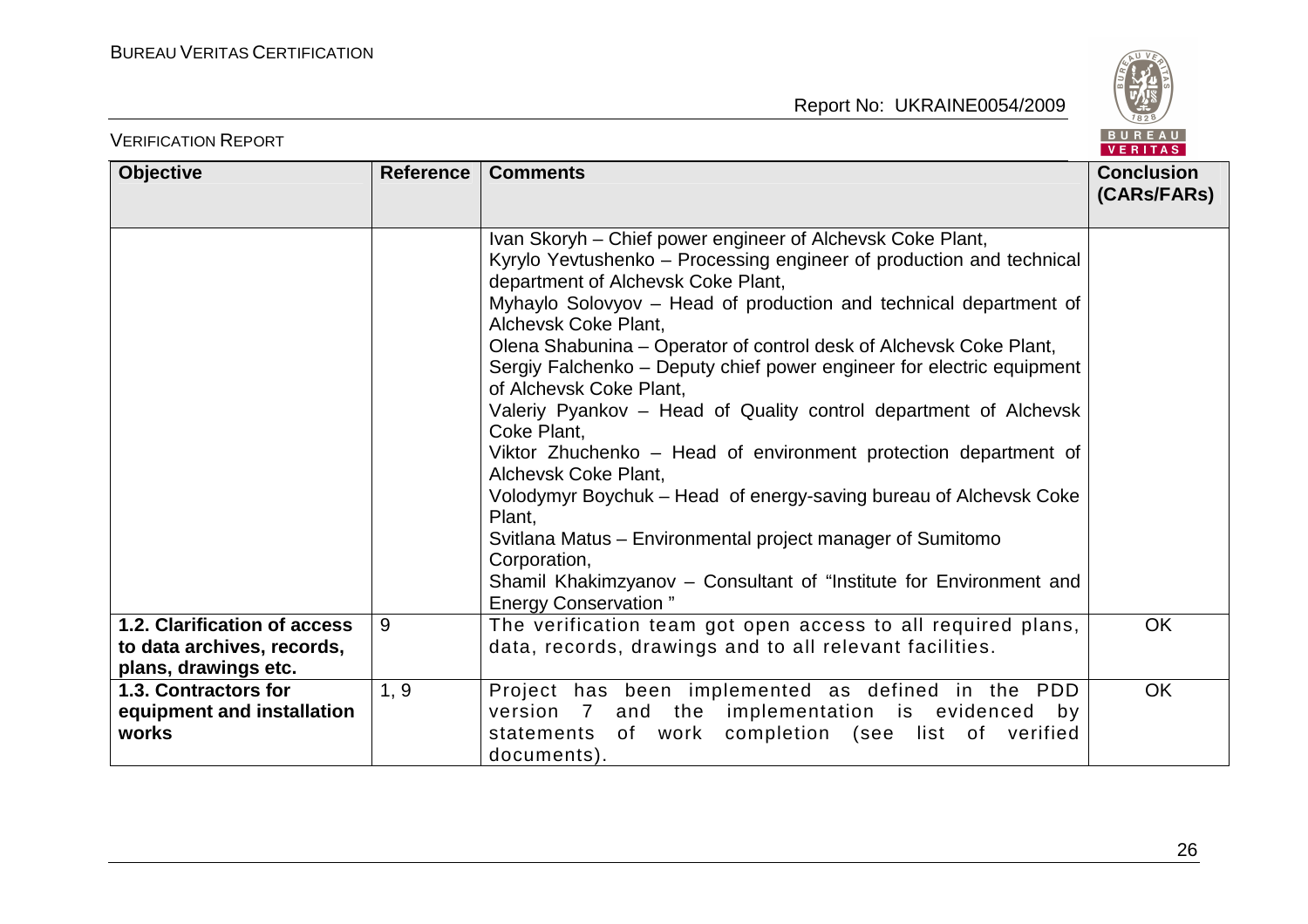

| <b>VERIFICATION REPORT</b>                          |           |                                                                                                                                                                                                                                                                                                       | BUREAU<br><b>VERITAS</b>         |
|-----------------------------------------------------|-----------|-------------------------------------------------------------------------------------------------------------------------------------------------------------------------------------------------------------------------------------------------------------------------------------------------------|----------------------------------|
| <b>Objective</b>                                    | Reference | <b>Comments</b>                                                                                                                                                                                                                                                                                       | <b>Conclusion</b><br>(CARs/FARs) |
| 1.4. Actual status of<br>installation works         | 2, 9      | The first stage of the project (installation of Coke Dry<br>Quenching (CDQ) facility) was implemented as planned.<br>CDQ facility was installed at Alchevskkoks at the end of<br>2007 which corresponds to project implementation schedule<br>stipulated in the PDD and it is operational since then. | <b>OK</b>                        |
| 2. Open issues indicated in<br>determination report |           |                                                                                                                                                                                                                                                                                                       |                                  |
| 2.1. Missing steps to final<br>approval             | 6, 7, 8   | Based on the determination report the verification team<br>identified no missing steps. The project has been approved<br>by both NFPs. The Letters of Approval were presented to<br>the verification team.                                                                                            | <b>OK</b>                        |
| 3. Implementation of the<br>project                 |           |                                                                                                                                                                                                                                                                                                       |                                  |
| 3.1. Physical components                            | 1, 2, 9   | The first stage of the project (installation of Coke Dry<br>Quenching facility at Alchevskkoks) was implemented within<br>the timeframe stipulated by the project implementation<br>schedule in the PDD.                                                                                              | <b>OK</b>                        |
| 3.2. Project boundaries                             | 1, 2, 9   | Yes, the project boundaries are as defined in the PDD<br>version 7.                                                                                                                                                                                                                                   | <b>OK</b>                        |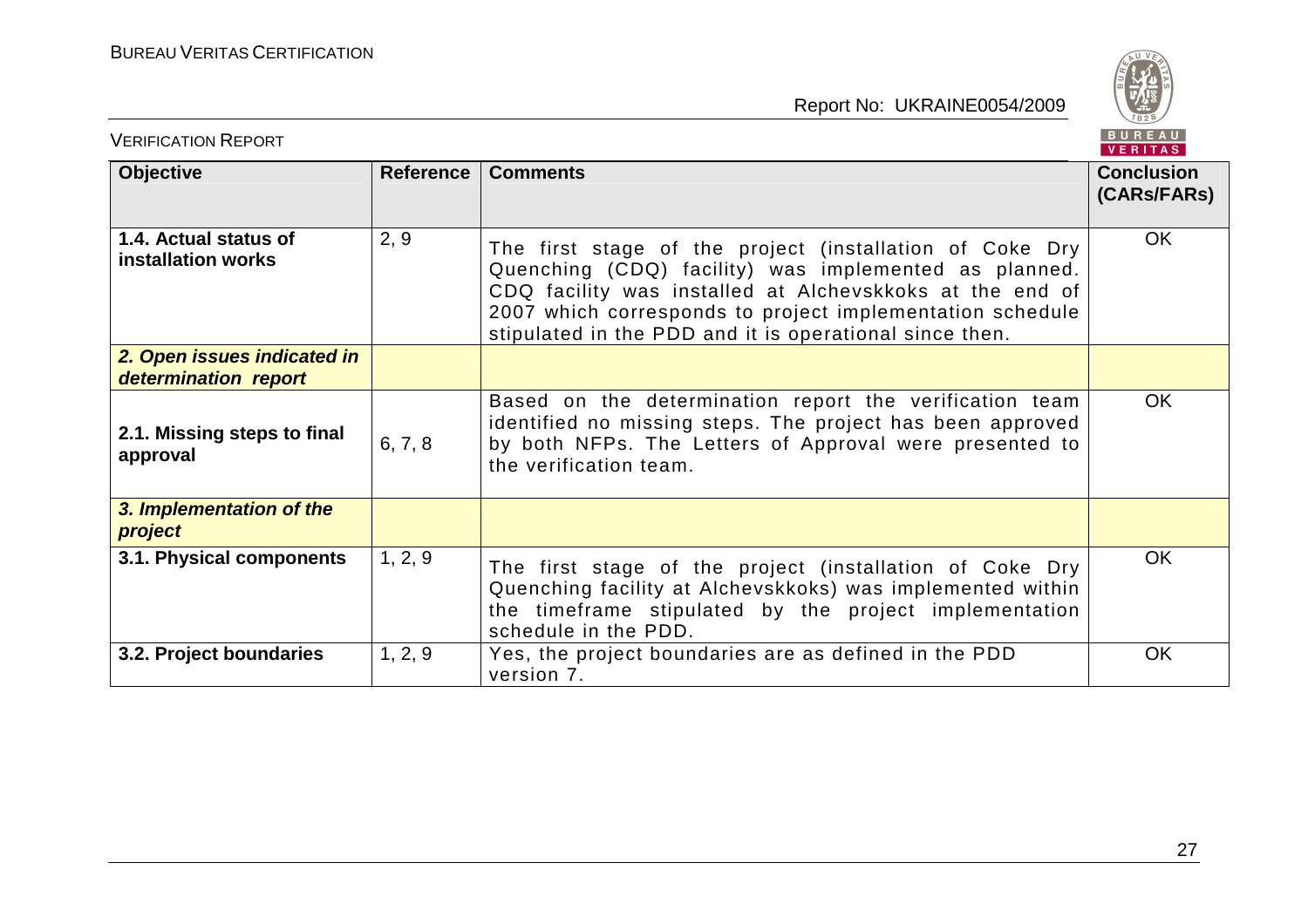

| <b>VERIFICATION REPORT</b>              |           |                                                                                                                                                                                                                                                                                                                                                                                                                                                                                                                                                                                                                                                                                                                                                                                                                                                                                                                                                                                                                                                                                                                                                                                    | BUREAU<br><b>VERITAS</b>                                                                                                                 |
|-----------------------------------------|-----------|------------------------------------------------------------------------------------------------------------------------------------------------------------------------------------------------------------------------------------------------------------------------------------------------------------------------------------------------------------------------------------------------------------------------------------------------------------------------------------------------------------------------------------------------------------------------------------------------------------------------------------------------------------------------------------------------------------------------------------------------------------------------------------------------------------------------------------------------------------------------------------------------------------------------------------------------------------------------------------------------------------------------------------------------------------------------------------------------------------------------------------------------------------------------------------|------------------------------------------------------------------------------------------------------------------------------------------|
| <b>Objective</b>                        | Reference | <b>Comments</b>                                                                                                                                                                                                                                                                                                                                                                                                                                                                                                                                                                                                                                                                                                                                                                                                                                                                                                                                                                                                                                                                                                                                                                    | <b>Conclusion</b><br>(CARs/FARs)                                                                                                         |
| 3.3. Monitoring and<br>metering systems | 2, 5, 9   | The monitoring at Alchevskkoks is conducted on monthly<br>basis according to monitoring plan described in the PDD.<br>The procedures of receiving data for monitoring and<br>responsibility for its realization at Alchevskkoks are<br>regulated by the normative documents of the plant and by<br>the "Guiding Meteorological Instructions" developed in<br>accordance with <b>ACTY ISO 9001:2001</b> . All measuring<br>equipment is included in the verification schedule and<br>verified with established periodicity; monitoring equipment<br>is in satisfactory condition.<br>The operational manager at each plant is in charge for<br>monitoring of all project indicators.<br><b>Corrective Action Request 01</b><br>Please provide passports and calibration certificates for<br>scales 2315VV-50E/2SD and 2361VV-80E/1D for weighing<br>coke.<br><b>Corrective Action Request 02</b><br>The data in the Monitoring Report regarding type of<br>measuring equipment used for monitoring of the amount of<br>steam generated in CDQ boilers (parameter B-9, SG <sub>PJ.CDQ</sub> )<br>do not comply with the PDD ver.07. Please explain how the<br>parameter is measured. | <b>CAR 01</b><br><b>CAR 02</b><br><b>CAR 03</b><br>CAR <sub>04</sub><br><b>CL 01</b><br>All above-<br>mentioned<br>issues are<br>closed. |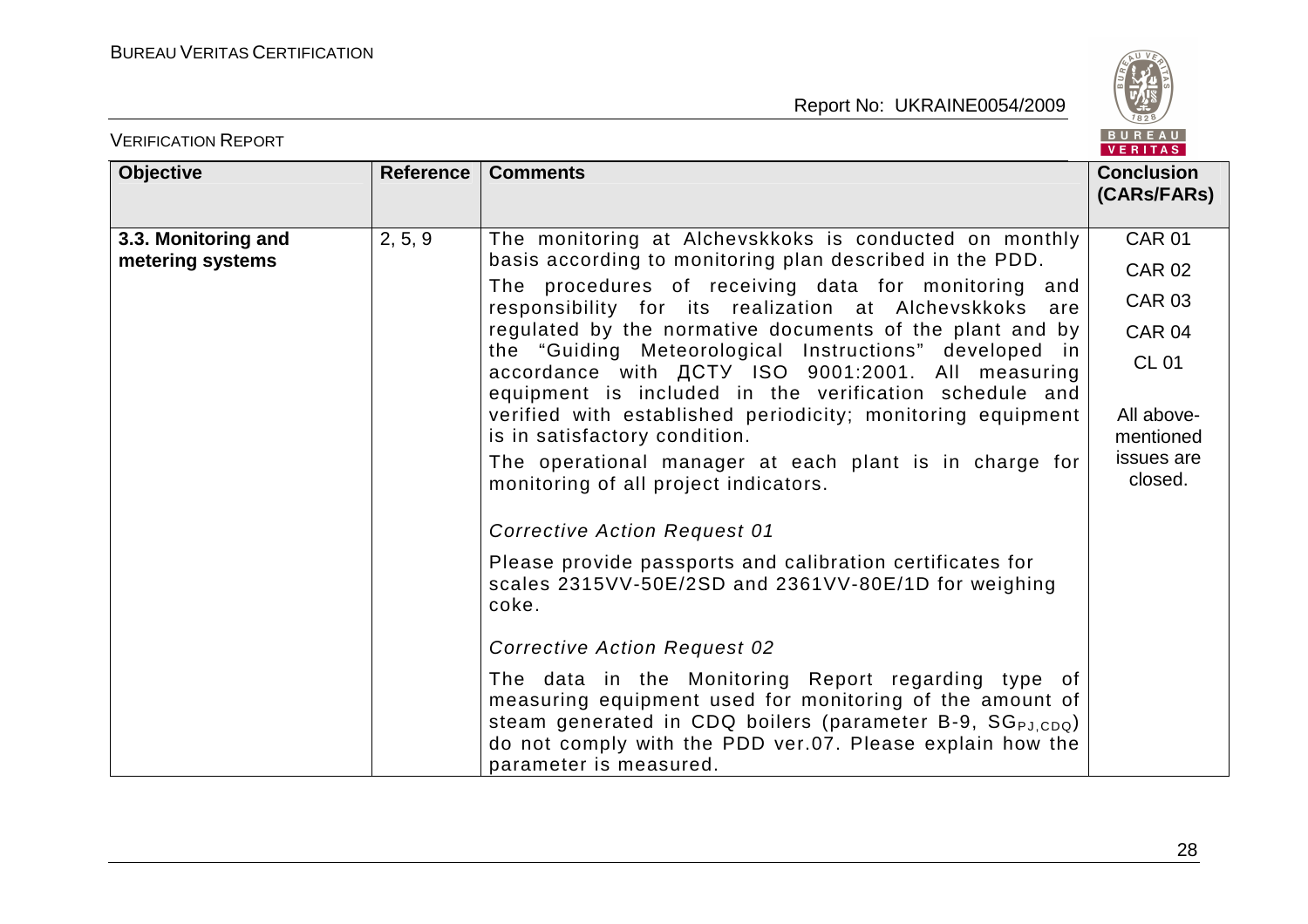

| <b>VERIFICATION REPORT</b> |                  |                                                                                                                                                                                                                                                                                                                                                                                                                                                                                                                                                                                                                                                                                                                                                                                                                          | <b>BUREAU</b><br><b>VERITAS</b>        |
|----------------------------|------------------|--------------------------------------------------------------------------------------------------------------------------------------------------------------------------------------------------------------------------------------------------------------------------------------------------------------------------------------------------------------------------------------------------------------------------------------------------------------------------------------------------------------------------------------------------------------------------------------------------------------------------------------------------------------------------------------------------------------------------------------------------------------------------------------------------------------------------|----------------------------------------|
| <b>Objective</b>           | <b>Reference</b> | <b>Comments</b>                                                                                                                                                                                                                                                                                                                                                                                                                                                                                                                                                                                                                                                                                                                                                                                                          | <b>Conclusion</b><br>(CARs/FARs)       |
|                            |                  | <b>Corrective Action Request 03</b><br>The measuring equipment for monitoring of enthalpy of<br>steam generated in CDQ boiler in project activity (the<br>parameter B-10, H <sub>steam,CDQ</sub> ) indicated in the Monitoring<br>Report does not include all relevant data sources as per<br>PDD which are needed for definition of enthalpy value.<br><b>Corrective Action Request 04</b><br>The type of scales for measuring parameters $M_{10}$ , $M_{25}$ and<br>M <sub>80</sub> indicated in the Monitoring Report does not correspond<br>to the type of scales actually used on-site.<br><b>Clarification Request 01</b><br>The measuring equipment for monitoring of parameters P-2,<br>B-17, P-3, B-18, P-4, B-19 (coke specification indices) in<br>the Monitoring Report does not comply with the information |                                        |
| 3.4. Data uncertainty      | 2, 5             | on monitoring stated in the PDD. Please explain.<br>At Alchevskkoks the best available techniques are used in<br>order to minimize uncertainties. Uncertainties are generally<br>low (less than 2%). All monitoring equipment that used for<br>monitoring purposes is in line with national legislative<br>requirements and standards; this ensures that uncertainties<br>are accounted in data collected.                                                                                                                                                                                                                                                                                                                                                                                                               | <b>CL 02</b><br>The issue is<br>closed |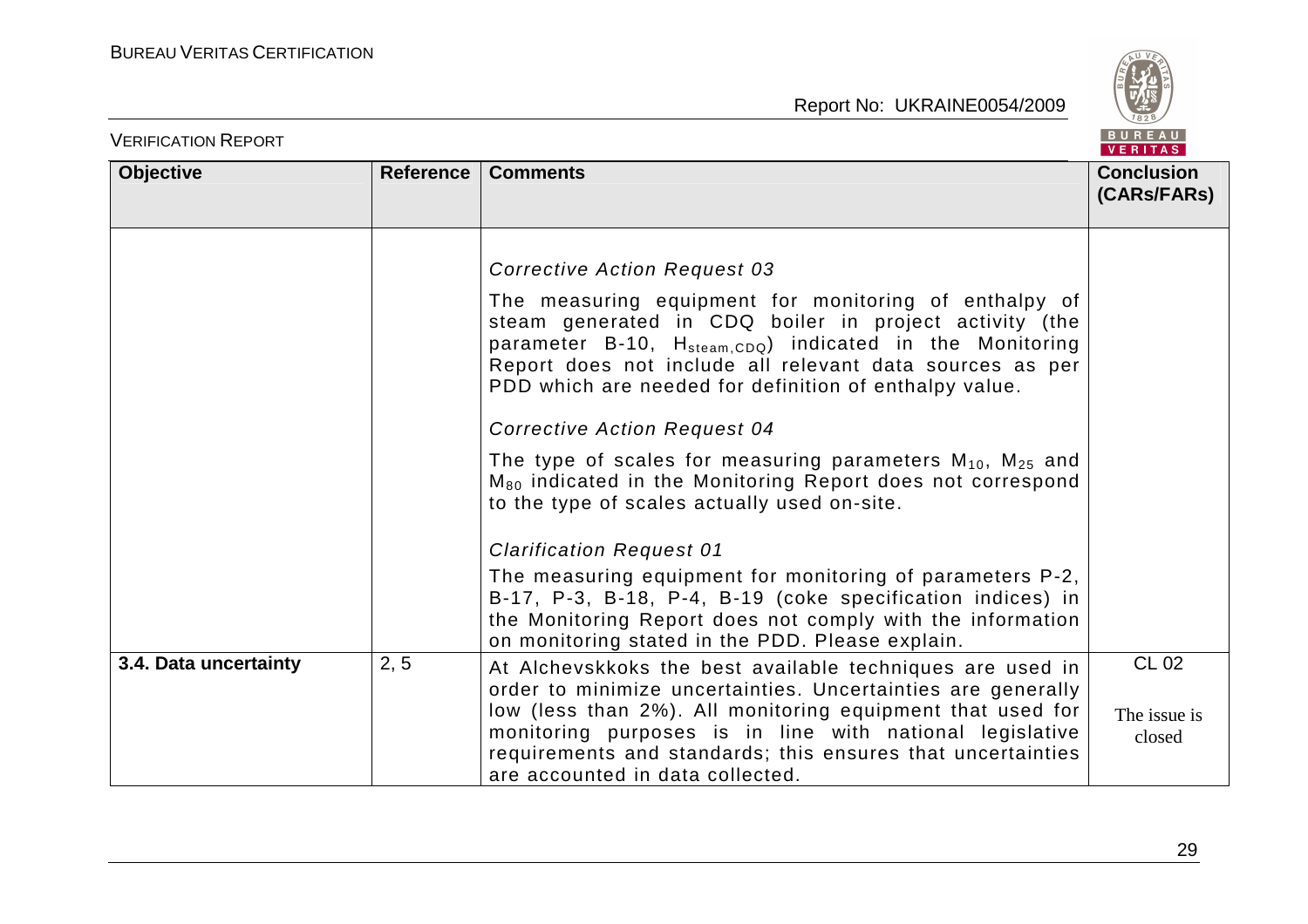

| <b>VERIFICATION REPORT</b>                           |           |                                                                                                                                                                                                                                                                                                                                                                                  | BUREAU<br>VERITAS                |
|------------------------------------------------------|-----------|----------------------------------------------------------------------------------------------------------------------------------------------------------------------------------------------------------------------------------------------------------------------------------------------------------------------------------------------------------------------------------|----------------------------------|
| <b>Objective</b>                                     | Reference | <b>Comments</b>                                                                                                                                                                                                                                                                                                                                                                  | <b>Conclusion</b><br>(CARs/FARs) |
|                                                      |           | <b>Clarification Request 02</b><br>Please provide information on how the level of uncertainty is<br>taken into account.                                                                                                                                                                                                                                                          |                                  |
| 3.5. Calibration and quality<br>assurance            | 2, 5, 9   | All monitoring equipment is covered by the detailed<br>verification (calibration) plan.<br>The verification<br>and<br>calibration process is under strict control. All measuring<br>equipment is included in the verification schedule and<br>verified with established periodicity. According to the<br>schedule of verification, all devices are in satisfactory<br>condition. | <b>CAR 05</b><br>CAR is closed   |
|                                                      |           | <b>Corrective Action Request 05</b><br>The information regarding calibration of power meters<br>measuring electricity generation and consumption<br>(parameters B-2 and B-3) are not provided in the table in<br>Annex 2 of the Monitoring report. Please also submit<br>calibration records of the relevant equipment.                                                          |                                  |
| 3.6. Data acquisition and<br>data processing systems | 2, 5, 9   | Data are collected and stored in electronic database as well                                                                                                                                                                                                                                                                                                                     | <b>CAR 06</b>                    |
|                                                      |           | as in paper format. The data is reported in the monthly<br>report of Alchevskkoks which are compiled into an annual<br>monitoring report for verification process. The measurement<br>results are being used by the Chief power-engineering                                                                                                                                      | <b>CAR 07</b>                    |
|                                                      |           |                                                                                                                                                                                                                                                                                                                                                                                  | <b>CL 03</b>                     |
|                                                      |           | specialist department, by the following services and<br>technical staff of the Plant. They are reflected in the                                                                                                                                                                                                                                                                  | <b>CL 04</b>                     |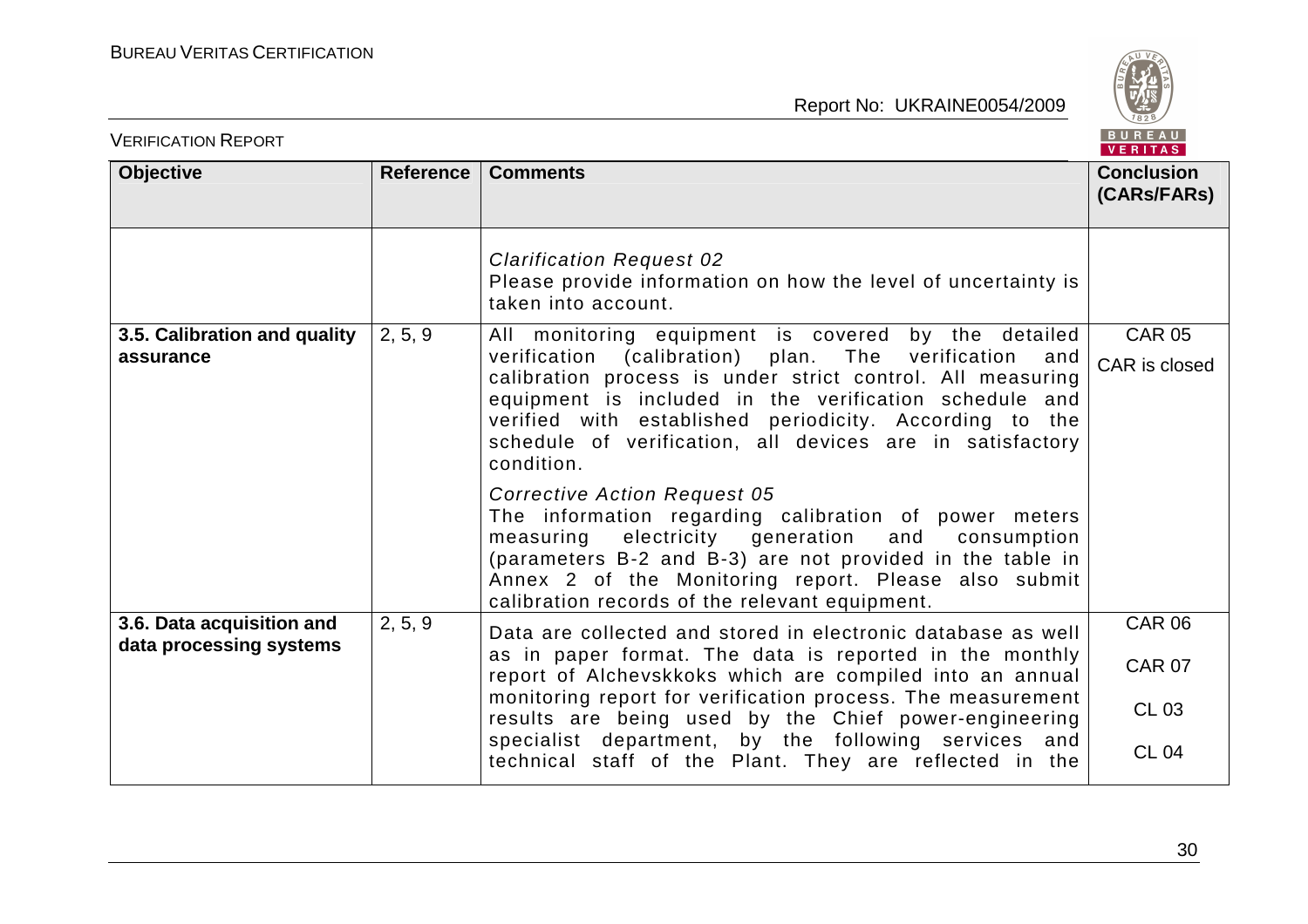

| <b>VERIFICATION REPORT</b> |                  |                                                                                                                                                                                                                                                                                                                                                                                                                                                                                                                                                                                                                                                                                                                                                                                                                                                                                                                                                                                                                                                                         | BUREAU<br>VERITAS                                                |
|----------------------------|------------------|-------------------------------------------------------------------------------------------------------------------------------------------------------------------------------------------------------------------------------------------------------------------------------------------------------------------------------------------------------------------------------------------------------------------------------------------------------------------------------------------------------------------------------------------------------------------------------------------------------------------------------------------------------------------------------------------------------------------------------------------------------------------------------------------------------------------------------------------------------------------------------------------------------------------------------------------------------------------------------------------------------------------------------------------------------------------------|------------------------------------------------------------------|
| <b>Objective</b>           | <b>Reference</b> | <b>Comments</b>                                                                                                                                                                                                                                                                                                                                                                                                                                                                                                                                                                                                                                                                                                                                                                                                                                                                                                                                                                                                                                                         | <b>Conclusion</b><br>(CARS/FARS)                                 |
|                            |                  | technological instructions of production processes regime<br>and also in the "Guiding Metrological Instructions" revised<br>versions. The monitoring data and parameters are archived<br>at Unit for Control of Measuring Devices and Equipment<br>(CMDE) and Unit of Chief Energy Specialist (CESU) and<br>Facility's Departments after verified by the responsible<br>dispatcher.<br><b>Corrective Action Request 06</b><br>As calculation of weighted annual average values for<br>parameters $M_{10,PJ}$ , $M_{25,PJ}$ , $M_{80,PJ}$ , $M_{10,BL}$ , $M_{25,BL}$ , $M_{80,BL}$ was not<br>described in the PDD, it is considered as supplement to the<br>determined Monitoring Plan and explicit explanation must be<br>provided in respect of this deviation.<br><b>Corrective Action Request 07</b><br>Formula for calculation of total baseline emissions and<br>formula for calculating baseline emissions from coke<br>processed by CWQ in blast furnace stated in the Monitoring<br>Report are inconsistent with PDD ver.07 of 22/12/2009.<br>Please correct. | <b>CL 05</b><br>All above-<br>mentioned<br>issues are<br>closed. |
|                            |                  | <b>Clarification Request 03</b>                                                                                                                                                                                                                                                                                                                                                                                                                                                                                                                                                                                                                                                                                                                                                                                                                                                                                                                                                                                                                                         |                                                                  |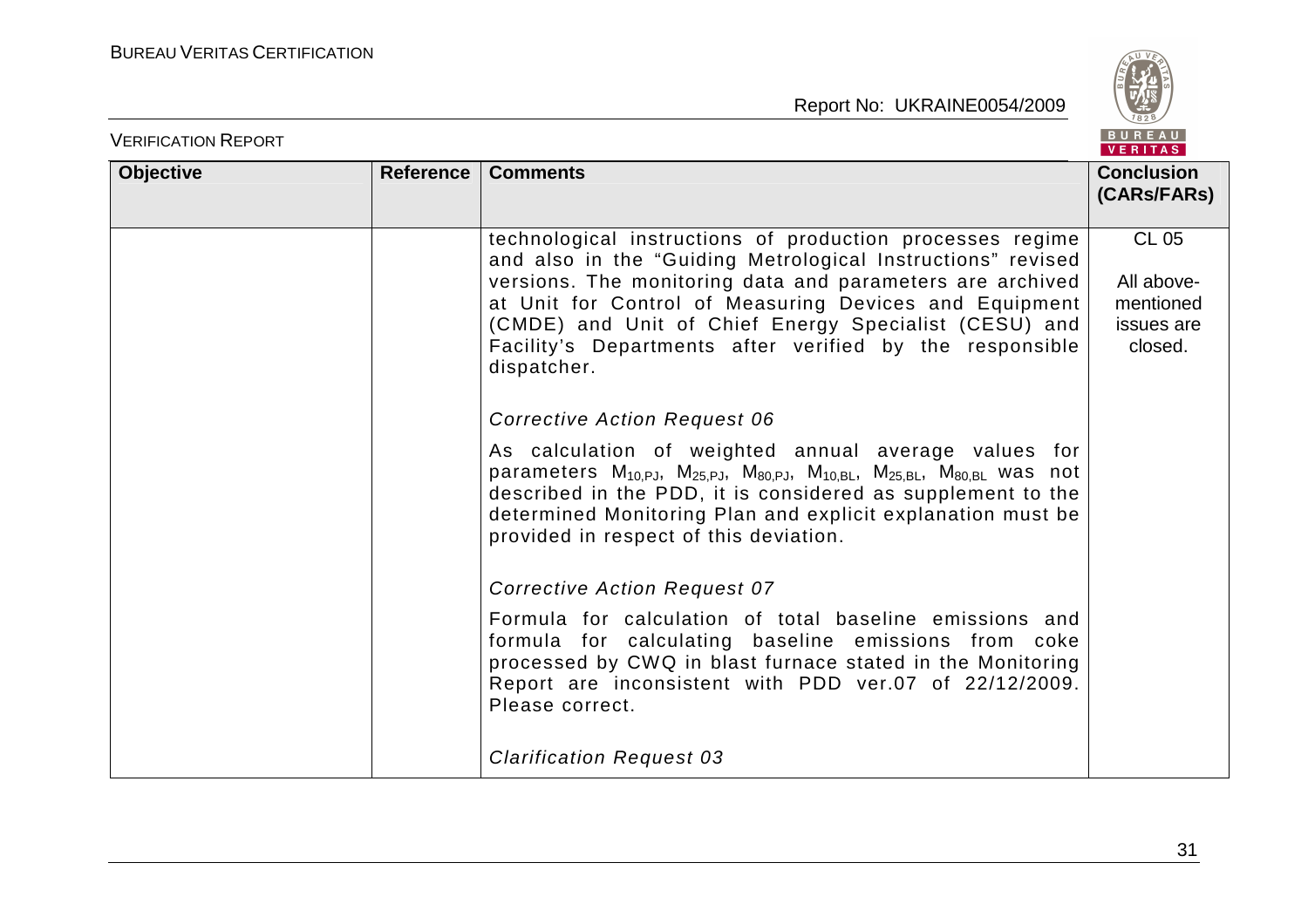

| <b>VERIFICATION REPORT</b> |                |                                                                                                                                                                                                                                                                                                                                                            | BUREAU<br>VERITAS                |
|----------------------------|----------------|------------------------------------------------------------------------------------------------------------------------------------------------------------------------------------------------------------------------------------------------------------------------------------------------------------------------------------------------------------|----------------------------------|
| <b>Objective</b>           | Reference      | <b>Comments</b>                                                                                                                                                                                                                                                                                                                                            | <b>Conclusion</b><br>(CARs/FARs) |
|                            |                | Please specify how the CDQ operation hours are accounted<br>and monitored.                                                                                                                                                                                                                                                                                 |                                  |
|                            |                | <b>Clarification Request 04</b>                                                                                                                                                                                                                                                                                                                            |                                  |
|                            |                | Please explain how the value of parameter $Q_{OE, BL}$ was<br>received.                                                                                                                                                                                                                                                                                    |                                  |
|                            |                | <b>Clarification Request 05</b>                                                                                                                                                                                                                                                                                                                            |                                  |
|                            |                | Please provide a justification of difference between<br>expected and actually received amounts of emission<br>reductions.                                                                                                                                                                                                                                  |                                  |
| 3.7. Reporting procedures  | $\overline{2}$ | The procedures of receiving data for monitoring and<br>responsibility for its realization at Alchevskkoks are<br>regulated by the normative documents and by the "Guiding"<br>Meteorological Instructions". The data is reported in the<br>monthly report of Alchevskkoks which are compiled into an<br>annual monitoring report for verification process. | <b>OK</b>                        |
|                            |                | The monitoring data and calculations are under the<br>competence of the Chief power-engineering specialist<br>assistants in accordance to the interior orders of<br>Alchevskkoks.                                                                                                                                                                          |                                  |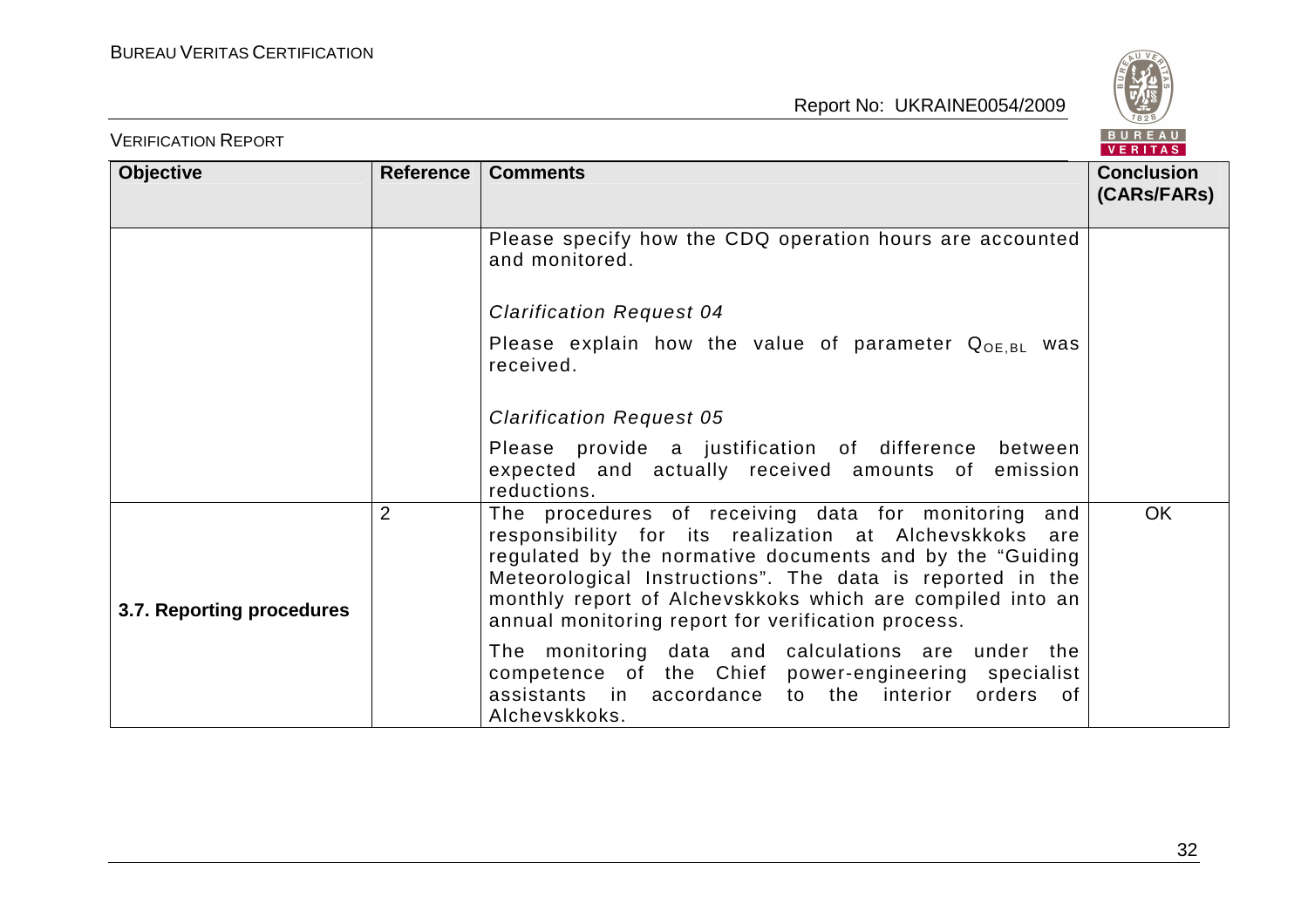

| <b>VERIFICATION REPORT</b>             |           |                                                                                                                                                                                                                                                                                                                                                                                                                                                                                                                                                                                                                                                                                     | BUREAU<br><b>VERITAS</b>         |
|----------------------------------------|-----------|-------------------------------------------------------------------------------------------------------------------------------------------------------------------------------------------------------------------------------------------------------------------------------------------------------------------------------------------------------------------------------------------------------------------------------------------------------------------------------------------------------------------------------------------------------------------------------------------------------------------------------------------------------------------------------------|----------------------------------|
| <b>Objective</b>                       | Reference | <b>Comments</b>                                                                                                                                                                                                                                                                                                                                                                                                                                                                                                                                                                                                                                                                     | <b>Conclusion</b><br>(CARs/FARs) |
| 3.8. Documented<br><b>instructions</b> | 2, 9      | Data processing and archiving (including software used) of<br>the Monitoring Report version 4 provides with the necessary<br>information relating the procedures for the monitoring,<br>measurements and reporting. These were verified onsite<br>and found satisfactory. The documented instructions to<br>operate the facilities are stored at the working places.                                                                                                                                                                                                                                                                                                                | OK                               |
| 3.9. Qualification and<br>training     | 2, 9      | management of Alchevskkoks<br>The<br>has<br>organized<br>appropriate staff training to operate the project equipment.<br>Information considering qualification and training is not<br>provided in the Monitoring Report version 4 however the list<br>of employees training was provided onsite.<br>During<br>interviews onsite training was checked and found adequate.                                                                                                                                                                                                                                                                                                            | <b>OK</b>                        |
| 3.10. Responsibilities                 | 2, 9      | The Chief Metrological Specialist of Alchevskkoks is in<br>charge for maintenance of the facilities and monitoring<br>equipment (as well as for its accuracy). The measurement<br>results are being used by the Chief power-engineering<br>specialist department, by the following services and<br>technical staff of both Plants. They are reflected in the<br>technological instructions of production processes regime<br>and also in the "Guiding Metrological Instructions" revised<br>versions.<br>The monitoring data and calculations are under the<br>competence of the Chief power-engineering specialist<br>assistants in accordance to the interior order of the Plant. | <b>OK</b>                        |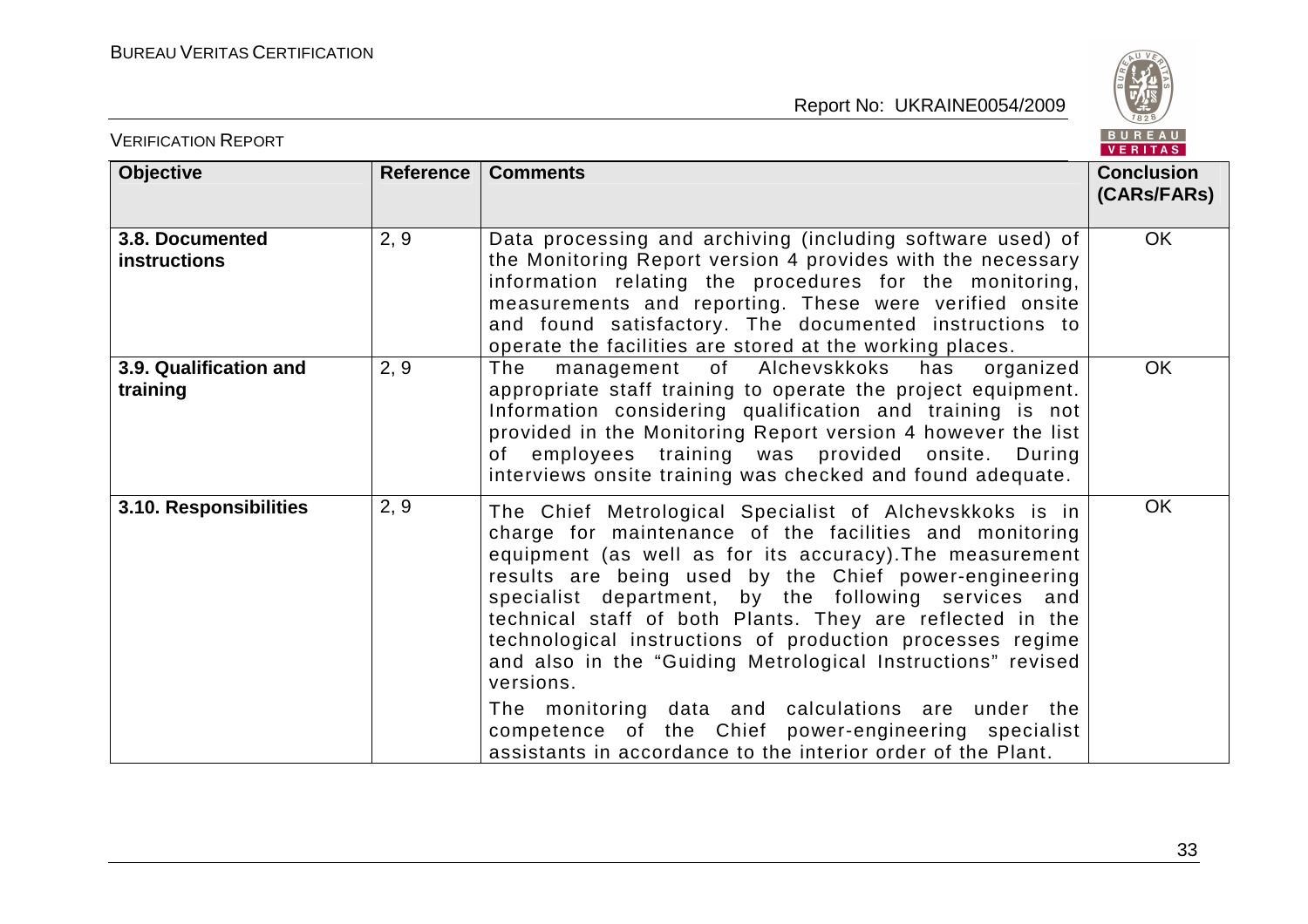

| <b>VERIFICATION REPORT</b>          |                |                                                                                                                                                                                                                                                            | BUREAU<br><b>VERITAS</b>         |
|-------------------------------------|----------------|------------------------------------------------------------------------------------------------------------------------------------------------------------------------------------------------------------------------------------------------------------|----------------------------------|
| <b>Objective</b>                    | Reference      | <b>Comments</b>                                                                                                                                                                                                                                            | <b>Conclusion</b><br>(CARs/FARs) |
| 3.11. Troubleshooting<br>procedures | $\overline{2}$ | In case of defect, discovered in the monitoring equipment,<br>the actions of the staff are determined in Guiding<br>Metrological Instructions. The measurements are conducted<br>constantly in accordance with national standards.                         | <b>OK</b>                        |
| 4. Internal Data                    |                |                                                                                                                                                                                                                                                            |                                  |
| 4.1. Type and sources of            | 1, 2, 5        | The internal parameters are obtained according to the                                                                                                                                                                                                      | <b>CAR 08</b>                    |
| internal data                       |                | monitoring plan in the PDD. Monitoring report version 4,<br>Annex 1, contains internal parameters that are monitored.<br>Annex 2 of the Monitoring Report indicated all sources of<br>monitored internal data.                                             | <b>CAR 09</b>                    |
|                                     |                |                                                                                                                                                                                                                                                            | All issues are<br>closed         |
|                                     |                | <b>Corrective Action Request 08</b>                                                                                                                                                                                                                        |                                  |
|                                     |                | No information is provided on the variable $ws_{Ex\text{-Boiler}}$<br>included in the formula for calculating CO <sub>2</sub> emission factor<br>for the element process supplying heat EF <sub>heat.CDQ</sub> in the<br>Monitoring Report Please correct. |                                  |
|                                     |                | <b>Corrective Action Request 09</b>                                                                                                                                                                                                                        |                                  |
|                                     |                | Units of parameters B-15 and B-16 indicated in the sub-<br>section 3 table of the Annex 1 of the Monitoring report are<br>incorrect. Please also identify units for dry coke<br>consumption in the same sub-section.                                       |                                  |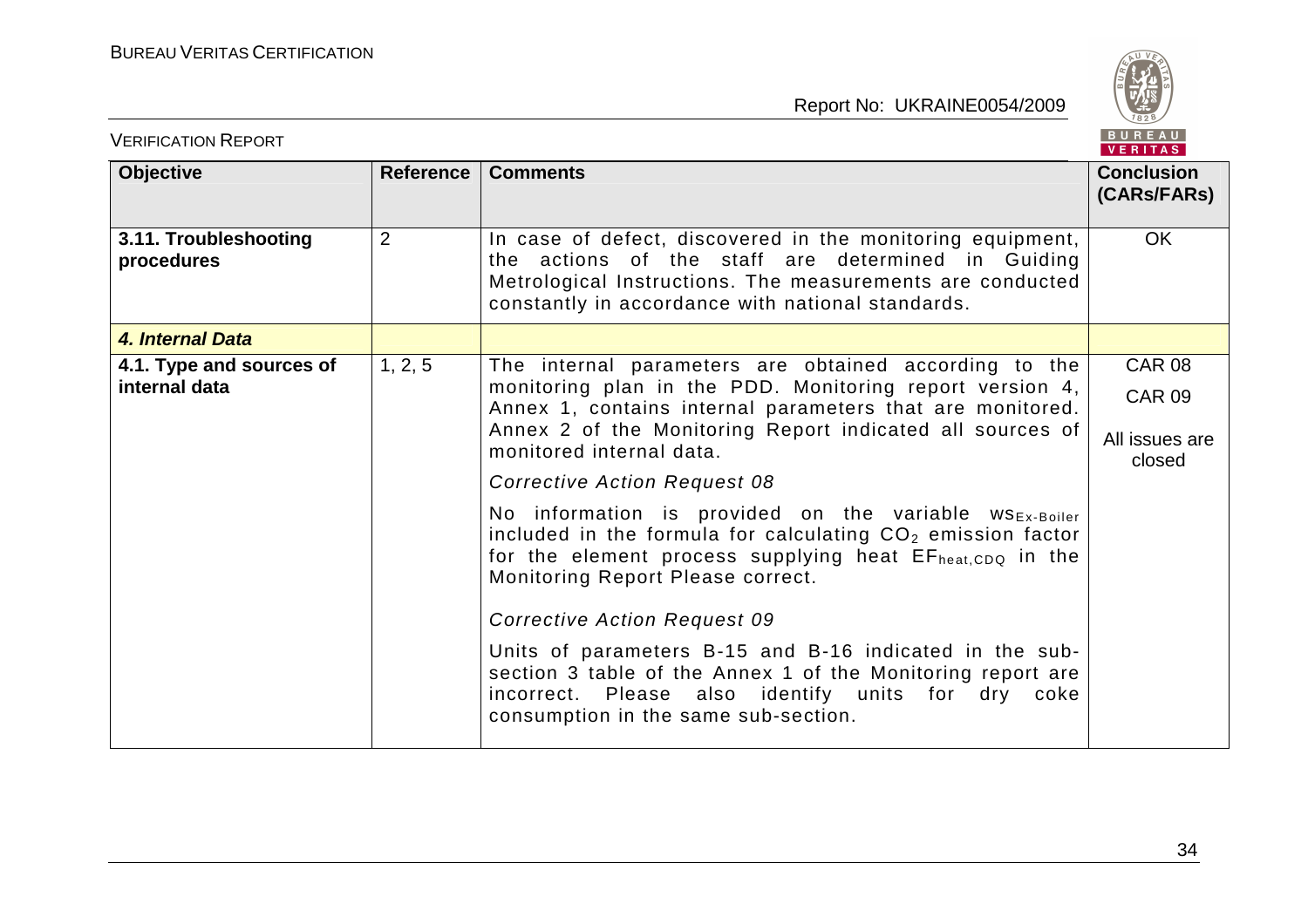

| <b>VERIFICATION REPORT</b>               |                |                                                                                                                                                                                                                                                                                                                                                                                                                                                                                                                                                            | BUREAU<br>VERITAS                |
|------------------------------------------|----------------|------------------------------------------------------------------------------------------------------------------------------------------------------------------------------------------------------------------------------------------------------------------------------------------------------------------------------------------------------------------------------------------------------------------------------------------------------------------------------------------------------------------------------------------------------------|----------------------------------|
| <b>Objective</b>                         | Reference      | <b>Comments</b>                                                                                                                                                                                                                                                                                                                                                                                                                                                                                                                                            | <b>Conclusion</b><br>(CARs/FARs) |
| 4.2. Data collection                     | $\overline{2}$ | data and parameters monitored are measured,<br><b>The</b><br>collected, and recorded at the designated frequency<br>described in the monitoring plan. Data are collected and<br>stored in electronic database as well as in paper format.<br>The data is reported in the monthly report of Alchevskkoks<br>which are compiled into an annual monitoring report for<br>verification process. The measurement results are being<br>used by the Chief power-engineering specialist department,<br>by the following services and technical staff of the Plant. | OK                               |
| 4.3. Quality assurance                   | $\overline{2}$ | The Management and Operational System supporting GHG<br>emission monitoring is a part of the company's Quality<br>Management System certified to ДСТУ ISO 9001:2001.<br>Section 9 of the Monitoring report specifies procedure for<br>data collection and processing, and also reflects monitoring,<br>metering and reporting procedures. This information was<br>verified during the visit to Alchevskkoks and is found<br>satisfactory.                                                                                                                  | <b>OK</b>                        |
| 4.4. Significance and<br>reporting risks | 2, 5           | In case of defect, discovered in the monitoring equipment,<br>the actions of the staff are determined in Guiding<br>Metrological Instructions. The measurements are conducted<br>constantly in accordance with national standards.<br><b>Corrective Action Request 10</b><br>The amount of baseline emissions from thermal energy                                                                                                                                                                                                                          | <b>CAR 10</b><br>CAR is closed   |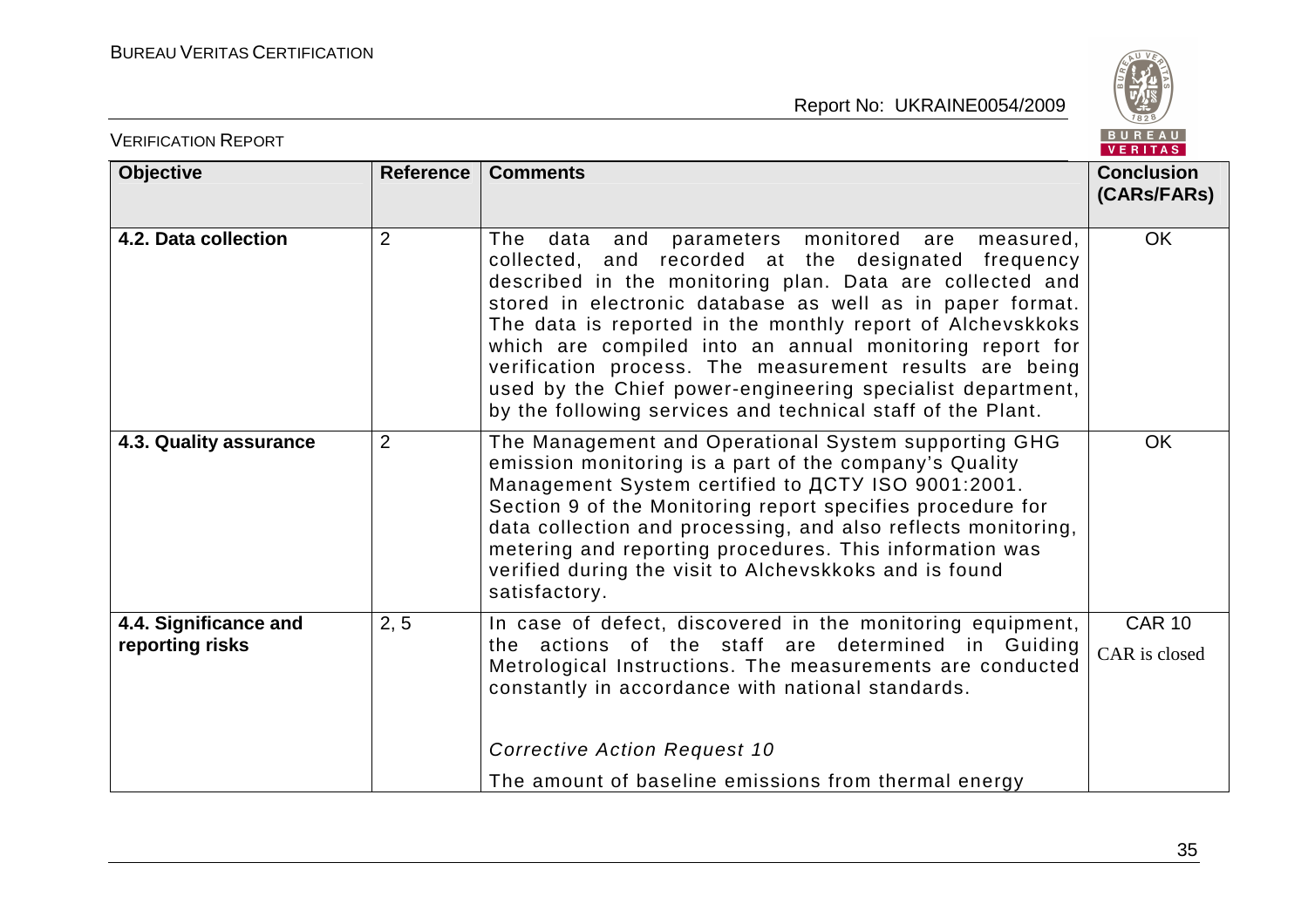

| <b>VERIFICATION REPORT</b>                |                  |                                                                                                                                                                                                                                                                                                                                        | <b>BUREAU</b><br>VERITAS                                         |
|-------------------------------------------|------------------|----------------------------------------------------------------------------------------------------------------------------------------------------------------------------------------------------------------------------------------------------------------------------------------------------------------------------------------|------------------------------------------------------------------|
| <b>Objective</b>                          | <b>Reference</b> | <b>Comments</b>                                                                                                                                                                                                                                                                                                                        | <b>Conclusion</b><br>(CARs/FARs)                                 |
|                                           |                  | (steam) is calculated incorrectly. The same applies to the<br>calculation of quantity of electricity supplied to the recipient<br>by the newly installed equipment $(EG_y)$ which leads to<br>inaccurate value of baseline emissions from electricity<br>displacement. Please provide accurate calculation results.                    |                                                                  |
| <b>5. External Data</b>                   |                  |                                                                                                                                                                                                                                                                                                                                        |                                                                  |
| 5.1. Type and sources of<br>external data | 2, 5             | The external data are obtained according to the monitoring<br>plan in the PDD. Annex 1 of the Monitoring Report version 4<br>contains external data used.                                                                                                                                                                              | <b>CAR 11</b>                                                    |
|                                           |                  | <b>Corrective Action Request 11</b>                                                                                                                                                                                                                                                                                                    | <b>CAR 12</b>                                                    |
|                                           |                  | Please provide data sources for all default values (factors,<br>constants) stated in the Monitoring Report including such<br>parameters as $CO2$ emission factor per unit of energy of<br>natural gas(EF <sub>CO2,NG</sub> ), emission factor for electricity source<br>$(EF_{elec,gr})$ , emission factor for ton coke to ton $CO2$ . | <b>CL 06</b><br>All above-<br>mentioned<br>issues are<br>closed. |
|                                           |                  | <b>Corrective Action Request 12</b>                                                                                                                                                                                                                                                                                                    |                                                                  |
|                                           |                  | In sub-section 1 of the Annex 1 of the Monitoring Report the<br>value 4,187 J/cal stand for conversion of calories into<br>Joules, but not kcal into TJ. Please correct.                                                                                                                                                               |                                                                  |
|                                           |                  | <b>Clarification Request 06</b>                                                                                                                                                                                                                                                                                                        |                                                                  |
|                                           |                  | Please clarify why the amount of coke consumed in October                                                                                                                                                                                                                                                                              |                                                                  |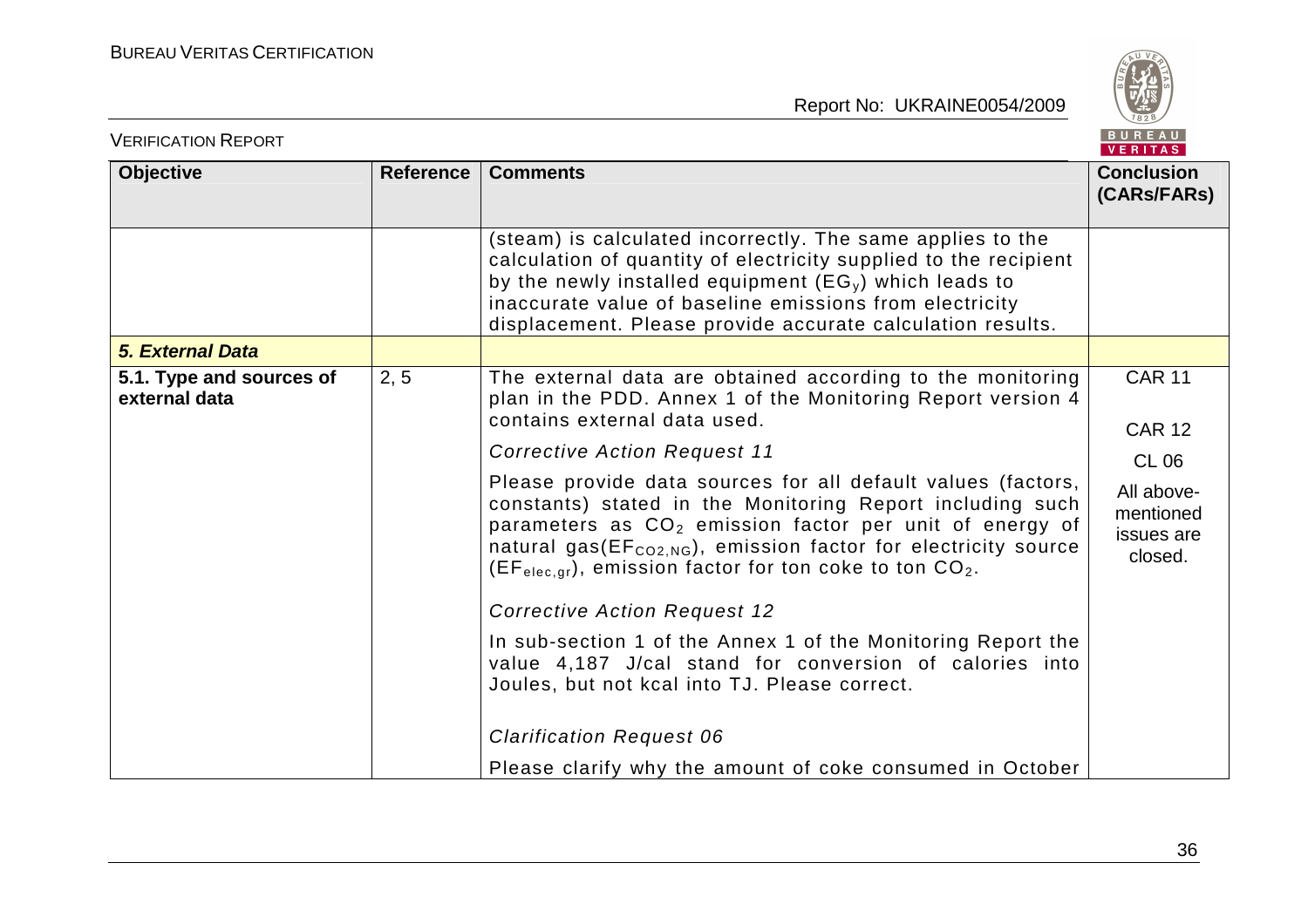

| <b>VERIFICATION REPORT</b>                              |                  |                                                                                                                                                                                                                                                                                                                                                                                                             | BUREAU<br><b>VERITAS</b>         |
|---------------------------------------------------------|------------------|-------------------------------------------------------------------------------------------------------------------------------------------------------------------------------------------------------------------------------------------------------------------------------------------------------------------------------------------------------------------------------------------------------------|----------------------------------|
| <b>Objective</b>                                        | <b>Reference</b> | <b>Comments</b>                                                                                                                                                                                                                                                                                                                                                                                             | <b>Conclusion</b><br>(CARs/FARs) |
|                                                         |                  | 2008 is zero and how this affects coke specification indices<br>in respective month.                                                                                                                                                                                                                                                                                                                        |                                  |
| 5.2. Access to external data                            | 1, 2             | The external data are obtained according to the monitoring<br>plan in the PDD. Annex 1 of the Monitoring Report version 4<br>contains external data used. The documents that confirmed<br>the external data were provided for the verification team.                                                                                                                                                        | <b>OK</b>                        |
| 5.3. Quality assurance                                  | $\overline{2}$   | The Management and Operational System supporting GHG<br>emission monitoring is a part of the company's Quality<br>Management System certified to ACTY ISO 9001:2001.<br>Section 9 of the Monitoring report specifies procedure for<br>collection and processing including external<br>data<br>parameters. This information was verified during the visit to<br>Alchevskkoks and was found satisfactory.     | <b>OK</b>                        |
| 5.4. Data uncertainty                                   | 2                | See section 3.4 of this table.                                                                                                                                                                                                                                                                                                                                                                              | <b>OK</b>                        |
| 5.5. Emergency procedures                               | $\sqrt{2}$       | See section 3.11 of this table.                                                                                                                                                                                                                                                                                                                                                                             | <b>OK</b>                        |
| <b>6. Environmental and</b><br><b>Social Indicators</b> |                  |                                                                                                                                                                                                                                                                                                                                                                                                             |                                  |
| 6.1. Implementation of<br>measures                      | 2, 9             | The project leads to increase of energy efficiency, due to<br>reduction of fuel consumption, and improvement of the<br>environment due to introduction of state-of-art equipment<br>with environmentally friendly technologies.<br>Measures related to the first stage of the project<br>of Coke Dry Quenching facility)<br>(installation<br>were<br>implemented. Raw data on environmental performance are | <b>OK</b>                        |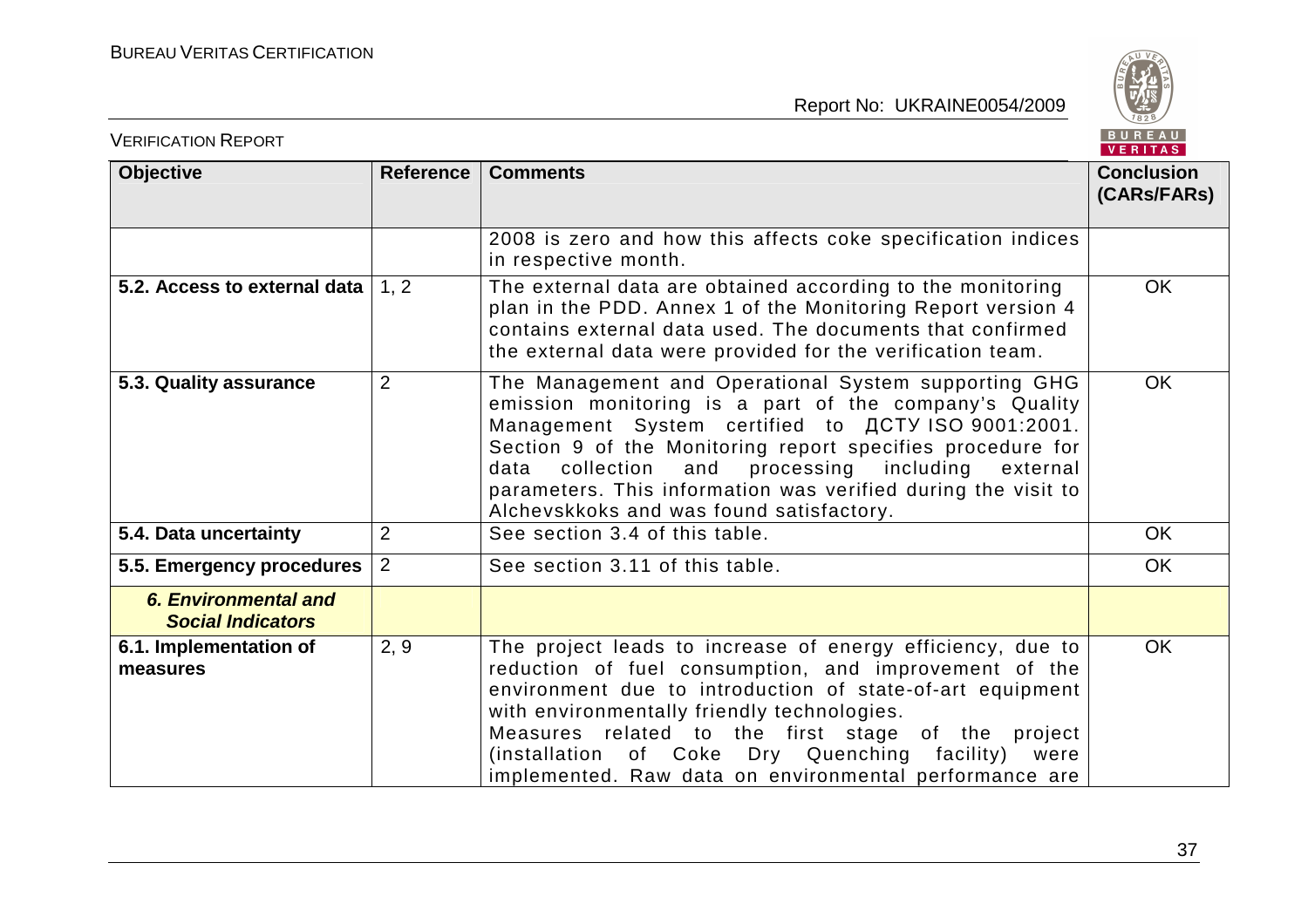

| <b>VERIFICATION REPORT</b>                     |           |                                                                                                                                                                                                                                                                 | BUREAU<br><b>VERITAS</b>         |
|------------------------------------------------|-----------|-----------------------------------------------------------------------------------------------------------------------------------------------------------------------------------------------------------------------------------------------------------------|----------------------------------|
| <b>Objective</b>                               | Reference | <b>Comments</b>                                                                                                                                                                                                                                                 | <b>Conclusion</b><br>(CARs/FARs) |
|                                                |           | collected and stored at Alchevsk Coke Plant. All required<br>forms concerning environmental impacts are filled in and<br>sent to the local environmental protection authority of<br>Alchevsk.                                                                   |                                  |
| 6.2. Monitoring equipment                      | 2, 9      | Monitoring equipment is in place,<br>functional<br>and<br>appropriately calibrated.<br>Supporting<br>evidences<br>were<br>checked onsite.                                                                                                                       |                                  |
| 6.3. Quality assurance<br>procedures           | 2, 9      | Quality assurance regarding environmental performance is<br>covered by the company's Quality, Environment, Health and<br>Safety Management System in accordance with ДСТУ ISO<br>9001:2001, ISO 14001:2004 и OHSAS 18001:2007<br>respectively.                  | <b>OK</b>                        |
| 6.4. External data                             | 2, 9      | The relevant documents on environmental external data<br>were provided for the verification team. The information was<br>found satisfactory.                                                                                                                    | <b>OK</b>                        |
| 7. Management and<br><b>Operational System</b> |           |                                                                                                                                                                                                                                                                 |                                  |
| 7.1. Documentation                             | 1, 2, 9   | The company complies with all legal and statutory<br>requirements of the Ukraine and the same were made<br>available to the verification team. Alchevsk Coke Plant has<br>all the necessary permissions and licenses, issued by the<br>Legal State Authorities. | <b>OK</b>                        |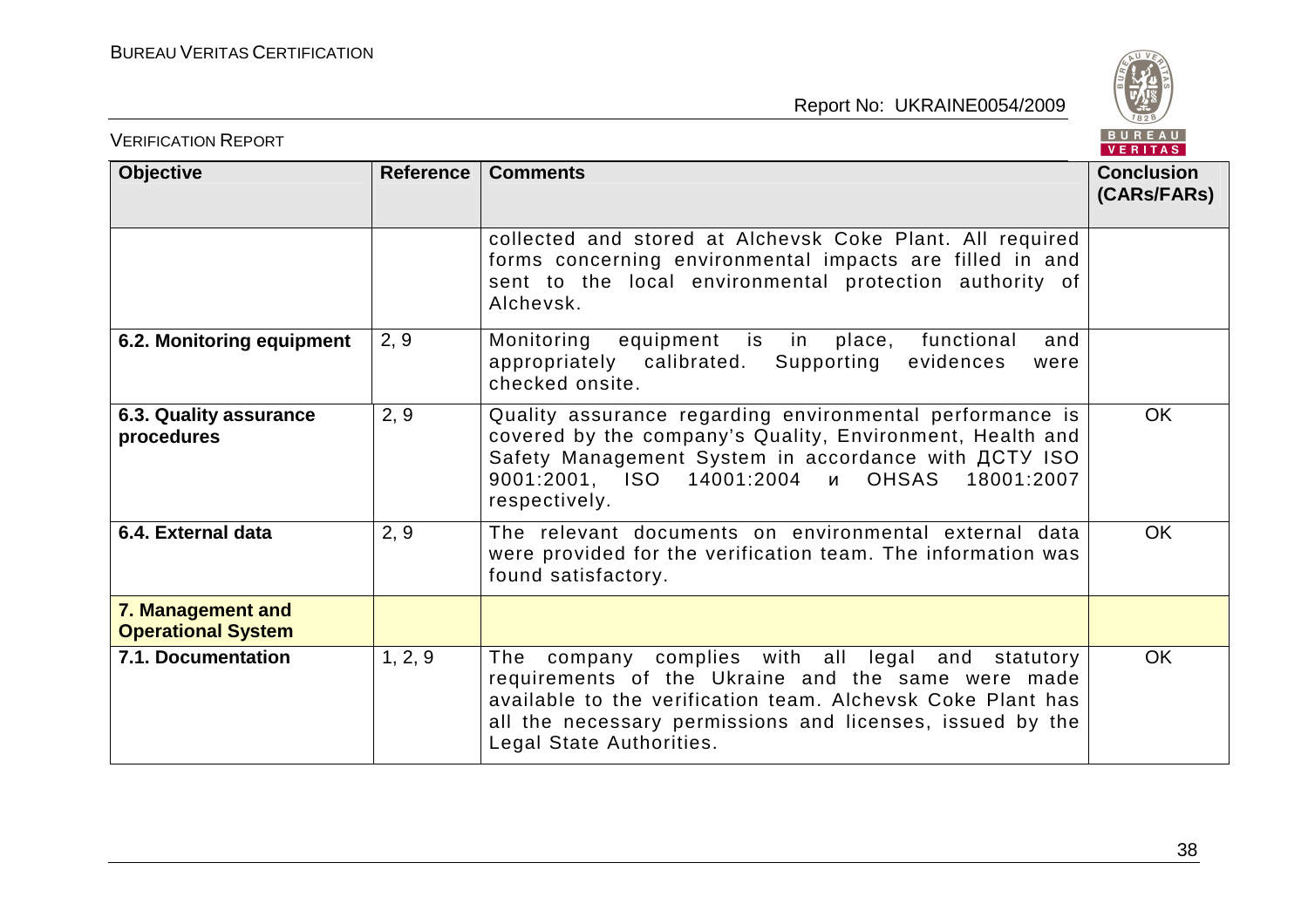

| <b>VERIFICATION REPORT</b>             |                |                                                                                                                                                                                                                                                                                                                               | BUREAU<br><b>VERITAS</b>               |
|----------------------------------------|----------------|-------------------------------------------------------------------------------------------------------------------------------------------------------------------------------------------------------------------------------------------------------------------------------------------------------------------------------|----------------------------------------|
| <b>Objective</b>                       | Reference      | <b>Comments</b>                                                                                                                                                                                                                                                                                                               | <b>Conclusion</b><br>(CARs/FARs)       |
| 7.2. Qualification and<br>training     | 2, 9           | See chapter 3.9 of this protocol.                                                                                                                                                                                                                                                                                             | <b>OK</b>                              |
| 7.3. Allocation of<br>responsibilities | 2, 9           | The responsibilities and authorities are described for each<br>individual in job descriptions as required statutorily.<br>Persons working at sites are aware of their responsibilities,<br>and relative records are maintained. The documented<br>instructions to operate the facilities are stored at the<br>working places. | <b>OK</b>                              |
| 7.4. Emergency procedures              | $\overline{2}$ | In case of defect, discovered in the monitoring equipment,<br>the actions of the staff are determined in Guiding<br>Metrological Instructions. The measurements are conducted<br>constantly in accordance with national standards.                                                                                            | <b>OK</b>                              |
| 7.5. Data archiving                    | $\overline{2}$ | All data during the crediting period will be stored until two<br>years after the end of the crediting period both in paper and<br>electronic format. Responsible personnel are defined.                                                                                                                                       | <b>OK</b>                              |
| 7.6. Monitoring report                 | 2, 5           | Data information is laid down in the Monitoring report<br>version 4.<br><b>Corrective Action Request 13</b><br>Please fill in all missing information in the Annex 2 table, if                                                                                                                                                | <b>CAR 13</b><br>CL 07<br><b>CL 08</b> |
|                                        |                | not applicable please state so.<br><b>Clarification Request 07</b>                                                                                                                                                                                                                                                            | All issues are<br>closed.              |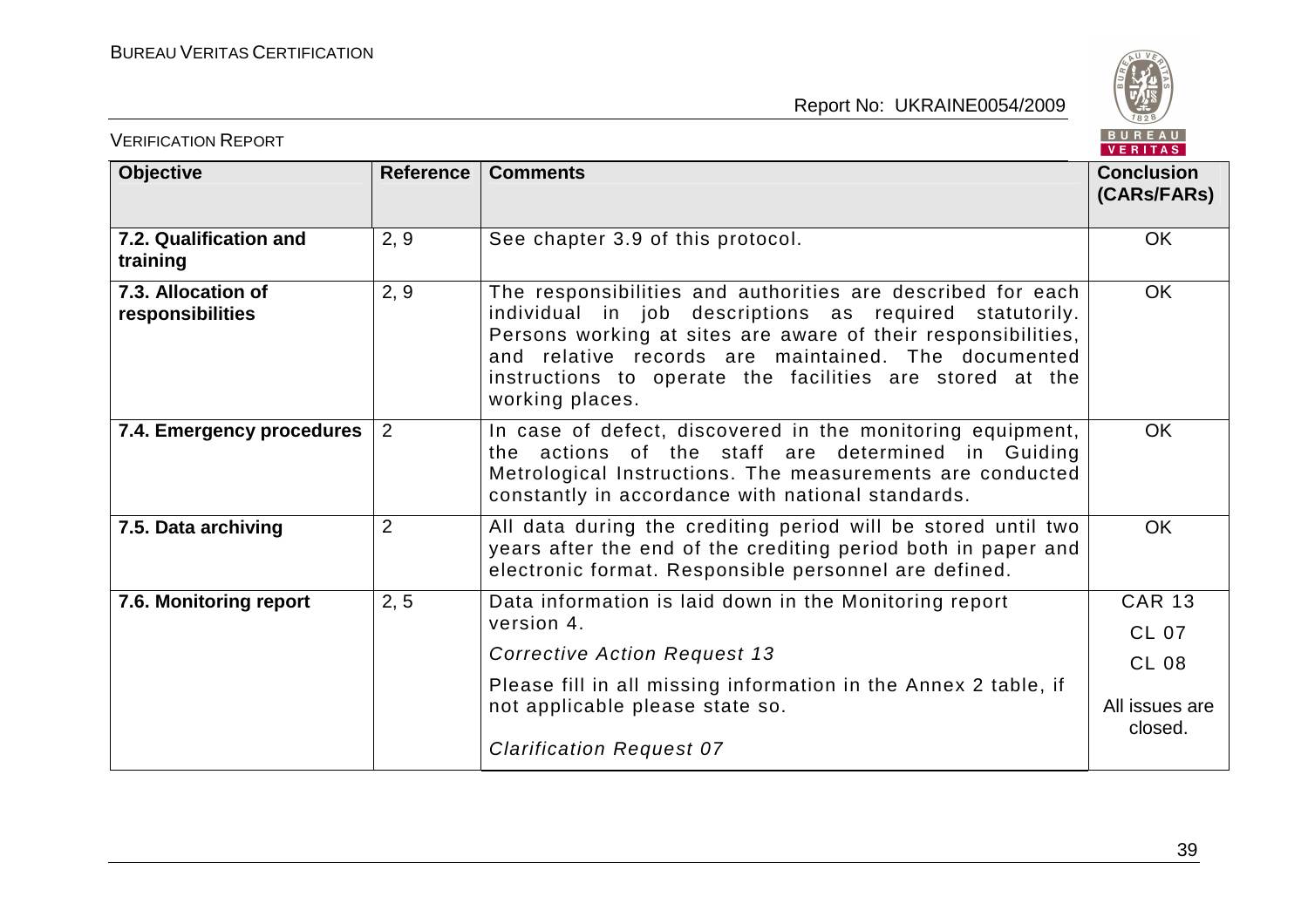

| <b>VERIFICATION REPORT</b>                       |                |                                                                                                                                                                                                                                                                                                                                   | BUREAU<br><b>VERITAS</b> |
|--------------------------------------------------|----------------|-----------------------------------------------------------------------------------------------------------------------------------------------------------------------------------------------------------------------------------------------------------------------------------------------------------------------------------|--------------------------|
| <b>Objective</b><br><b>Comments</b><br>Reference |                | <b>Conclusion</b><br>(CARs/FARs)                                                                                                                                                                                                                                                                                                  |                          |
|                                                  |                | Please clarify if there were deviations from monitoring plan<br>and describe them with sufficient justification of all changes<br>occurred (if any).<br><b>Clarification Request 08</b><br>Please number all formulas stated in the Monitoring Report                                                                             |                          |
|                                                  |                | in order to ensure traceability and explicitness of the<br>calculations.                                                                                                                                                                                                                                                          |                          |
| 7.7. Internal audits and<br>management review    | $\overline{2}$ | The data is cross checked as well as internal audits and<br>corrective actions are taken. Internal audits<br>and<br>management review are performed as integral part of<br>existing Quality, Environment, Health and Safety<br>Management System in accordance with ACTY<br>ISO.<br>9001:2001, ISO 14001:2004 и OHSAS 18001:2007. | OK.                      |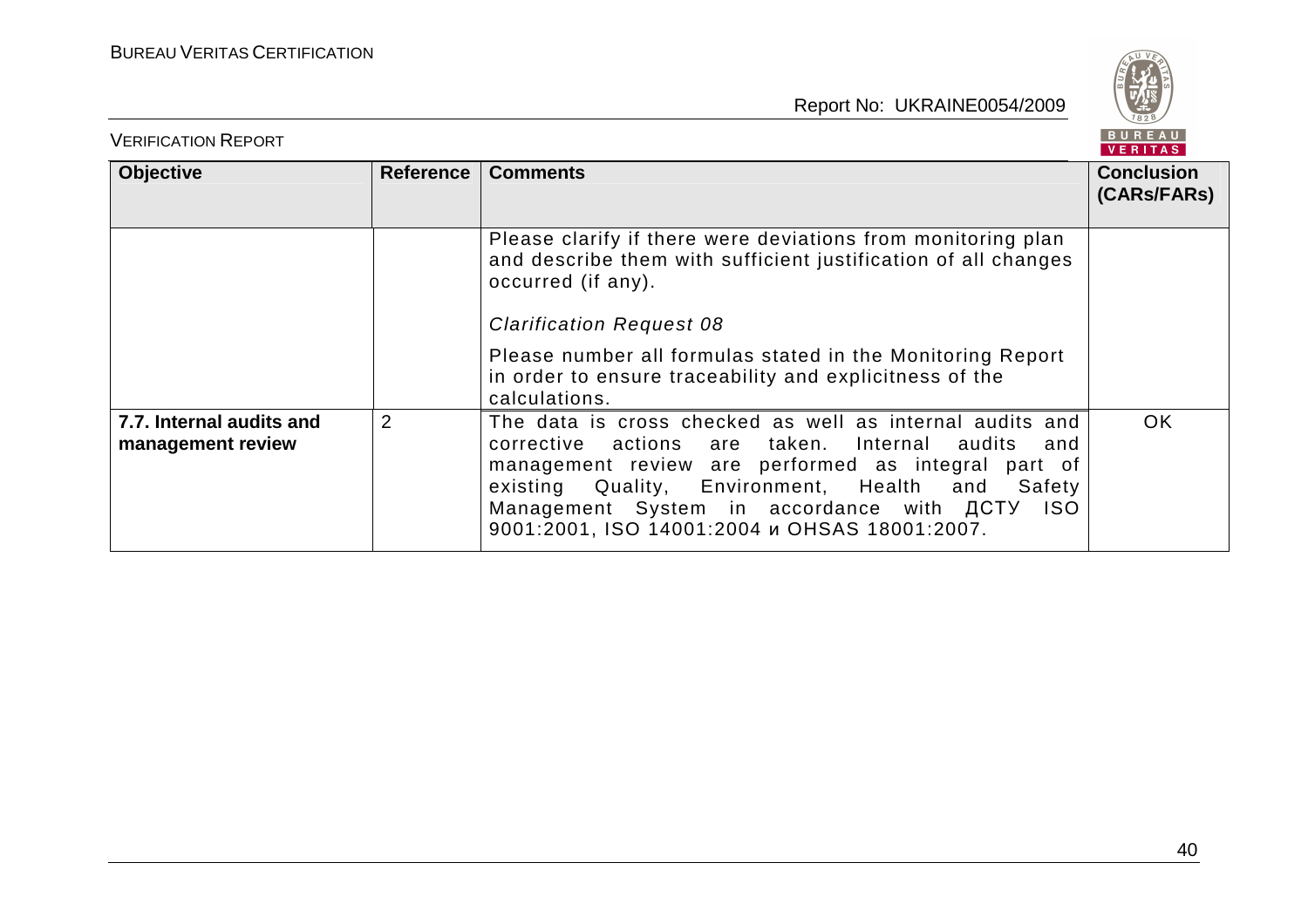

# VERIFICATION REPORT

**Periodic Verification Checklist Protocol Table 2: Data Management System/Controls** 

| <b>Identification of potential</b><br>reporting risk | Identification,<br>assessment<br>management<br>controls | and testing of   Areas of residual risks                                                                                                                                                                                                                                                                                                                                                                                                                                                                                                                                                                        |
|------------------------------------------------------|---------------------------------------------------------|-----------------------------------------------------------------------------------------------------------------------------------------------------------------------------------------------------------------------------------------------------------------------------------------------------------------------------------------------------------------------------------------------------------------------------------------------------------------------------------------------------------------------------------------------------------------------------------------------------------------|
| 1. Defined organizational                            |                                                         |                                                                                                                                                                                                                                                                                                                                                                                                                                                                                                                                                                                                                 |
| structure, responsibilities                          |                                                         |                                                                                                                                                                                                                                                                                                                                                                                                                                                                                                                                                                                                                 |
| and competencies                                     |                                                         |                                                                                                                                                                                                                                                                                                                                                                                                                                                                                                                                                                                                                 |
| 1.1. Position and roles                              | Full                                                    | Position and role of each person in the GHG data management<br>process is clearly defined and implemented from raw data generation<br>to submission of the final data. Internal orders of assignment are<br>available. The operational manager of the Alchevsk Coke Plant is in<br>charge for monitoring of all project indicators.                                                                                                                                                                                                                                                                             |
| <b>1.2. Responsibilities</b>                         | Full                                                    | Specific monitoring and reporting tasks and responsibilities are<br>included in job descriptions and work instructions for employees. The<br>Chief Metrological Specialist of Alchevskkoks is in charge for<br>maintenance of the facilities and monitoring equipment (as well as for<br>its accuracy). The measurement results are being used by the Chief<br>power-engineering specialist department, by the following services<br>and technical staff of both Plants. The monitoring data and<br>calculations are under the competence of the Chief power-engineering<br>specialist assistants of the Plant. |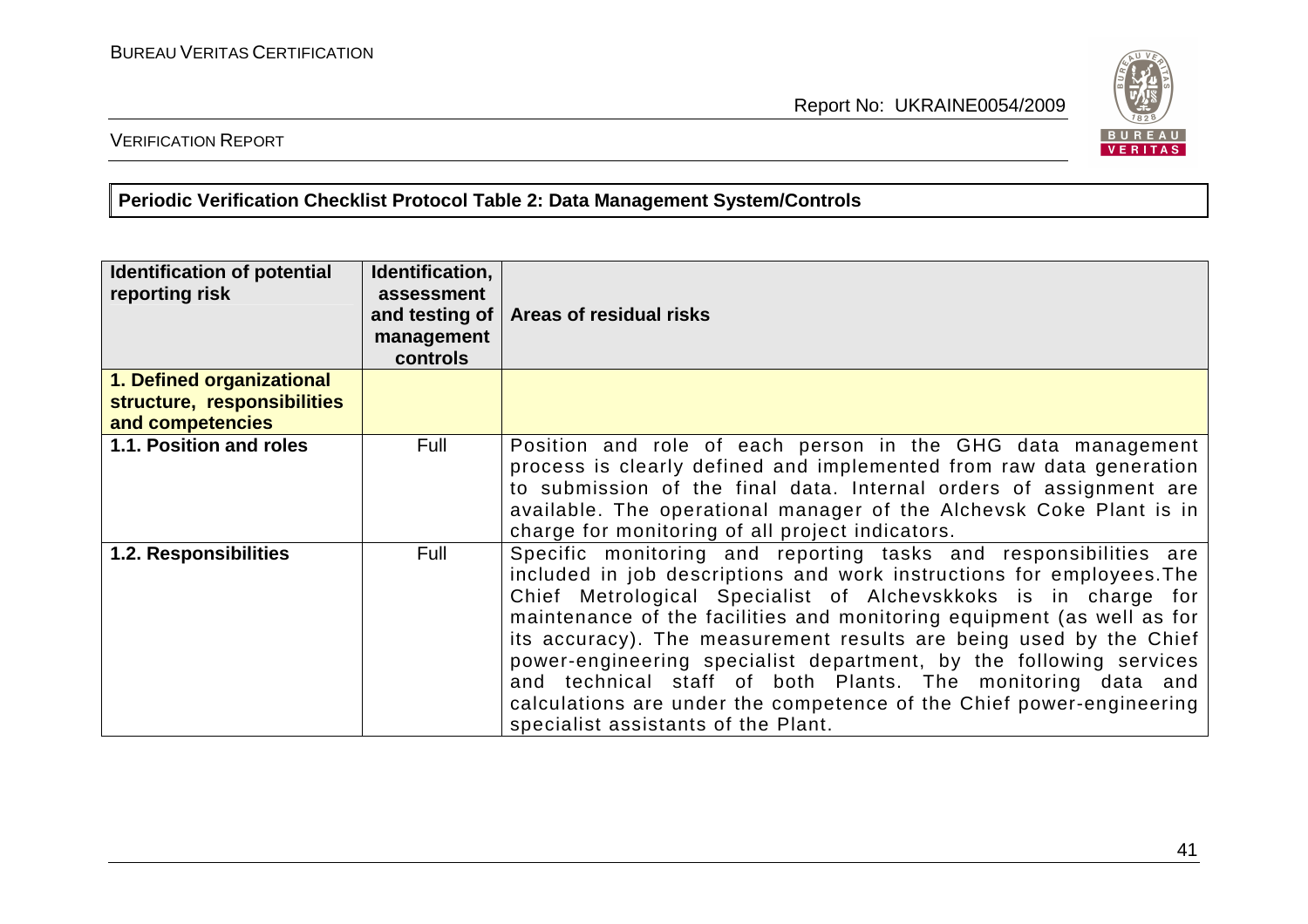

| <b>VERIFICATION REPORT</b>                           |                                                                                   | BUREAU<br><b>VERITAS</b>                                                                                                                                                                                                                                                                                                                                                                                                                                                                                                                                                                                                                      |
|------------------------------------------------------|-----------------------------------------------------------------------------------|-----------------------------------------------------------------------------------------------------------------------------------------------------------------------------------------------------------------------------------------------------------------------------------------------------------------------------------------------------------------------------------------------------------------------------------------------------------------------------------------------------------------------------------------------------------------------------------------------------------------------------------------------|
| <b>Identification of potential</b><br>reporting risk | Identification,<br>assessment<br>and testing of $\vert$<br>management<br>controls | Areas of residual risks                                                                                                                                                                                                                                                                                                                                                                                                                                                                                                                                                                                                                       |
| 1.3. Competencies needed                             | Full                                                                              | The competencies, responsibilities and authorities are described for<br>each individual in job descriptions as required statutorily. Training<br>needs were identified in advance and training was delivered that was<br>checked onsite.                                                                                                                                                                                                                                                                                                                                                                                                      |
| 2. Conformance with<br>monitoring plan               |                                                                                   |                                                                                                                                                                                                                                                                                                                                                                                                                                                                                                                                                                                                                                               |
| 2.1. Reporting procedures                            | Full                                                                              | Reporting procedures used reflects the monitoring methodology<br>content. There were not deviations of reporting procedures from the<br>monitoring plan in the PDD.                                                                                                                                                                                                                                                                                                                                                                                                                                                                           |
| 2.2. Necessary Changes                               | Full                                                                              | The reporting procedures reflect the monitoring plan completely.<br>All parameters were determined as prescribed.<br>It is confirmed that the monitoring report does comply with the<br>monitoring methodology and PDD with some insignificant deviation<br>which are comprehensively justified in the Monitoring Report<br>version 4. The deviations relates to CDQ operation hours and<br>calculation of coke quality indicators. The introduced deviations are<br>insignificant and ensure better accuracy of emission calculation<br>results; detailed justifications of all changes are presented in the<br>Monitoring report version 4. |
| 3. Application of GHG<br>determination methods       |                                                                                   |                                                                                                                                                                                                                                                                                                                                                                                                                                                                                                                                                                                                                                               |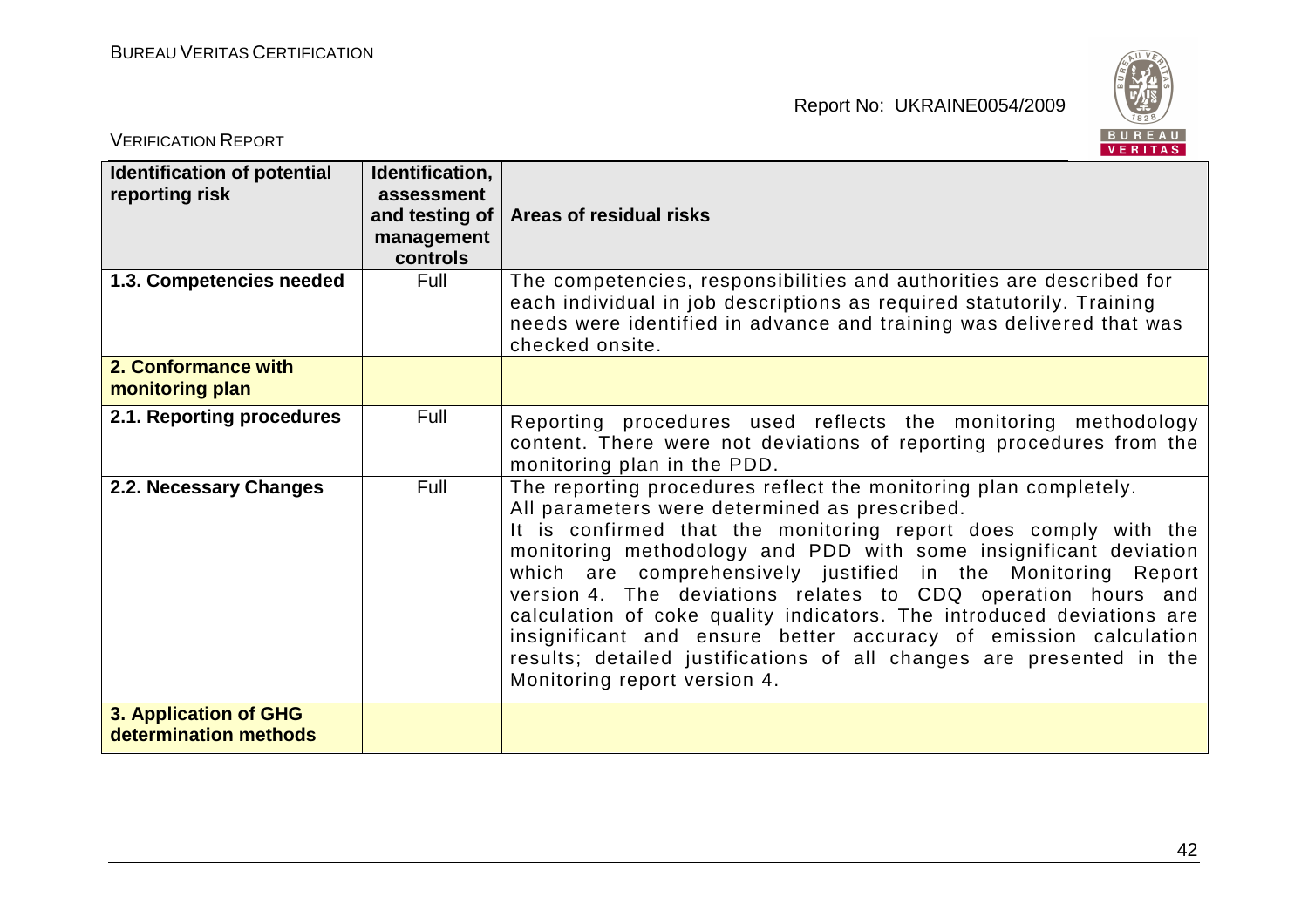

| <b>VERIFICATION REPORT</b>                                        |                                                                           | BUREAU<br><b>VERITAS</b>                                                                                                                                                                                                                                                                                                                                                                                                                                             |
|-------------------------------------------------------------------|---------------------------------------------------------------------------|----------------------------------------------------------------------------------------------------------------------------------------------------------------------------------------------------------------------------------------------------------------------------------------------------------------------------------------------------------------------------------------------------------------------------------------------------------------------|
| Identification of potential<br>reporting risk                     | Identification,<br>assessment<br>and testing of<br>management<br>controls | Areas of residual risks                                                                                                                                                                                                                                                                                                                                                                                                                                              |
| 3.1. Methods used                                                 | Full                                                                      | The reporting procedures reflect the monitoring plan content. The<br>calculation of the emission reduction is correct.                                                                                                                                                                                                                                                                                                                                               |
| 3.2. Information/process<br>flow                                  | Full                                                                      | Data are collected and stored in electronic database as well as in<br>paper format. The data is reported in the monthly report of<br>Alchevskkoks which are compiled into an annual monitoring report for<br>verification process. The measurement results are being used by the<br>Chief power-engineering specialist department, by the following<br>services and technical staff of the Plant. All records are finally stored<br>in Commercial Unit of the Plant. |
| 3.3. Data transfer                                                | Full                                                                      | Data transfer between or within different areas of responsibilities is<br>highlighted in the internal procedures. Manual transfer occurred as<br>well. The complete data is stored electronically and also the part of<br>Management information system which is controlled by accounts.                                                                                                                                                                             |
| 3.4. Data trails                                                  | Full                                                                      | The necessary procedures have been defined in internal procedures<br>and additional internal documents relevant for the determination of the<br>all the parameters listed in the monitoring plan. Requirements for<br>documented data trials are implemented in general as defined in PDD<br>Section D.3 as well as in internal procedures.                                                                                                                          |
| 4. Identification and<br>maintenance of key<br>process parameters |                                                                           |                                                                                                                                                                                                                                                                                                                                                                                                                                                                      |
| 4.1. Identification of key<br>parameters                          | Full                                                                      | The critical parameters for the determination of GHG emissions are<br>the parameters listed in section D of the approved PDD version 7.                                                                                                                                                                                                                                                                                                                              |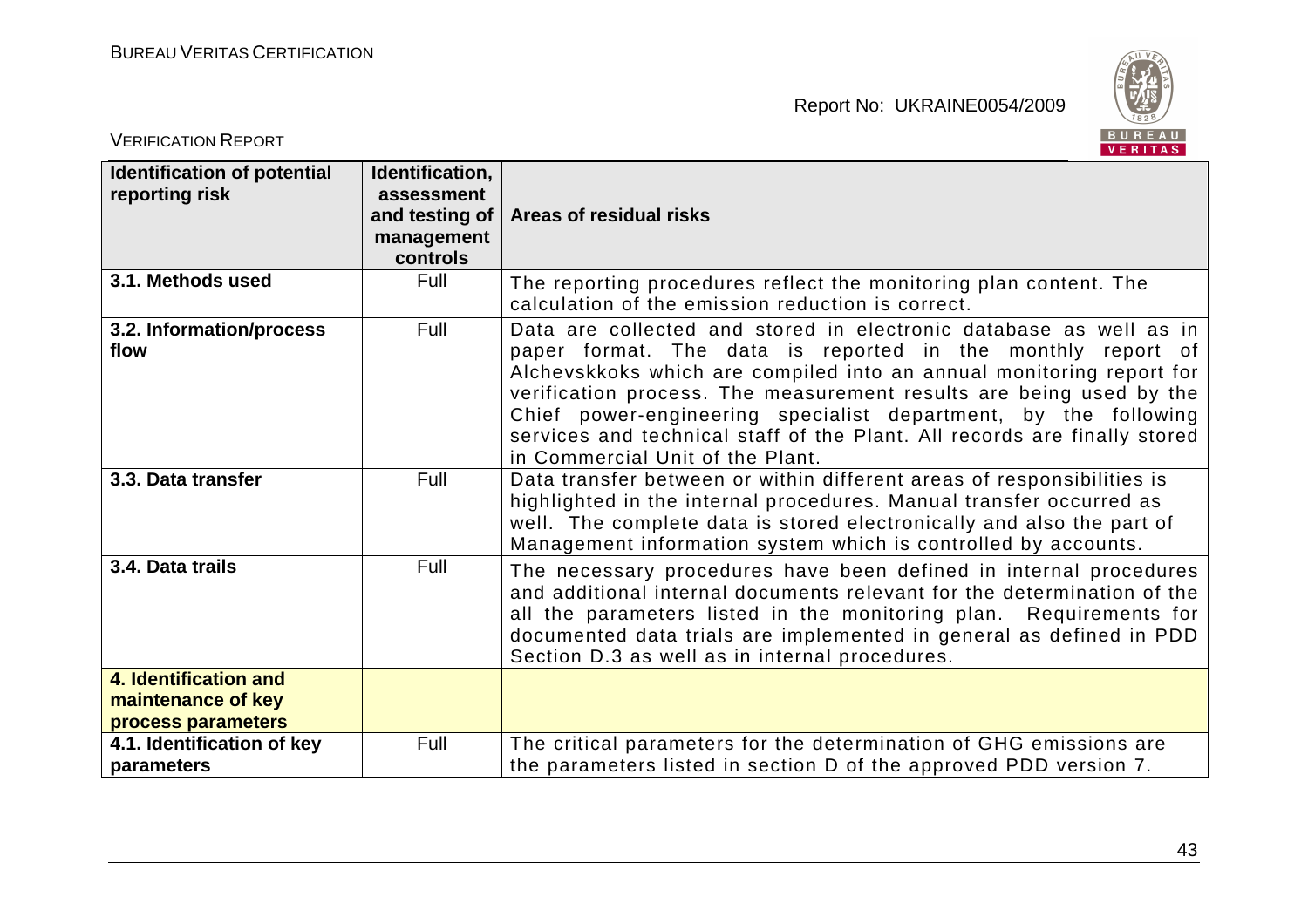

| <b>VERIFICATION REPORT</b>                           |                                                                           | BUREAU<br><b>VERITAS</b>                                                                                                                                                                                                                                                                                                                                                                                |
|------------------------------------------------------|---------------------------------------------------------------------------|---------------------------------------------------------------------------------------------------------------------------------------------------------------------------------------------------------------------------------------------------------------------------------------------------------------------------------------------------------------------------------------------------------|
| <b>Identification of potential</b><br>reporting risk | Identification,<br>assessment<br>and testing of<br>management<br>controls | Areas of residual risks                                                                                                                                                                                                                                                                                                                                                                                 |
| 4.2.<br><b>Calibration/maintenance</b>               | Full                                                                      | The Plant maintains the calibration plan for each of the equipment.<br>The audit team verified the status for all the equipment at the sites<br>sampled for the audit and found them to be in conformity with<br>calibration and verification requirements.                                                                                                                                             |
| <b>5. GHG Calculations</b>                           |                                                                           |                                                                                                                                                                                                                                                                                                                                                                                                         |
| 5.1. Use of estimates and<br>default data            | Full                                                                      | The estimates and default data used are indicated in Annex 1 of the<br>Monitoring Report together with their values. These are periodically<br>evaluated to ensure their ongoing appropriateness and accuracy. For<br>1st monitoring period (2008) some of the estimated values were<br>changed as to those stated in the monitoring plan which was<br>sufficiently justified in the Monitoring report. |
| 5.2. Guidance on checks<br>and reviews               | Full                                                                      | The data is cross checked as well as internal audits and corrective<br>actions are taken as defined in Instructions. Responsibilities for JI<br>monitoring are indicated in section D.3 of the PDD version 7. The<br>Project Developers supervise the implementation of the Monitoring<br>Plan for the project at regular intervals.                                                                    |
| 5.3. Internal validation and<br>verification         | Full                                                                      | Monitoring procedure for JI Project includes the responsibility and<br>frequency for carrying out internal audits. Internal audits did not<br>reveal any non-conformances. The audit team did verify all the<br>parameters listed in monitoring report.                                                                                                                                                 |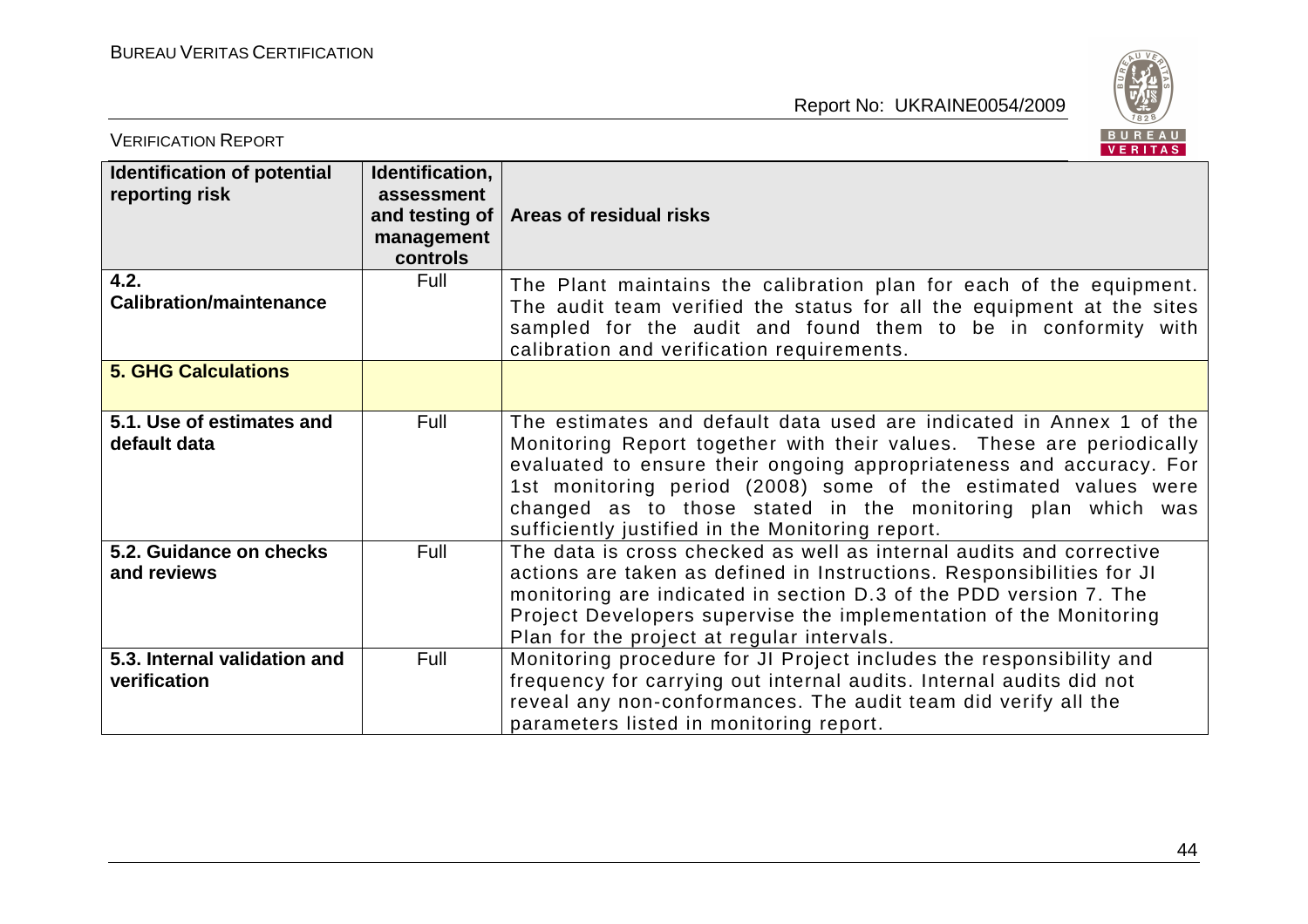

| <b>VERIFICATION REPORT</b>                    |                                                         | BUREAU<br>VERITAS                                                                                                                                                     |
|-----------------------------------------------|---------------------------------------------------------|-----------------------------------------------------------------------------------------------------------------------------------------------------------------------|
| Identification of potential<br>reporting risk | Identification,<br>assessment<br>management<br>controls | and testing of   Areas of residual risks                                                                                                                              |
| 5.4. Data protection<br>measures              | Full                                                    | The necessary procedures relating to Information technology are in<br>place to provide necessary data security, and also prevent the<br>unauthorized use of the same. |
| 5.5. IT systems                               | Full                                                    | Data is collected in electronic database.                                                                                                                             |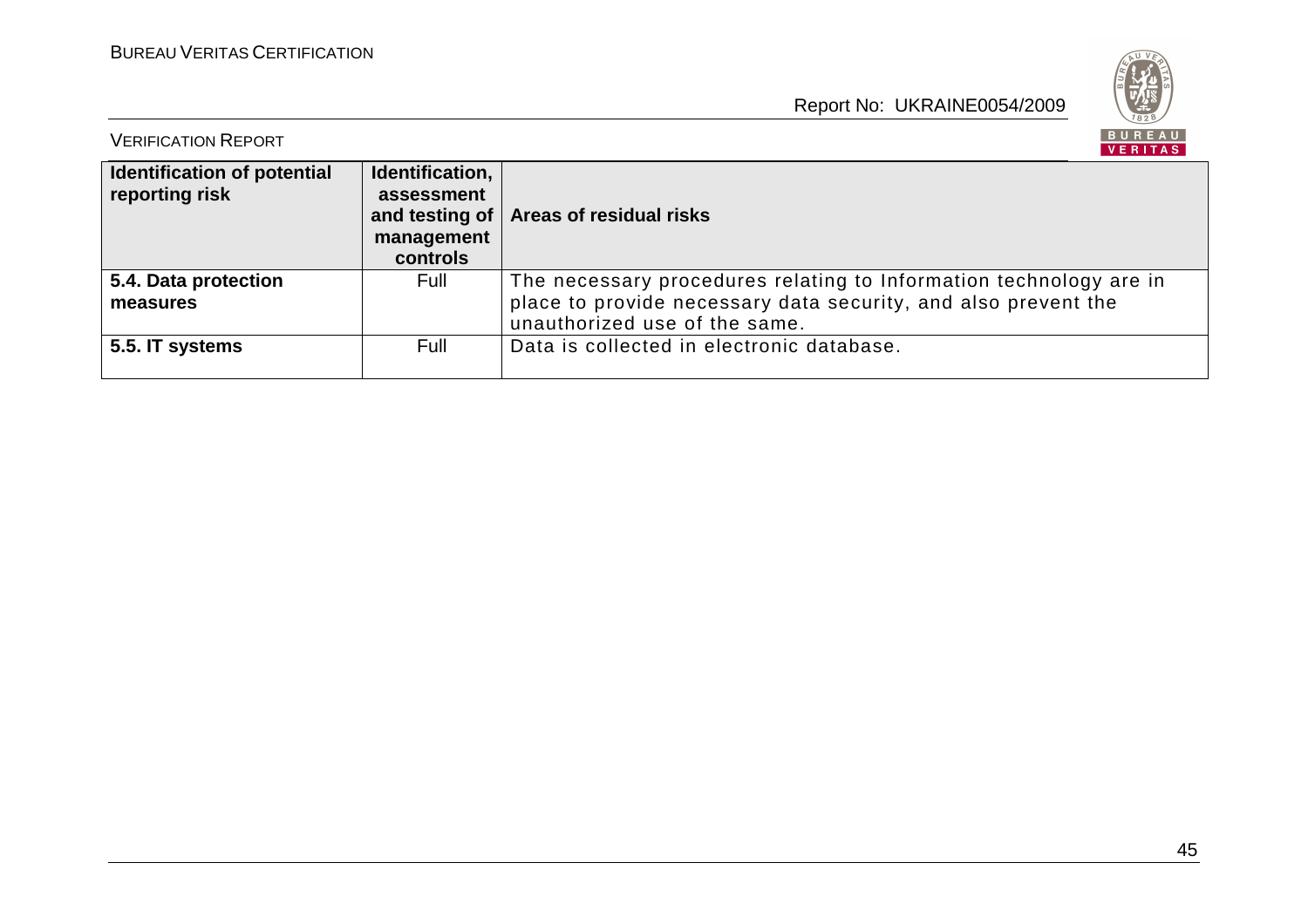

#### VERIFICATION REPORT

**Periodic Verification Protocol Table 3: GHG calculation procedures and management control testing** 

| Identification of potential reporting<br>risk                                                                                                                                                                                                                                                                                                                                   | Identification, assessment and testing<br>of management controls                                                                                                                                                                                                                                                                       | Areas of residual risks                                                                                                                                                                                                                                                           |
|---------------------------------------------------------------------------------------------------------------------------------------------------------------------------------------------------------------------------------------------------------------------------------------------------------------------------------------------------------------------------------|----------------------------------------------------------------------------------------------------------------------------------------------------------------------------------------------------------------------------------------------------------------------------------------------------------------------------------------|-----------------------------------------------------------------------------------------------------------------------------------------------------------------------------------------------------------------------------------------------------------------------------------|
| Potential reporting risks based on an<br>assessment of the emission estimation<br>procedures can be expected in the<br>following fields of action:<br>$\triangleright$ the calculation methods,<br>raw data collection and sources of<br>supporting documentation,<br>$\triangleright$ reports/databases/information<br>systems from<br>which<br>data<br><b>IS</b><br>obtained. | Regarding the potential reporting risks<br>identified in the left column the following<br>mitigation measures have been observed<br>during the document review and during<br>site visit:<br>Key source data for this parameter are:<br>• meter reading.<br>Invoices and record for Fuels for<br>$\bullet$<br>consumption and purchase. | The issue remaining is the way the data<br>obtained is used to calculate the emission<br>reduction in a conservative manner<br>according to the approach prescribed in<br>the PDD version 7 as well as the way<br>data obtained is used to calculate the<br>emissions reductions. |
| Key source data applicable to the project<br>assessed are hereby:<br>metering records,<br>➤<br>process monitors,<br>➤                                                                                                                                                                                                                                                           | The metering equipments are installed<br>appropriately in the enclosure panels and<br>same are of reputed make.<br>Calculation methods:                                                                                                                                                                                                |                                                                                                                                                                                                                                                                                   |
| $\triangleright$ operational<br>logs<br>(metering)<br>records),<br>laboratory/analytical<br>data<br>(for<br>➤<br>energy content of fuels),                                                                                                                                                                                                                                      | The reporting procedures<br>reflect<br>the<br>monitoring plan<br>content<br>the<br>and<br>calculation of the emission reduction is<br>correct.                                                                                                                                                                                         |                                                                                                                                                                                                                                                                                   |
| $\triangleright$ accounting records,<br>Appropriate calibration and maintenance                                                                                                                                                                                                                                                                                                 |                                                                                                                                                                                                                                                                                                                                        |                                                                                                                                                                                                                                                                                   |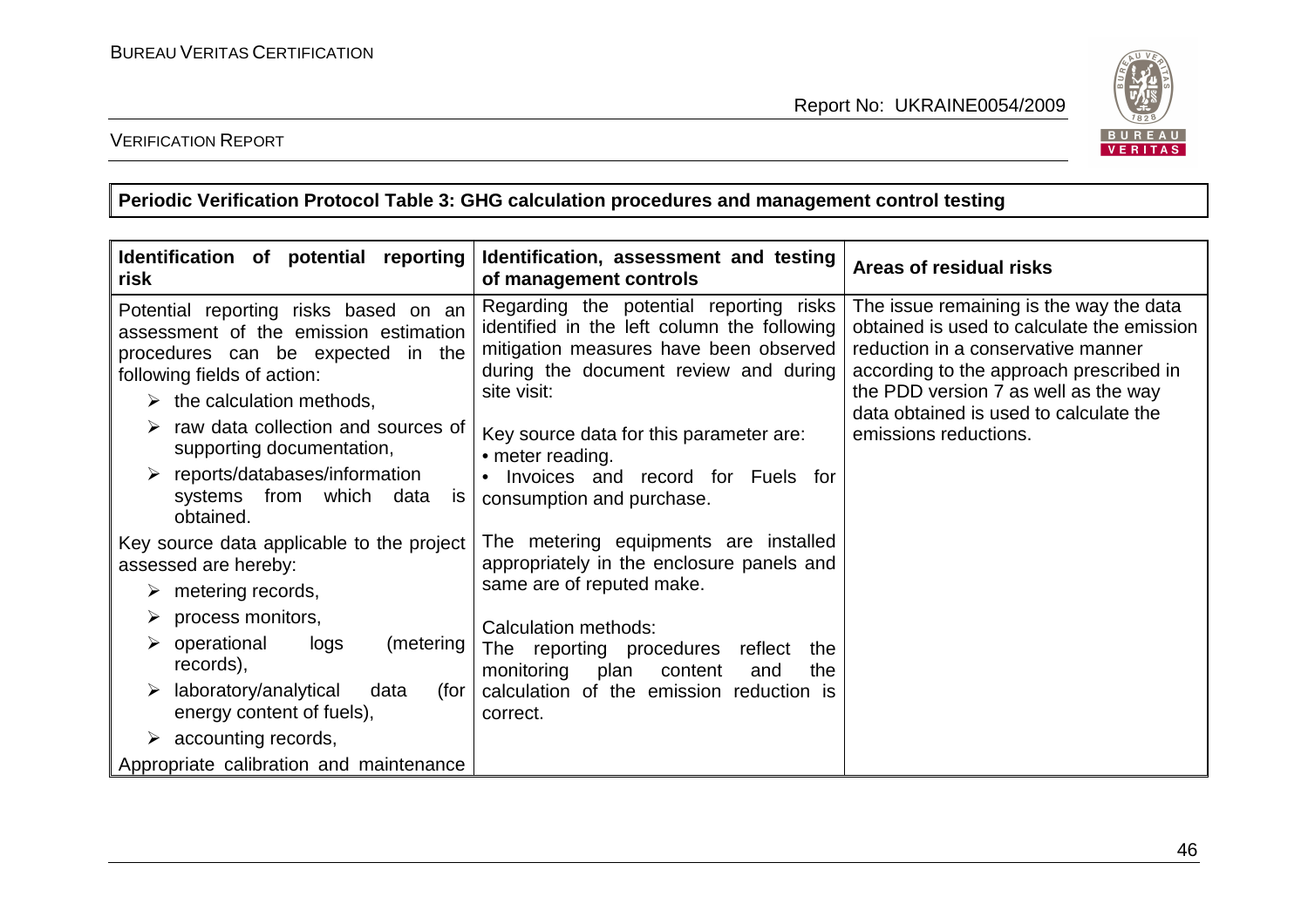VERIFICATION REPORT



| Identification of potential reporting<br>risk                                                                                                                                                                             | Identification, assessment and testing<br>of management controls | Areas of residual risks |
|---------------------------------------------------------------------------------------------------------------------------------------------------------------------------------------------------------------------------|------------------------------------------------------------------|-------------------------|
| of equipment resulting in high accuracy of<br>data supplied should be in place.                                                                                                                                           |                                                                  |                         |
| It is hereby needed to focus on those<br>risks<br>that<br>impact<br>the<br>accuracy,<br>completeness and consistency of the<br>reported data. Risks are weakness in the<br>GHG calculation systems and<br>may<br>include: |                                                                  |                         |
| $\triangleright$ manual transfer of data/manual<br>calculations,                                                                                                                                                          |                                                                  |                         |
| $\triangleright$ position<br>the<br>metering<br>of<br>equipment,                                                                                                                                                          |                                                                  |                         |
| $\triangleright$ unclear origins of data,                                                                                                                                                                                 |                                                                  |                         |
| $\triangleright$ accuracy due to technological<br>limitations,                                                                                                                                                            |                                                                  |                         |
| lack of appropriate data protection<br>➤<br>measures (for example, protected<br>calculation cells in spreadsheets<br>and/or password restrictions).                                                                       |                                                                  |                         |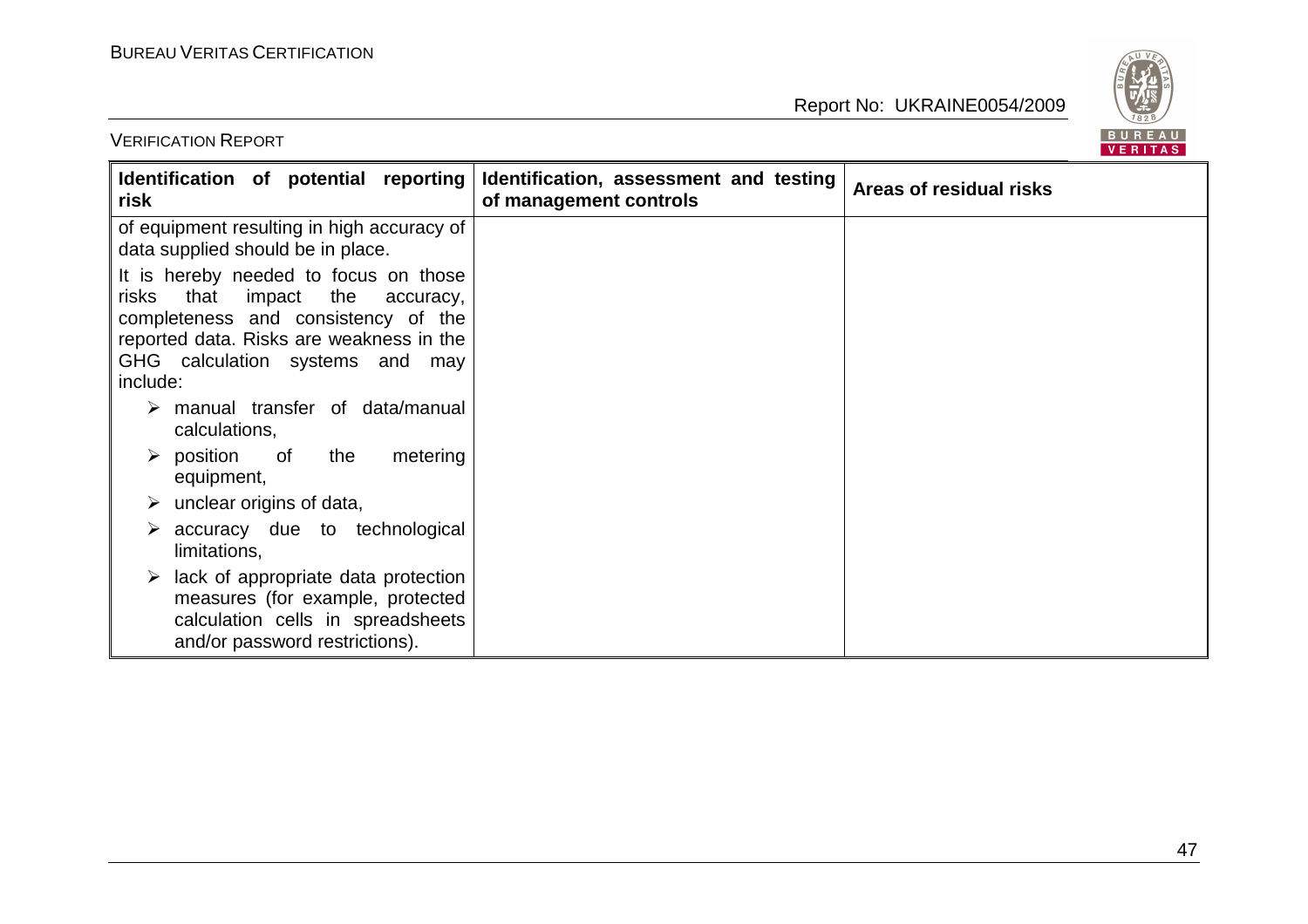

#### VERIFICATION REPORT

#### **Periodic Verification Protocol Table 4: Detailed audit testing of residual risk areas and random testing**

| Areas of residual<br>risks                                                                                                                                                                            | <b>Additional</b><br>verification<br>testing performed                                                                                                                                                                                                                                                                        | <b>Conclusions</b><br><b>Requiring</b><br><b>Areas</b><br>Improvement<br>and<br>(including Forward Action Requests)                                                                                                                                                                                   |
|-------------------------------------------------------------------------------------------------------------------------------------------------------------------------------------------------------|-------------------------------------------------------------------------------------------------------------------------------------------------------------------------------------------------------------------------------------------------------------------------------------------------------------------------------|-------------------------------------------------------------------------------------------------------------------------------------------------------------------------------------------------------------------------------------------------------------------------------------------------------|
| The<br><i>issue</i><br>remaining is the<br>data l<br>the<br>way<br>obtained is used to<br>the I<br>calculate<br>in a conservative<br>manner according<br>to the approach<br>prescribed in the<br>PDD. | <b>There</b><br>been<br>has<br>a<br>complete check of data<br>transferred<br>from<br>daily<br>consumption<br>and<br>generation readings to<br>emission reduction   the calculation tool. There<br>was no error in such<br>transfer.<br>The<br>correct<br>installation<br>of<br>the<br>metering equipment can<br>be confirmed. | Having investigated the residual risks, the audit team comes to the following<br>conclusion:<br>Immediate action is not needed with respect to the current emission reduction<br>calculation. Those corrections have been considered during the verification<br>process, so no residual risk is open. |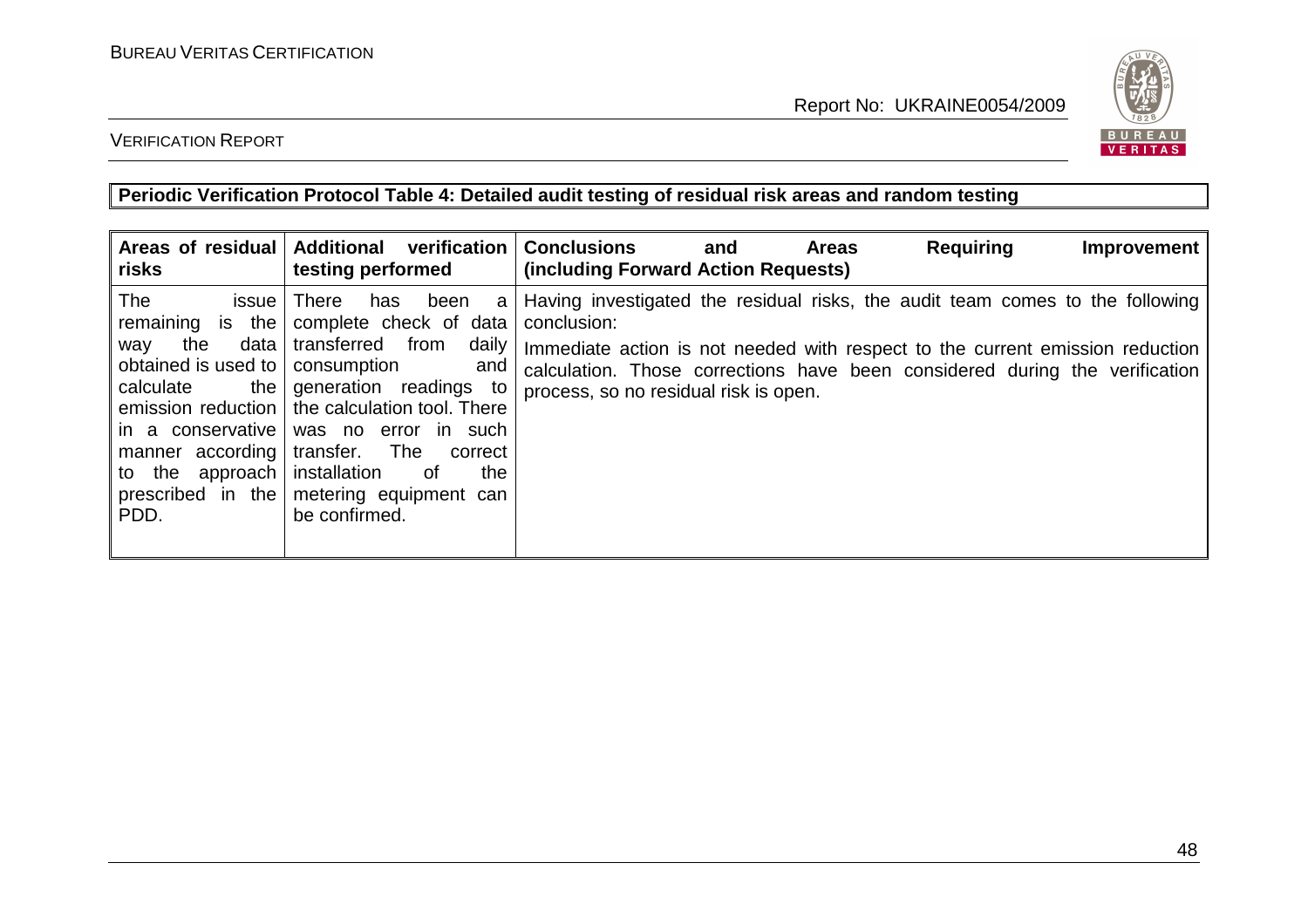

VERIFICATION REPORT

**Verification Protocol Table 5: Resolution of Corrective Action and Clarification Requests** 

| Report clarifications<br>and corrective action<br>requests                                                                                                                                                                                                                                                           | Ref. to<br>checklist<br>question<br>in tables<br>2/3 | Summary of project owner response                                                                                                                                                                                                                                                                                                                                                                                                                                                                                                                                        | Verification<br>conclusion                                                                                                                                                                              |
|----------------------------------------------------------------------------------------------------------------------------------------------------------------------------------------------------------------------------------------------------------------------------------------------------------------------|------------------------------------------------------|--------------------------------------------------------------------------------------------------------------------------------------------------------------------------------------------------------------------------------------------------------------------------------------------------------------------------------------------------------------------------------------------------------------------------------------------------------------------------------------------------------------------------------------------------------------------------|---------------------------------------------------------------------------------------------------------------------------------------------------------------------------------------------------------|
| CAR 01. Please provide<br>passports and calibration<br>certificates<br>for<br>scales<br>2315VV-50E/2SD<br>and<br>2361VV-80E/1D<br>for<br>weighing coke.                                                                                                                                                              | 3.3                                                  | A mistake occurred when AISW was providing information<br>regarding scales for weighting coke. Basically scales 2315VV-<br>50E/2SD and 2361VV-80E/1D are not used for weighting dry<br>quenched coke. This aspect was discussed with the specialists<br>of AISW and now the correct information on scales that are<br>actually weighting dry quenched coke is received. The data is<br>now added to Annex 2 of the monitoring report. The copies of<br>passports are provided additionally. The information on<br>calibration can be found and checked in the passports. | <b>CAR</b><br>The<br>is<br>closed<br>the<br>due<br>based<br>on<br>amendments<br>made<br>to<br>1 <sup>st</sup><br>version<br>0f<br>the<br>Monitoring Report and<br>supporting<br>documentation provided. |
| CAR 02. The data in the<br>Monitoring<br>Report<br>regarding<br>type<br>0f<br>measuring<br>equipment<br>used for monitoring of the<br>of<br>steam<br>amount<br>generated in CDQ boilers<br>(parameter B-9, $SG_{PJ,CDQ}$ )<br>do not comply with the<br>Please<br><b>PDD</b><br>ver.07.<br>explain how the parameter | 3.3                                                  | Some mistakes were made while the table in Annex 2 was<br>developed. Information regarding monitoring equipment that is<br>used to receive data on volumes of steam generation at CDQ<br>boilers (parameter B-9, $SG_{PJ,CDQ}$ ) is now modified.                                                                                                                                                                                                                                                                                                                        | <b>CAR</b><br>closed<br>The<br>is<br>the<br>due<br>based<br>on<br>amendments<br>made<br>to<br>$1^{\rm st}$<br>version<br>0f<br>the.<br><b>Monitoring Report.</b>                                        |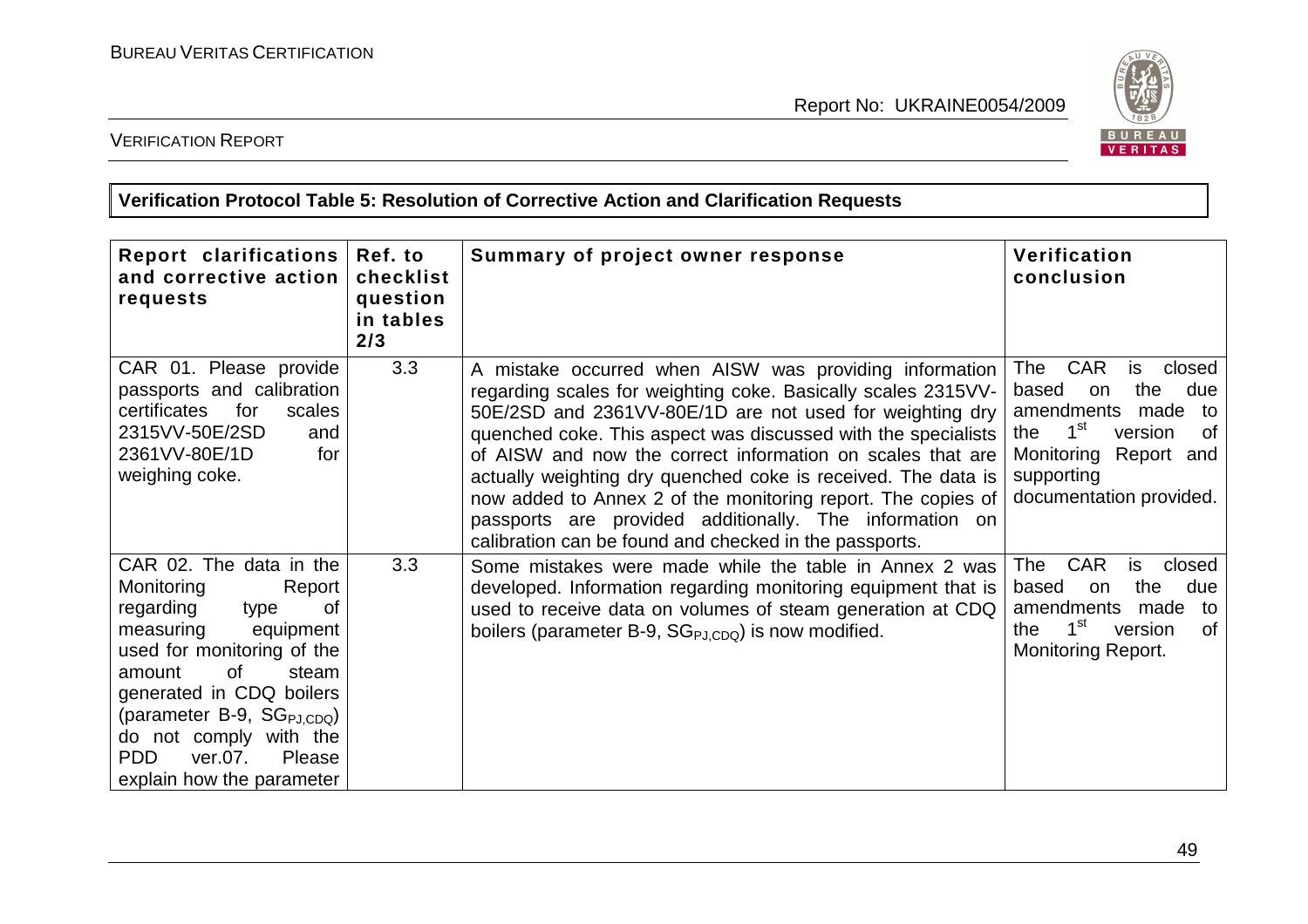

| <b>VERIFICATION REPORT</b>                                                                                                                                                                                                                                                                                                                                             |                                                      |                                                                                                                                                                                                                                                                    | BUREAU<br>VERITAS                                                                                                                                               |
|------------------------------------------------------------------------------------------------------------------------------------------------------------------------------------------------------------------------------------------------------------------------------------------------------------------------------------------------------------------------|------------------------------------------------------|--------------------------------------------------------------------------------------------------------------------------------------------------------------------------------------------------------------------------------------------------------------------|-----------------------------------------------------------------------------------------------------------------------------------------------------------------|
| Report clarifications<br>and corrective action<br>requests                                                                                                                                                                                                                                                                                                             | Ref. to<br>checklist<br>question<br>in tables<br>2/3 | Summary of project owner response                                                                                                                                                                                                                                  | Verification<br>conclusion                                                                                                                                      |
| is measured.                                                                                                                                                                                                                                                                                                                                                           |                                                      |                                                                                                                                                                                                                                                                    |                                                                                                                                                                 |
| CAR 03. The measuring<br>equipment for monitoring<br>enthalpy of<br>steam<br>of<br>generated in CDQ boiler in<br>project<br>activity<br>(the<br>parameter<br>$B-10$ ,<br>$H_{\text{steam,CDQ}}$ indicated in the<br>Monitoring Report does<br>not include all relevant<br>data sources as per PDD<br>needed for<br>which are<br>definition<br>enthalpy<br>of<br>value. | 3.3                                                  | Some mistakes were made while the table in Annex 2 was<br>developed. Information regarding monitoring equipment that is<br>used to identify enthalpy value of steam that is generated in<br>CDQ boilers (parameter B-10, HS <sub>team,CDQ</sub> ) is now modified. | <b>CAR</b><br>closed<br>The<br>is<br>the<br>due<br>based<br>on<br>amendments<br>made<br>to<br>$1^{\rm st}$<br>the<br>version<br>of<br><b>Monitoring Report.</b> |
| CAR 04. The type of<br>for<br>scales<br>measuring<br>parameters $M_{10}$ , $M_{25}$ and<br>the<br>indicated<br>in<br>$M_{80}$<br>Monitoring Report does<br>not correspond to the type<br>of scales actually used on-<br>site.                                                                                                                                          | 3.3                                                  | The mistake was made in serial number of monitoring<br>equipment (scales) while it was translated to English. Wrong<br>serial number RR-200 SH-13M is now changed to correct serial<br>number RP-200 SH-13M.                                                       | <b>CAR</b><br>is<br>closed<br><b>The</b><br>the<br>based<br>due<br>on<br>corrections made to the<br>1 <sup>st</sup> version of Monitoring<br>Report.            |
| CAR 05. The information                                                                                                                                                                                                                                                                                                                                                | 3.5                                                  | The information concerning first calibration is provided in                                                                                                                                                                                                        | The CAR is closed                                                                                                                                               |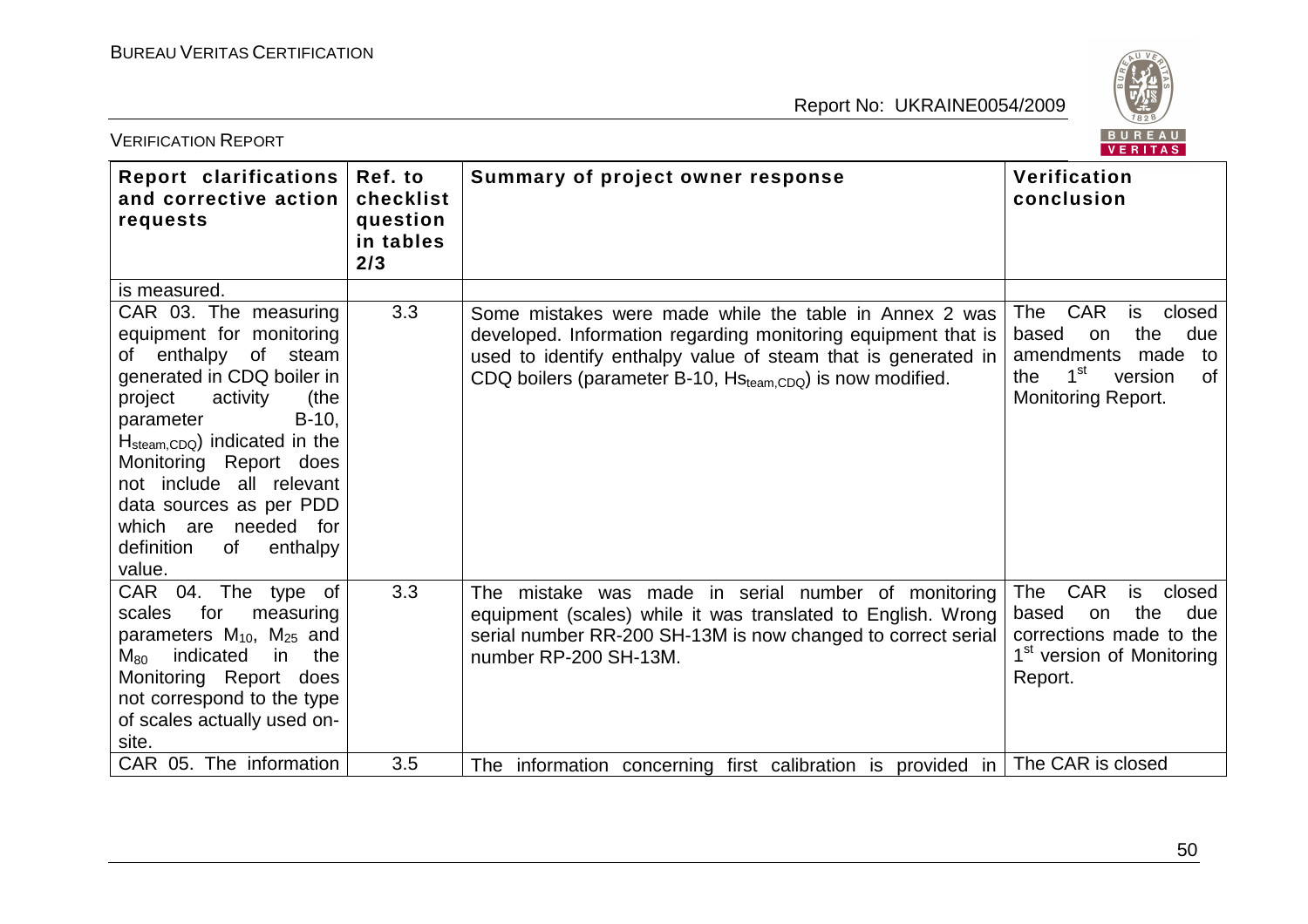

| <b>VERIFICATION REPORT</b>                                                                                                                                                                                                                                                                                                                                                                                      |                                                      |                                                                                                                                                                                                                                                                                                                                                                                                                                                                                                                                                                      | BUREAU<br>VERITAS                                                                                                                                                                    |
|-----------------------------------------------------------------------------------------------------------------------------------------------------------------------------------------------------------------------------------------------------------------------------------------------------------------------------------------------------------------------------------------------------------------|------------------------------------------------------|----------------------------------------------------------------------------------------------------------------------------------------------------------------------------------------------------------------------------------------------------------------------------------------------------------------------------------------------------------------------------------------------------------------------------------------------------------------------------------------------------------------------------------------------------------------------|--------------------------------------------------------------------------------------------------------------------------------------------------------------------------------------|
| <b>Report clarifications</b><br>and corrective action<br>requests                                                                                                                                                                                                                                                                                                                                               | Ref. to<br>checklist<br>question<br>in tables<br>2/3 | Summary of project owner response                                                                                                                                                                                                                                                                                                                                                                                                                                                                                                                                    | Verification<br>conclusion                                                                                                                                                           |
| regarding calibration<br>of<br>power meters measuring<br>electricity generation and<br>consumption (parameters<br>B-2 and B-3) are not<br>provided in the table in<br>Annex 2 of the Monitoring<br>report. Please also submit<br>calibration records of the<br>relevant equipment.                                                                                                                              |                                                      | passports for power meters. The periodicity of power meter SA-<br>3U-I670M calibration is indicated in passport and the periodicity<br>of power meter LZQM 321.02.534 calibration is in accordance<br>with normative document that was issued by the Lugansk<br>standardization, metrology and certification center (is provided<br>additionally). Calibration for power meter LZQM 321.02.534 is<br>conducted once in 6 years. Calibration for power meter SA-3U-<br>1670M is conducted once in 6 years. This information is now<br>added to the monitoring report. | based on the due<br>amendments made to<br>the 1 <sup>st</sup> version of<br>Monitoring Report and<br>supporting<br>documentation provided.                                           |
| CAR 06. As calculation of<br>weighted annual average<br>values<br>for parameters<br>$M_{25,PJ}$<br>$M_{80.PJ}$<br>$M_{10,PJ}$<br>$M_{10, BL}$ , $M_{25, BL}$ , $M_{80, BL}$ was<br>not described in the PDD,<br>considered<br>it<br>is<br>as<br>supplement<br>the<br>to<br>determined<br>Monitoring<br><b>Plan</b><br>and<br>explicit<br>be<br>explanation<br>must<br>provided in respect of this<br>deviation. | 3.6                                                  | The weighted average for each of the parameter (coke quality<br>indexes) is received by multiplying monthly index on the volume<br>of dry coke consumption in the following month, then by adding<br>results for each month together and, finally, by dividing the last<br>final result by the total (annual) volume of dry coke<br>consumption.<br>The special formula and explanation of calculation method is<br>now included to the monitoring report.                                                                                                           | <b>CAR</b><br>The<br>closed<br>is<br>the<br>based<br>due<br>on<br>amendments made to<br>1 <sup>st</sup><br>the<br>0f<br>version<br>Monitoring Report and<br>justifications provided. |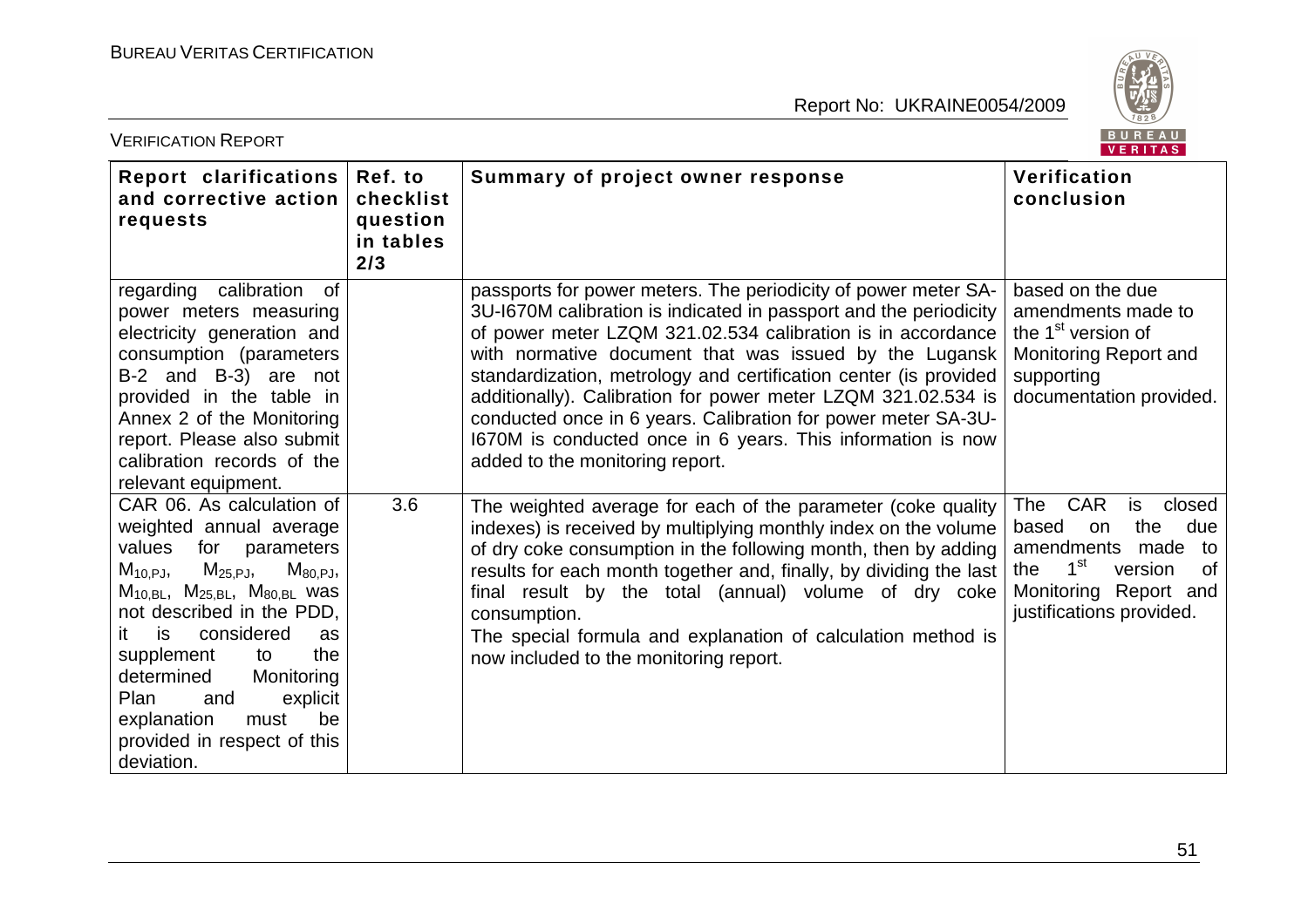

| <b>VERIFICATION REPORT</b>                                                                                                                                                                                                                                                                                                               |                                                      |                                                                                                                                                                                                                                                                                                                                                                                                                                                                                                                                                                             | BUREAU<br>VERITAS                                                                                                                                    |
|------------------------------------------------------------------------------------------------------------------------------------------------------------------------------------------------------------------------------------------------------------------------------------------------------------------------------------------|------------------------------------------------------|-----------------------------------------------------------------------------------------------------------------------------------------------------------------------------------------------------------------------------------------------------------------------------------------------------------------------------------------------------------------------------------------------------------------------------------------------------------------------------------------------------------------------------------------------------------------------------|------------------------------------------------------------------------------------------------------------------------------------------------------|
| Report clarifications<br>and corrective action<br>requests                                                                                                                                                                                                                                                                               | Ref. to<br>checklist<br>question<br>in tables<br>2/3 | Summary of project owner response                                                                                                                                                                                                                                                                                                                                                                                                                                                                                                                                           | Verification<br>conclusion                                                                                                                           |
| <b>CAR</b><br>07.<br>Formula<br>for<br>calculation<br><sub>of</sub><br>total<br>baseline emissions and<br>formula<br>for<br>calculating<br>baseline emissions from<br>coke processed by CWQ<br>in blast furnace stated in<br>the Monitoring Report are<br>inconsistent<br>with<br><b>PDD</b><br>ver.07 of 22/12/2009.<br>Please correct. | 3.6                                                  | The formulas in monitoring report that are showing how to<br>calculate total baseline emissions together with baseline<br>emissions from coke consumption are now modified in<br>accordance with PDD.<br>Regarding baseline emissions from coke consumption the<br>parameters F <sub>coke</sub> and F <sub>pigiron</sub> in PDD were based on estimated<br>coke quality indicators that were received before weighted<br>average for each of the coke quality indicators in 2008 was<br>calculated. Correct values of parameters are indicated in the<br>monitoring report. | <b>CAR</b><br><b>The</b><br>closed<br>is<br>based<br>the<br>due<br>on<br>corrections made to the<br>1 <sup>st</sup> version of Monitoring<br>Report. |
| CAR 08. No information is<br>provided on the variable<br>WS <sub>Ex-Boiler</sub> included in the<br>calculating<br>formula<br>for<br>$CO2$ emission factor for<br>element<br>the<br>process<br>supplying heat EF <sub>heat,CDQ</sub><br>in the Monitoring Report<br>Please correct.                                                      | 4.1                                                  | The value of indicator ( $\text{ws}_{\text{Ex-Boiler}}$ ) was included in the formula<br>that calculates CO2 emission factor for the element process<br>supplying heat ( $EF_{heat,CDQ}$ ). However it wasn't reflected in the<br>separate cell of the monitoring report calculations. The cell with<br>indicator ( $\text{ws}_{\text{Ex-Boiler}}$ ) is added to sub-section 1 of the Annex 1 in<br>the monitoring report.                                                                                                                                                  | The CAR is closed<br>based on the due<br>amendments made to<br>the 1 <sup>st</sup> version of<br>Monitoring Report.                                  |
| <b>CAR</b><br>09.<br><b>Units</b><br>0f<br>parameters B-15 and B-16<br>indicated in the<br>sub-                                                                                                                                                                                                                                          | 4.1                                                  | Units for parameters B-15 and B-16 are now modified in the<br>monitoring report. Units for volume of dry coke consumption are<br>now included to the monitoring report.                                                                                                                                                                                                                                                                                                                                                                                                     | The CAR is closed<br>based on the due<br>amendments made to                                                                                          |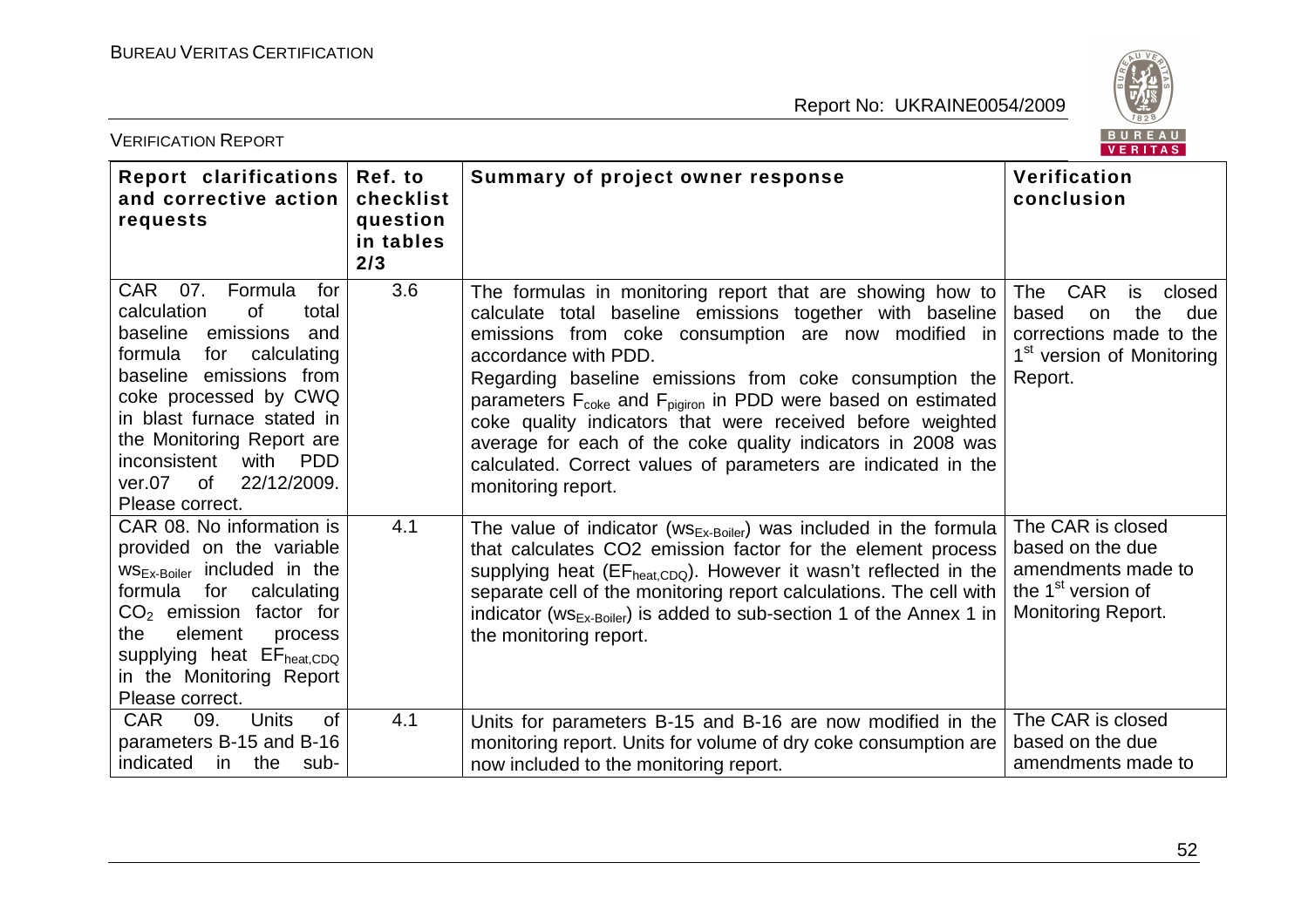

| <b>VERIFICATION REPORT</b>                                                                                                                                                                                                                                                                                                                                                                                                    |                                                      |                                                                                                                                                                                                                                                                                                                                                                                                                                                                                                                                                            | BUREAU<br><b>VERITAS</b>                                                                                                                                         |
|-------------------------------------------------------------------------------------------------------------------------------------------------------------------------------------------------------------------------------------------------------------------------------------------------------------------------------------------------------------------------------------------------------------------------------|------------------------------------------------------|------------------------------------------------------------------------------------------------------------------------------------------------------------------------------------------------------------------------------------------------------------------------------------------------------------------------------------------------------------------------------------------------------------------------------------------------------------------------------------------------------------------------------------------------------------|------------------------------------------------------------------------------------------------------------------------------------------------------------------|
| Report clarifications<br>and corrective action<br>requests                                                                                                                                                                                                                                                                                                                                                                    | Ref. to<br>checklist<br>question<br>in tables<br>2/3 | Summary of project owner response                                                                                                                                                                                                                                                                                                                                                                                                                                                                                                                          | Verification<br>conclusion                                                                                                                                       |
| section 3 table of the<br>Annex 1 of the Monitoring<br>incorrect.<br>report<br>are<br>Please also identify units<br>for dry coke consumption<br>in the same sub-section.                                                                                                                                                                                                                                                      |                                                      |                                                                                                                                                                                                                                                                                                                                                                                                                                                                                                                                                            | the 1 <sup>st</sup> version of<br><b>Monitoring Report.</b>                                                                                                      |
| CAR 10. The amount of<br>baseline emissions from<br>thermal energy (steam) is<br>calculated incorrectly. The<br>applies to<br>same<br>the<br>calculation of quantity of<br>electricity supplied to the<br>recipient by the newly<br>installed equipment (EGy)<br>which leads to inaccurate<br>value<br>0f<br>baseline<br>emissions from electricity<br>displacement.<br>Please<br>provide<br>accurate<br>calculation results. | 4.4                                                  | The mentioned inconsistency regarding calculation of the level<br>of baseline emissions from thermal energy (steam) discovered<br>while the calculations where rechecked by verifier occurred due<br>to the fact that indicator $HG_{CDQ,y}$ was reflected in the monitoring<br>report as rounded to the whole number. Now the indicator is<br>shown with two decimal places.<br>The formula that is used to calculate baseline emissions from<br>electricity (in particular formula to indicate parameter EGy) is<br>now modified in accordance with PDD. | <b>CAR</b><br><b>The</b><br>is<br>closed<br>the<br>due<br>based<br>on<br>amendments made to<br>$1^{\rm st}$<br><b>of</b><br>the<br>version<br>Monitoring Report. |
| CAR 11. Please provide                                                                                                                                                                                                                                                                                                                                                                                                        | 5.1                                                  | $CO2$ emission factor from natural gas ( $EFCO2,NG$ ) consumption is                                                                                                                                                                                                                                                                                                                                                                                                                                                                                       | <b>CAR</b><br>The<br>closed<br>is                                                                                                                                |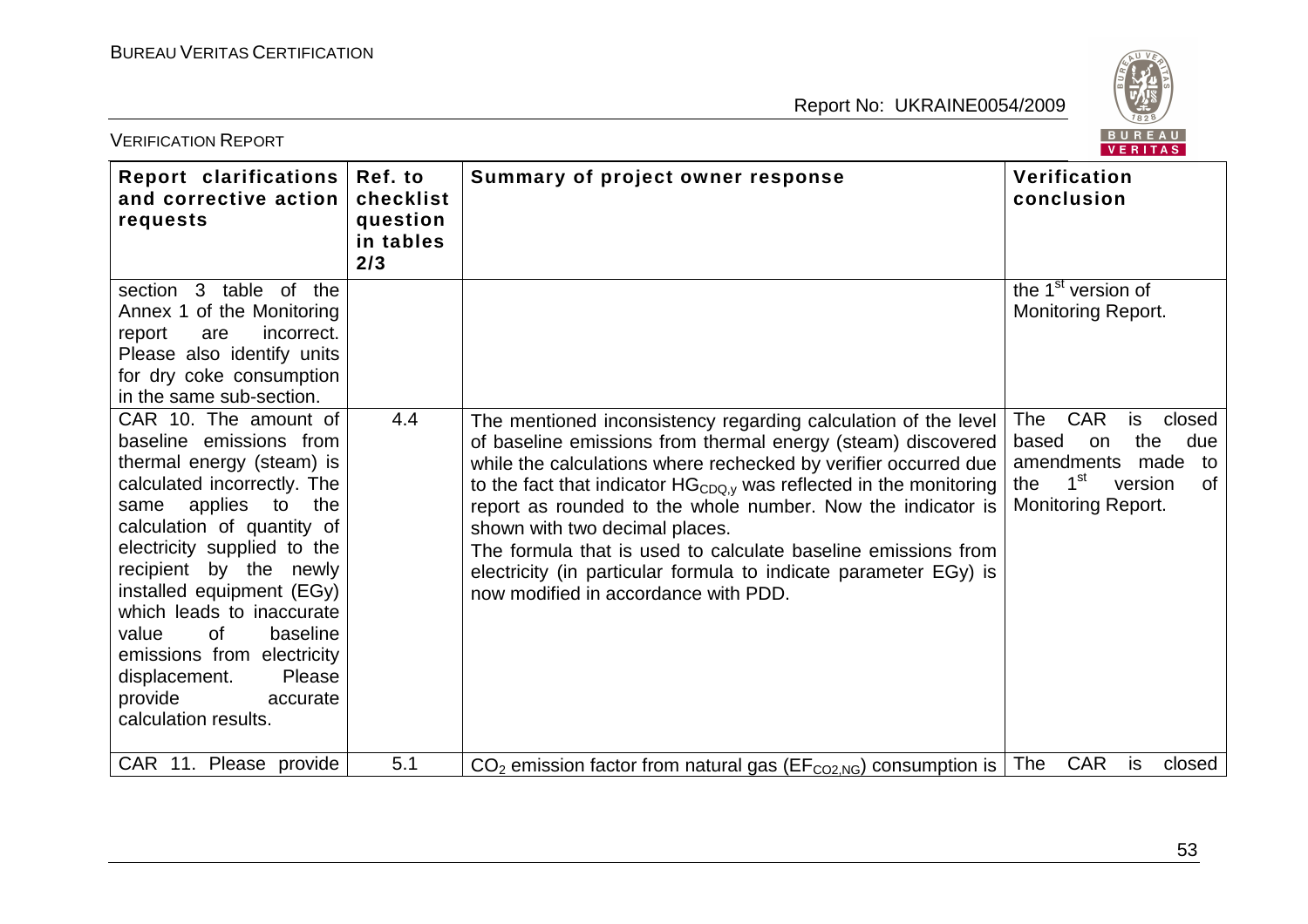

| <b>VERIFICATION REPORT</b>                                                                                                                                                                                                                                                                                                                                           |                                                      |                                                                                                                                                                                                                                                                                                                                                                                                                                                                                                                                                                                                                                                                                                                                                                                                                                                                                                                                                      | BUREAU<br>VERITAS                                                                                                              |
|----------------------------------------------------------------------------------------------------------------------------------------------------------------------------------------------------------------------------------------------------------------------------------------------------------------------------------------------------------------------|------------------------------------------------------|------------------------------------------------------------------------------------------------------------------------------------------------------------------------------------------------------------------------------------------------------------------------------------------------------------------------------------------------------------------------------------------------------------------------------------------------------------------------------------------------------------------------------------------------------------------------------------------------------------------------------------------------------------------------------------------------------------------------------------------------------------------------------------------------------------------------------------------------------------------------------------------------------------------------------------------------------|--------------------------------------------------------------------------------------------------------------------------------|
| Report clarifications<br>and corrective action<br>requests                                                                                                                                                                                                                                                                                                           | Ref. to<br>checklist<br>question<br>in tables<br>2/3 | Summary of project owner response                                                                                                                                                                                                                                                                                                                                                                                                                                                                                                                                                                                                                                                                                                                                                                                                                                                                                                                    | Verification<br>conclusion                                                                                                     |
| data sources for all default<br>values (factors, constants)<br>stated in the Monitoring<br>Report including<br>such<br>CO <sub>2</sub><br>parameters<br>as<br>emission factor per unit of<br>of<br>natural<br>energy<br>emission<br>$gas(EF_{CO2,NG}),$<br>factor for electricity source<br>(EF <sub>elec,gr</sub> ), emission factor<br>for ton coke to ton $CO2$ . |                                                      | in accordance with table 1.4 of 2006 IPCC guidelines for<br>national greenhouse gas inventories.<br>http://www.ipcc-nggip.iges.or.jp/public/2006gl/pdf/2_Volume2/V2_1_Ch1_<br>Introduction.pdf).<br>$CO2$ emission factor from coke (3,1) consumption is in<br>accordance with 2006 IPCC guidelines for national greenhouse<br>gas inventories (it is calculated by multiplying net calorific value<br>of coke (28.2 TJ/Gg is provided in table 1.2) and effective $CO2$<br>emission factor of coke (107 000 kg/TJ is provided in table 1.4).<br>http://www.ipcc-nggip.iges.or.jp/public/2006gl/pdf/2 Volume2/V2 1 Ch1<br>Introduction.pdf).<br>$CO2$ emission factor from electricity (EF <sub>elec,gr</sub> ) is in accordance<br>with annex 2 of "Ukraine – Assessment of new calculation of<br>CEF".<br>http://ji.unfccc.int/UserManagement/FileStorage/46JW2KL36KM0GEMI0PHDTQ<br>F6DVI514).<br>Links are now included in the monitoring report. | the<br>based<br>due<br>on<br>amendments made<br>to<br>$1^{\rm st}$<br><b>of</b><br>the<br>version<br><b>Monitoring Report.</b> |
| CAR 12. In sub-section 1<br>of the Annex 1 of the<br>Monitoring<br>Report<br>the<br>value 4,187 J/cal stand for<br>conversion of calories into<br>Joules, but not kcal into                                                                                                                                                                                          | 5.1                                                  | The formula that calculates indicator $(HGCDQ,y)$ was simplified<br>so that the verifier would have a clear view of how the value<br>$(HGCDQ,y)$ is received.                                                                                                                                                                                                                                                                                                                                                                                                                                                                                                                                                                                                                                                                                                                                                                                        | The CAR is closed<br>based on the due<br>corrections made to the<br>1 <sup>st</sup> version of Monitoring<br>Report.           |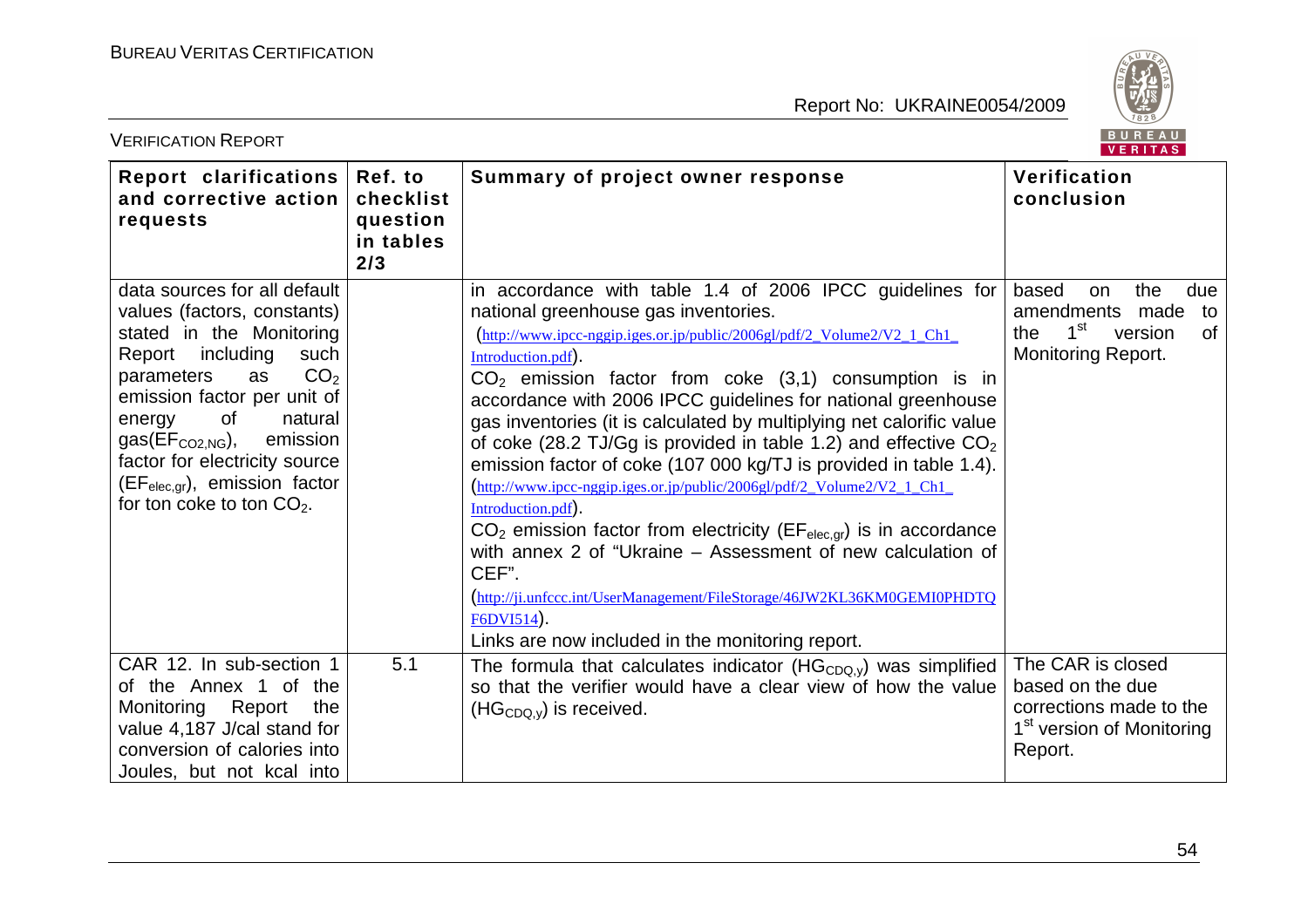

| <b>VERIFICATION REPORT</b>                                                                                                                                                                                                                                               |                                                      |                                                                                                                                                                                                                                                                                                                                                                                                                                                                                                  | BUREAU<br><b>VERITAS</b>                                                                                             |
|--------------------------------------------------------------------------------------------------------------------------------------------------------------------------------------------------------------------------------------------------------------------------|------------------------------------------------------|--------------------------------------------------------------------------------------------------------------------------------------------------------------------------------------------------------------------------------------------------------------------------------------------------------------------------------------------------------------------------------------------------------------------------------------------------------------------------------------------------|----------------------------------------------------------------------------------------------------------------------|
| Report clarifications<br>and corrective action<br>requests                                                                                                                                                                                                               | Ref. to<br>checklist<br>question<br>in tables<br>2/3 | Summary of project owner response                                                                                                                                                                                                                                                                                                                                                                                                                                                                | Verification<br>conclusion                                                                                           |
| TJ. Please correct.                                                                                                                                                                                                                                                      | 7.6                                                  |                                                                                                                                                                                                                                                                                                                                                                                                                                                                                                  |                                                                                                                      |
| CAR 13. Please fill in all<br>missing information in the<br>Annex 2 table, if not<br>applicable please state so.                                                                                                                                                         |                                                      | All missing information is now filled in. The parameters that are<br>not applicable and are also indicated in the Annex 2 table.                                                                                                                                                                                                                                                                                                                                                                 | The CAR is closed<br>based on the due<br>corrections made to the<br>1 <sup>st</sup> version of Monitoring<br>Report. |
| CL 01. The measuring<br>equipment for monitoring<br>of parameters P-2, B-17,<br>P-3, B-18, P-4, B-19 (coke<br>specification indices) in<br>Monitoring<br>Report<br>the<br>does not comply with the<br>information on monitoring<br>stated in the PDD. Please<br>explain. | 3.3                                                  | The measuring equipment actually complies with information<br>that is stated in PDD. The parameters P-2, B-17, P-3, B-18, P-<br>4, B-19 are identified with analyzers such as cylindrical steel<br>drum, rotor sieve and scales. Scales are the main monitoring<br>equipment because they are actually weighting coke that is left<br>after the special process in cylindrical steel drum and rotor<br>sieve to identify the percentage of each index. Scales are under<br>periodic calibration. | Clarification is accepted,<br>the issue is closed.                                                                   |
| CL 02. Please provide the<br>information on how the<br>level of uncertainty<br>is<br>taken into account.                                                                                                                                                                 | 3.4                                                  | At Alchevskkoks the best available techniques are used in<br>order to minimize uncertainties. Uncertainties are generally low<br>(less than 2%). All monitoring equipment that used for<br>monitoring purposes is in line with national legislative<br>requirements and standards; this ensures that uncertainties are<br>accounted in data collected. Monitoring equipment is controlled<br>by ISO 9001:2001 procedures.                                                                        | Clarification is accepted,<br>the issue is closed.                                                                   |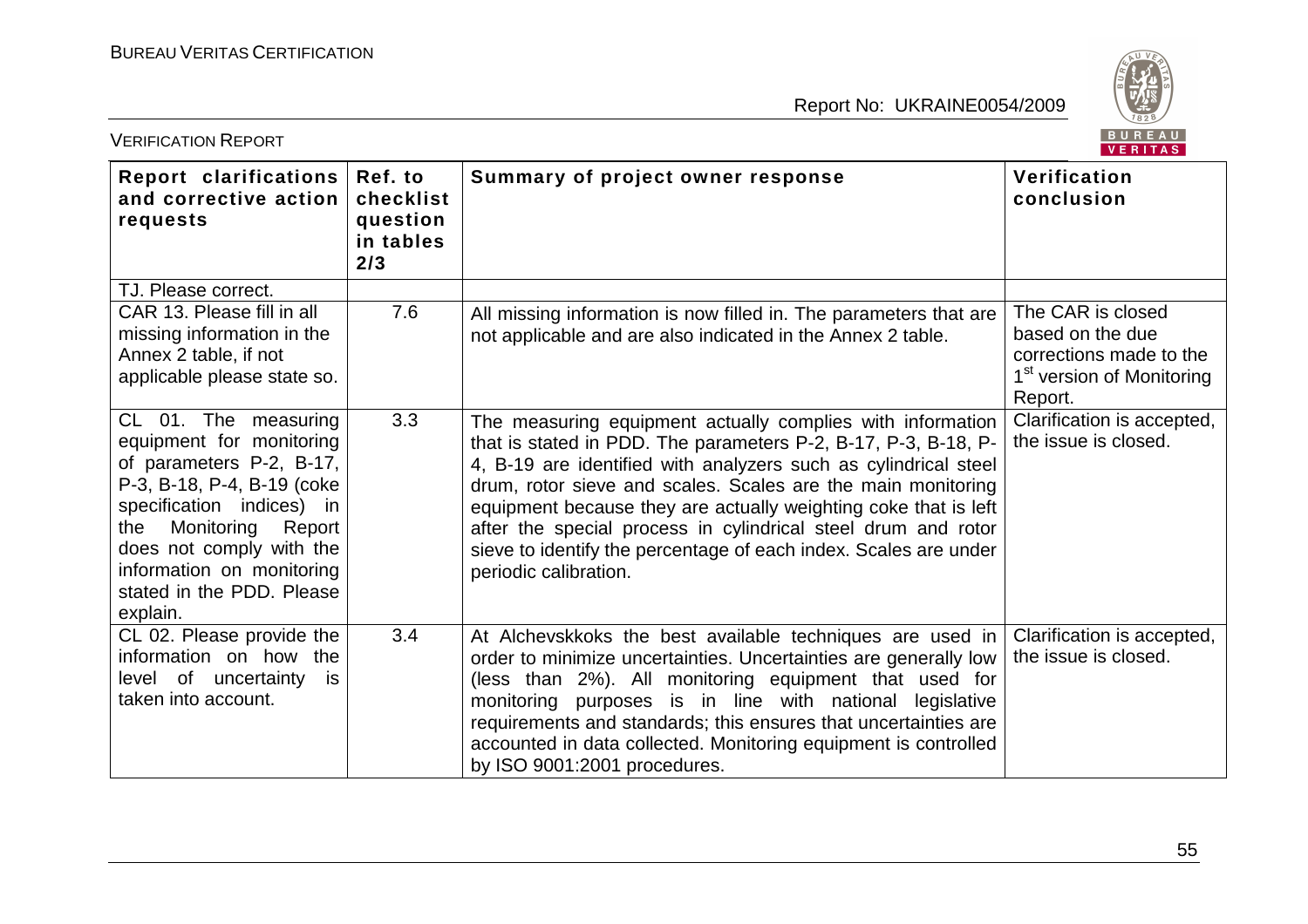

| <b>VERIFICATION REPORT</b>                                                                    | BUREAU<br>VERITAS                                    |                                                                                                                                                                                                                                                                                                                                                                                                                                                                                                                                                                                                                                                                                                                                                                                          |                                                    |
|-----------------------------------------------------------------------------------------------|------------------------------------------------------|------------------------------------------------------------------------------------------------------------------------------------------------------------------------------------------------------------------------------------------------------------------------------------------------------------------------------------------------------------------------------------------------------------------------------------------------------------------------------------------------------------------------------------------------------------------------------------------------------------------------------------------------------------------------------------------------------------------------------------------------------------------------------------------|----------------------------------------------------|
| <b>Report clarifications</b><br>and corrective action<br>requests                             | Ref. to<br>checklist<br>question<br>in tables<br>2/3 | Summary of project owner response                                                                                                                                                                                                                                                                                                                                                                                                                                                                                                                                                                                                                                                                                                                                                        | Verification<br>conclusion                         |
| CL 03. Please specify how<br>the CDQ operation hours<br>accounted<br>and<br>are<br>monitored. | 3.6                                                  | Operation hours of the CDQ facility are accounted in real time<br>by the special automatic process control system that archives<br>all necessary parameters. All data is then displayed at the CDQ<br>workstation. Every minute the system checks that the CDQ<br>facility is still operating. In case of necessity it is possible to<br>view all accounted data regarding CDQ operation hours in the<br>form of trends or tables. The company where the automatic<br>control system was developed is called "NPF "S.T.A. -<br>technique Ltd.". Insignificant delays that are continuing less<br>than 24 hours are officially not considered as a delay (in log<br>books and etc). It is also considered that the CDQ facility is<br>operating even when only one CDQ boiler is working. | Clarification is accepted,<br>the issue is closed. |
| CL 04. Please explain how<br>the value of parameter<br>$Q_{OE, BL}$ was received.             | 3.6                                                  | As it is stated in PDD the parameter $Q_{OE, BL}$ (considered to be<br>equal to 907 200 t/y) means intermediate energy that can be<br>theoretically produced, to be determined on the basis of<br>maximum recoverable energy from the carriers of secondary<br>energy, which would have been released in the absence of<br>project activity. The value of 907 200 t/y is defined from energy<br>balances of Alchevskkoks. So basically it is the maximum value<br>that can be theoretically produced from the secondary energy<br>carriers during the project activity.                                                                                                                                                                                                                  | Clarification is accepted,<br>the issue is closed. |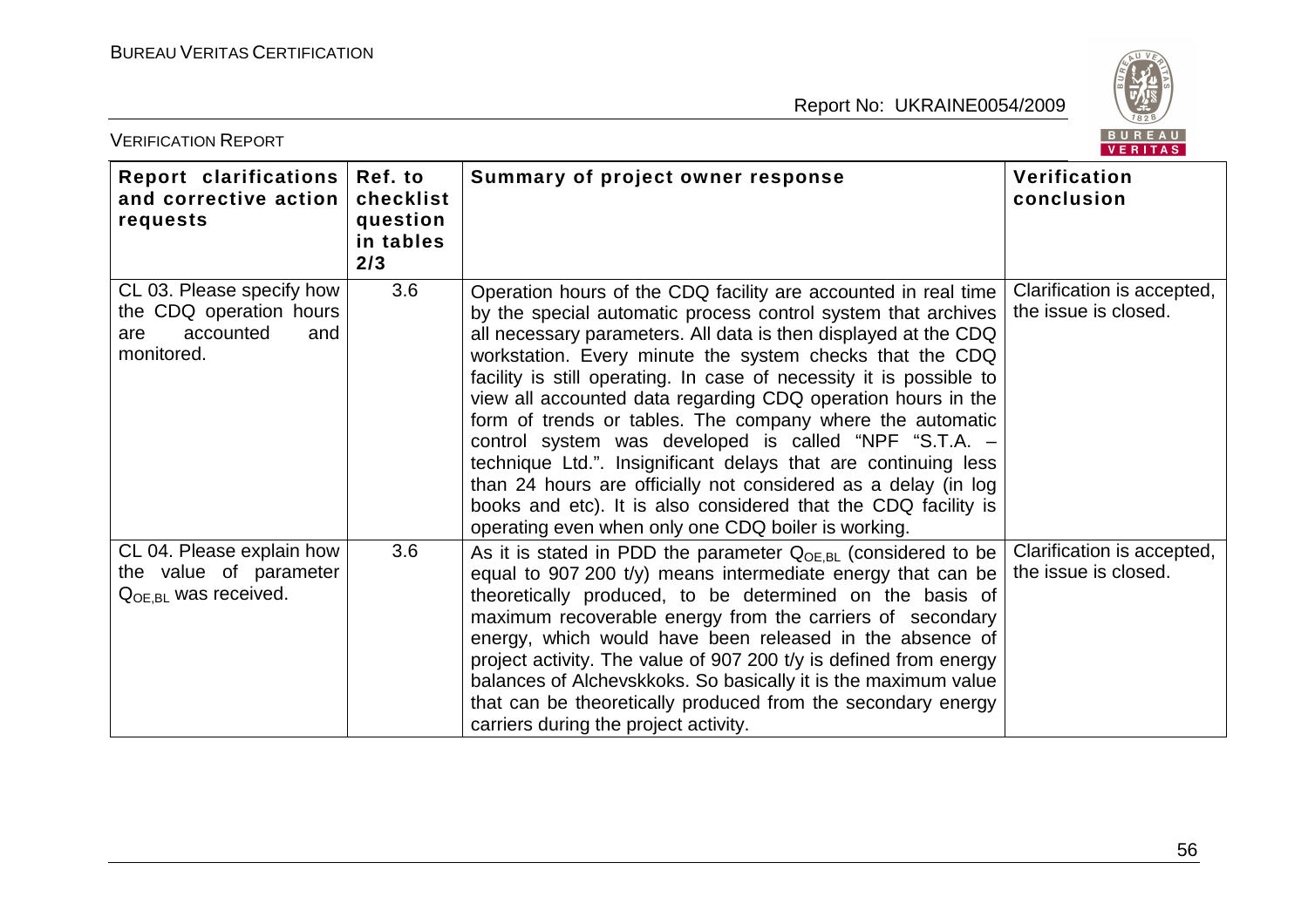

| <b>VERIFICATION REPORT</b>                                                                                                                                                                |                                                      |                                                                                                                                                                                                                                                                                                                                                                                                                                                                                                                                                                                                                                                                                                                                                                                                                                                                                                                                                                                                                                                            |                                                      |
|-------------------------------------------------------------------------------------------------------------------------------------------------------------------------------------------|------------------------------------------------------|------------------------------------------------------------------------------------------------------------------------------------------------------------------------------------------------------------------------------------------------------------------------------------------------------------------------------------------------------------------------------------------------------------------------------------------------------------------------------------------------------------------------------------------------------------------------------------------------------------------------------------------------------------------------------------------------------------------------------------------------------------------------------------------------------------------------------------------------------------------------------------------------------------------------------------------------------------------------------------------------------------------------------------------------------------|------------------------------------------------------|
| Report clarifications<br>and corrective action<br>requests                                                                                                                                | Ref. to<br>checklist<br>question<br>in tables<br>2/3 | Summary of project owner response                                                                                                                                                                                                                                                                                                                                                                                                                                                                                                                                                                                                                                                                                                                                                                                                                                                                                                                                                                                                                          | Verification<br>conclusion                           |
| CL 05. Please provide a<br>justification of difference<br>between expected and<br>actually received amounts<br>of emission reductions.                                                    | 3.6                                                  | Taking into account that 2008 was a bissextile year, which<br>naturally increased amount of CDQ operation hours on 24<br>hours (8784) and the fact that historical operation hours (8760)<br>are based on operation hours of the plant in general (during<br>2005-2007) it caused insignificant decrease of emission<br>reductions in comparison with the monitoring plan in PDD.                                                                                                                                                                                                                                                                                                                                                                                                                                                                                                                                                                                                                                                                          | Clarification is sufficient.<br>the issue is closed. |
| CL 06. Please clarify why<br>of<br>amount<br>coke<br>the<br>October<br>consumed<br>in<br>2008 is zero and how this<br>affects coke specification<br>indices<br>respective<br>in<br>month. | 5.1                                                  | The amount of dry coke consumption in October 2008 was<br>equal to zero because of different factors.<br>Firstly, because in October 2008 it was a peak of global<br>financial crisis which caused the significant decrease of steel<br>output at AISW and therefore on decrease of coke consumption<br>volumes (almost equal to zero).<br>Secondly, is that actually some portion of coke was consumed<br>at the blast furnaces of AISW but the consumption volumes<br>were very small so dry coke was mixed together with wet coke<br>and basically AISW did not record (in log books etc) actual<br>volumes of dry coke consumption and therefore volumes of<br>mixed coke could not be included to the monitoring report.<br>Regarding coke quality specification indices for October 2008,<br>they where identified at Alchevskkoks and taking into account<br>that annual average coke quality specification indices are<br>based on consumption volumes in relevant month (weighted<br>average), the coke quality specification indices for October | Clarification is accepted,<br>the issue is closed.   |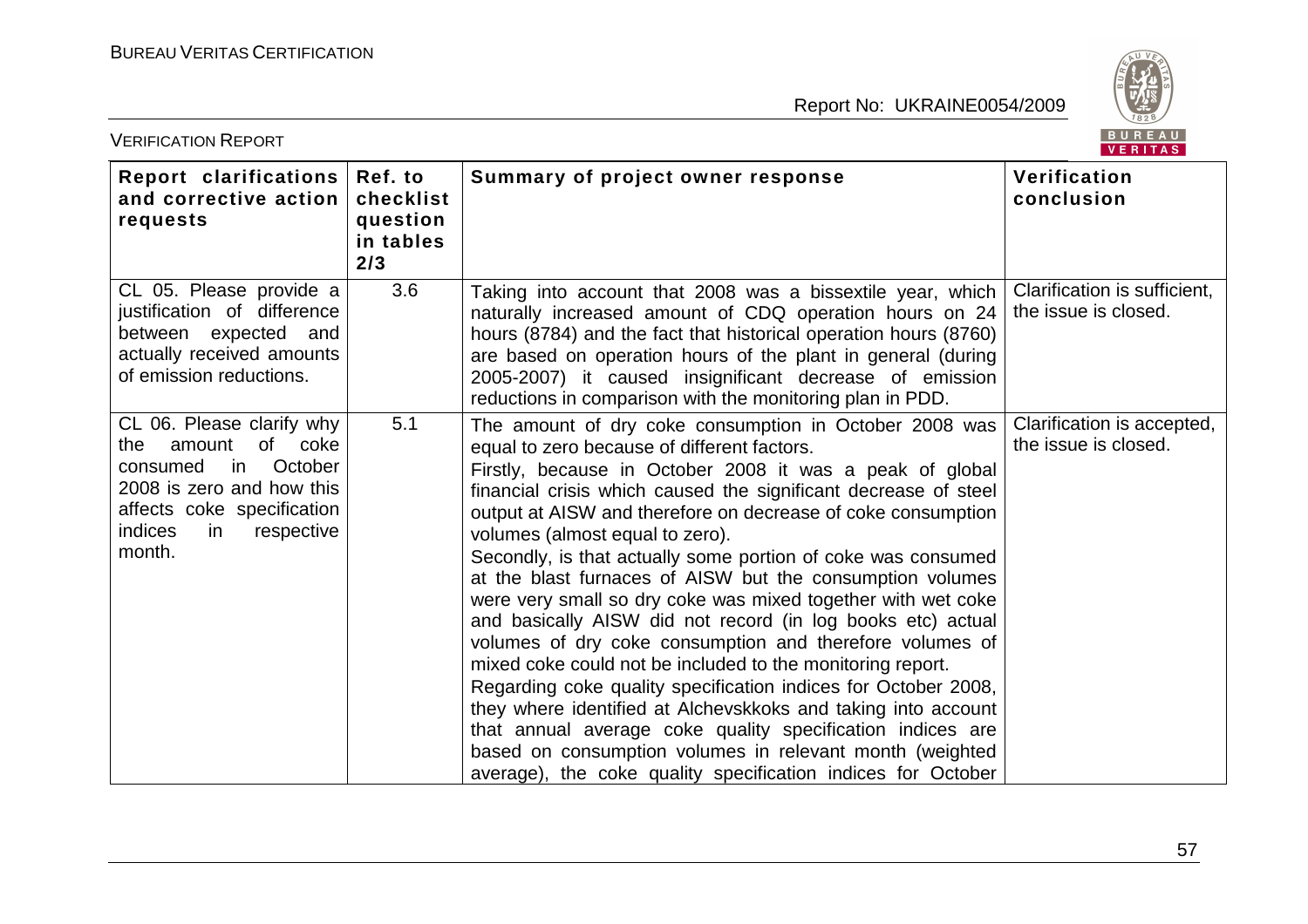

| <b>VERIFICATION REPORT</b>                                                                                                                                                       |                                                      |                                                                                                                                                                                                                                                                                                                                                                                                                                                                                                                                                                                                                                                                                                                                                                                                                                                                                                                                                                                                                                                                                                                                                   | BUREAU<br><b>VERITAS</b>                                                |
|----------------------------------------------------------------------------------------------------------------------------------------------------------------------------------|------------------------------------------------------|---------------------------------------------------------------------------------------------------------------------------------------------------------------------------------------------------------------------------------------------------------------------------------------------------------------------------------------------------------------------------------------------------------------------------------------------------------------------------------------------------------------------------------------------------------------------------------------------------------------------------------------------------------------------------------------------------------------------------------------------------------------------------------------------------------------------------------------------------------------------------------------------------------------------------------------------------------------------------------------------------------------------------------------------------------------------------------------------------------------------------------------------------|-------------------------------------------------------------------------|
| Report clarifications<br>and corrective action<br>requests                                                                                                                       | Ref. to<br>checklist<br>question<br>in tables<br>2/3 | Summary of project owner response                                                                                                                                                                                                                                                                                                                                                                                                                                                                                                                                                                                                                                                                                                                                                                                                                                                                                                                                                                                                                                                                                                                 | Verification<br>conclusion                                              |
|                                                                                                                                                                                  |                                                      | 2008<br>not affect on<br>baseline emissions from coke<br>do<br>consumption.                                                                                                                                                                                                                                                                                                                                                                                                                                                                                                                                                                                                                                                                                                                                                                                                                                                                                                                                                                                                                                                                       |                                                                         |
| CL 07. Please clarify if<br>there were deviations from<br>monitoring<br>plan<br>and<br>with<br>describe<br>them<br>sufficient justification of all<br>changes occurred (if any). | 7.6                                                  | In comparison with monitoring plan in PDD only some<br>insignificant deviations took place while the monitoring report<br>was developed.<br>The discrepancy occurred regarding CDQ operation hours and<br>historical operation hours. The value of 8640 hours was<br>identified at the stage of PDD development by taking into<br>account special coefficient of installed capacity for operation<br>hours (was estimated at the level of 1,39%). So basically the<br>actual value of 8760 hours was divided by 1,0139 to show (in<br>PDD) that theoretically some insignificant delays of the CDQ<br>facility and of the plant in general, could occur.<br>This explanation is now included in the monitoring report.<br>Also because it is more accurate when the coke quality<br>indicators are calculated based on actual coke consumption<br>volumes (in the reporting month), the special formula to<br>calculate weighted average for each of the coke quality<br>indicator is now included to the monitoring report. This can be<br>considered as an additional insignificant deviation in<br>comparison with the monitoring plan in PDD. | Deviations are<br>sufficiently justified;<br>clarification is accepted. |
| CL 08. Please number all<br>formulas stated in the                                                                                                                               | 7.6                                                  | In order to ensure traceability and explicitness of calculations<br>all formulas are now numbered (from 1 to 15) to show how the                                                                                                                                                                                                                                                                                                                                                                                                                                                                                                                                                                                                                                                                                                                                                                                                                                                                                                                                                                                                                  | The CL is accepted<br>based on the due                                  |
|                                                                                                                                                                                  |                                                      |                                                                                                                                                                                                                                                                                                                                                                                                                                                                                                                                                                                                                                                                                                                                                                                                                                                                                                                                                                                                                                                                                                                                                   |                                                                         |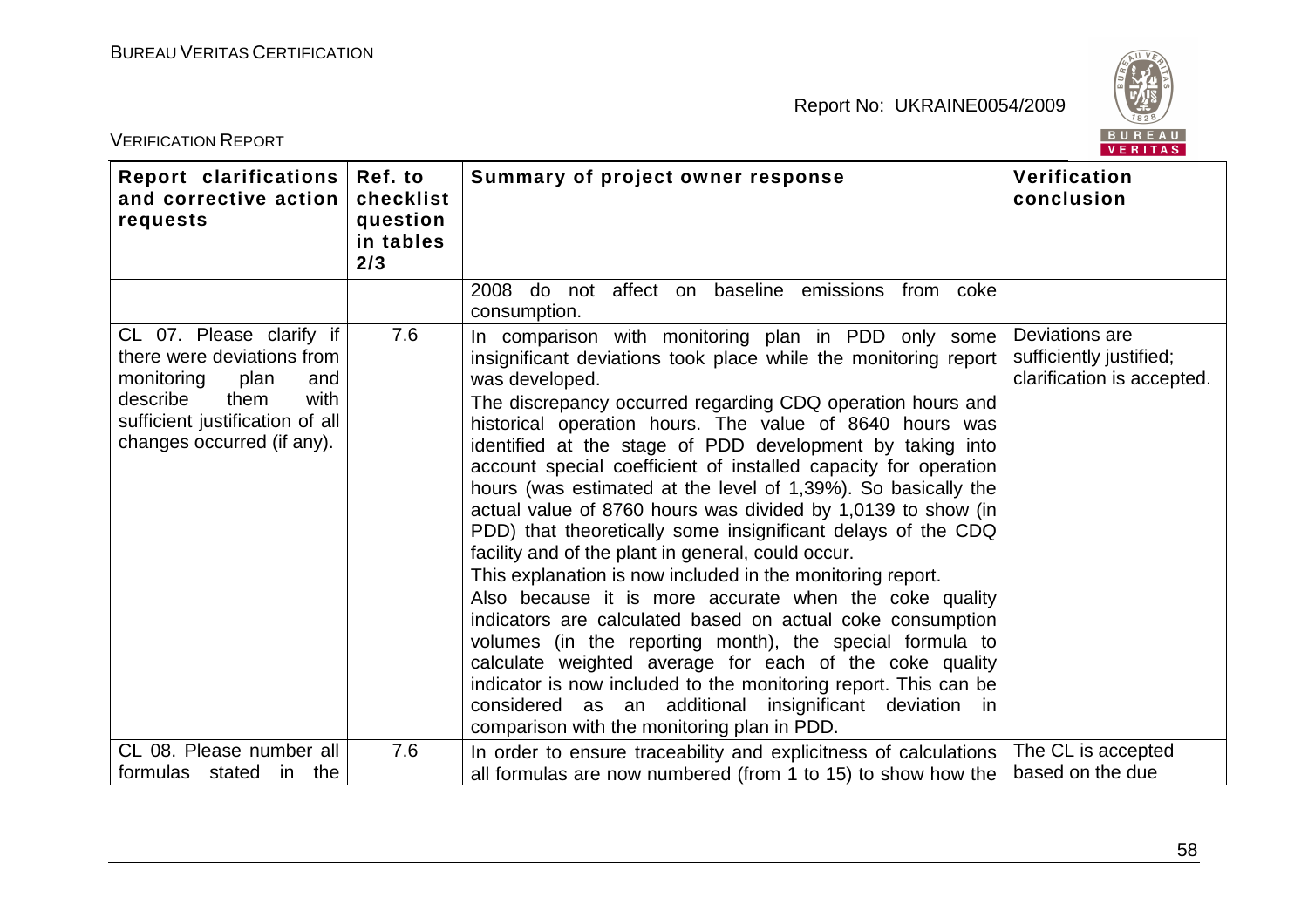

| BUREAU<br><b>VERIFICATION REPORT</b><br>VERITAS                                                        |                                                      |                                                                               |                                                                                   |  |
|--------------------------------------------------------------------------------------------------------|------------------------------------------------------|-------------------------------------------------------------------------------|-----------------------------------------------------------------------------------|--|
| Report clarifications  <br>and corrective action<br>requests                                           | Ref. to<br>checklist<br>question<br>in tables<br>2/3 | Summary of project owner response                                             | Verification<br>conclusion                                                        |  |
| Monitoring Report in order<br>to ensure traceability and<br>explicitness<br>the<br>of<br>calculations. |                                                      | emission reductions from the project activity are calculated<br>step-by-step. | amendments made to<br>the 1 <sup>st</sup> version of<br><b>Monitoring Report.</b> |  |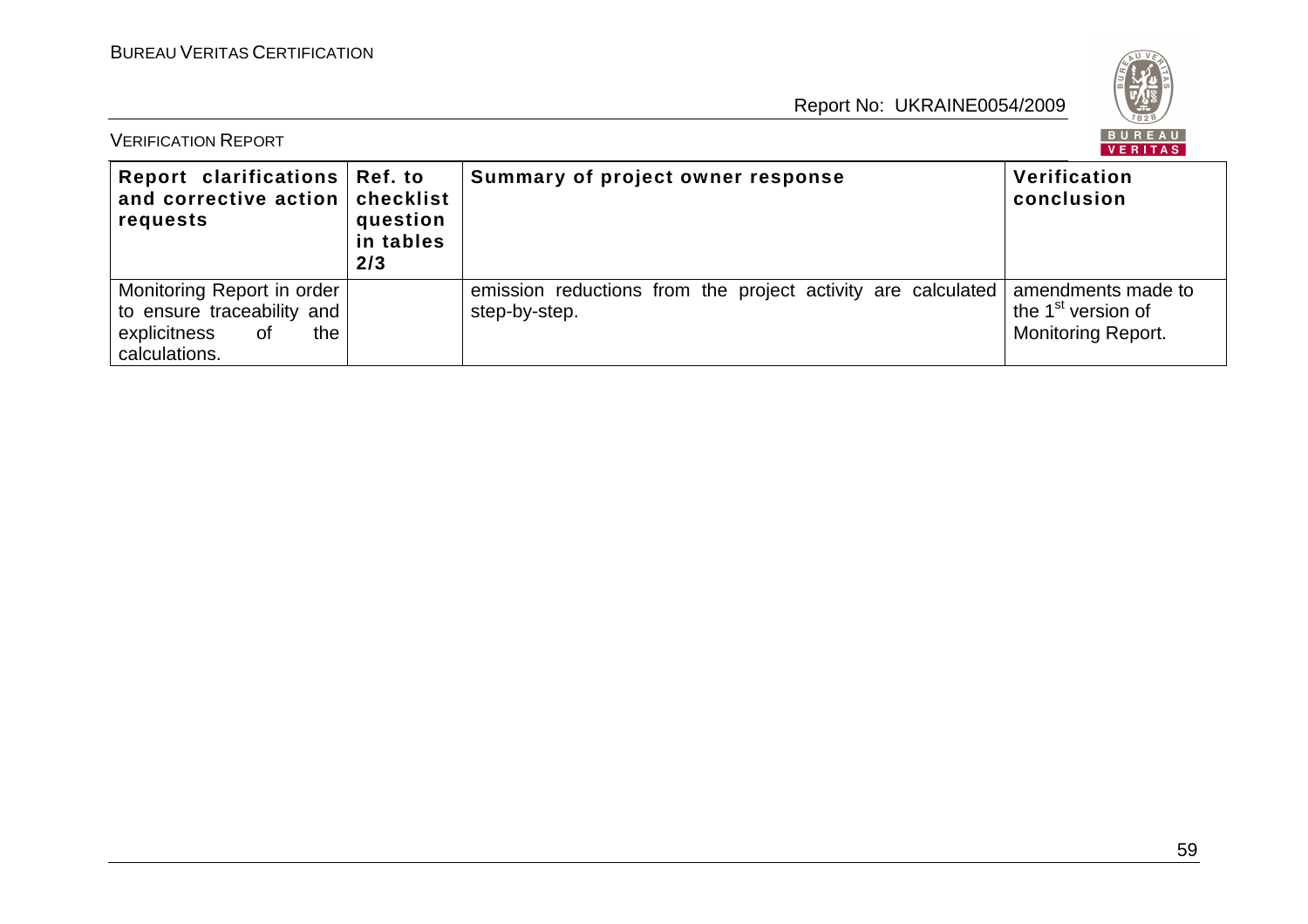

VERIFICATION REPORT

# APPENDIX B: VERIFICATION TEAM

The verification team consists of the following personnel:

### **Nadiya Kaiiun, M. Sci. (environmental science)**

Team Leader, Climate Change Lead Verifier Bureau Veritas Ukraine Health, Safety and Environment Department Project Manager

Nadiya Kaiiun has graduated from National University of Kyiv-Mohyla Academy with the Master Degree in Environmental Science. She has successfully completed IRCA registered Lead Auditor Training Course for Environment Management Systems. She has undergone intensive training on Clean Development Mechanism /Joint Implementation and is involved in the determination/verification of 20 JI projects.

### **Oleg Skoblyk, Specialist (energy management)**

Team member, Climate Change Verifier

Bureau Veritas Ukraine Health, Safety and Environmental Project Manager

He has graduated from National Technical University of Ukraine 'Kyiv Polytechnic University" with specialty Power Management. He is a Lead auditor of Bureau Veritas Certification for Environment Management System (IRCA registered). He performed over 5 audits since 2008. He has undergone intensive training on Clean Development Mechanism /Joint Implementation and he is involved in the determination/verification of 11 JI projects.

### **Victoria Legka, (biology)**

Team Member, Verifier

Bureau Veritas Ukraine Health, Safety and Environment Project Manager

Victoria Legka has graduated from National University of Kyiv-Mohyla Academy with the Bachelor Degree in Biology. She has successfully completed IRCA registered Lead Auditor Training Course for Environment Management Systems and Quality Management Systems and participated in 5 audits. Ms. Legka has undergone a training course on Clean Development Mechanism /Joint Implementation. She is involved in the determination/verification of 4 JI projects.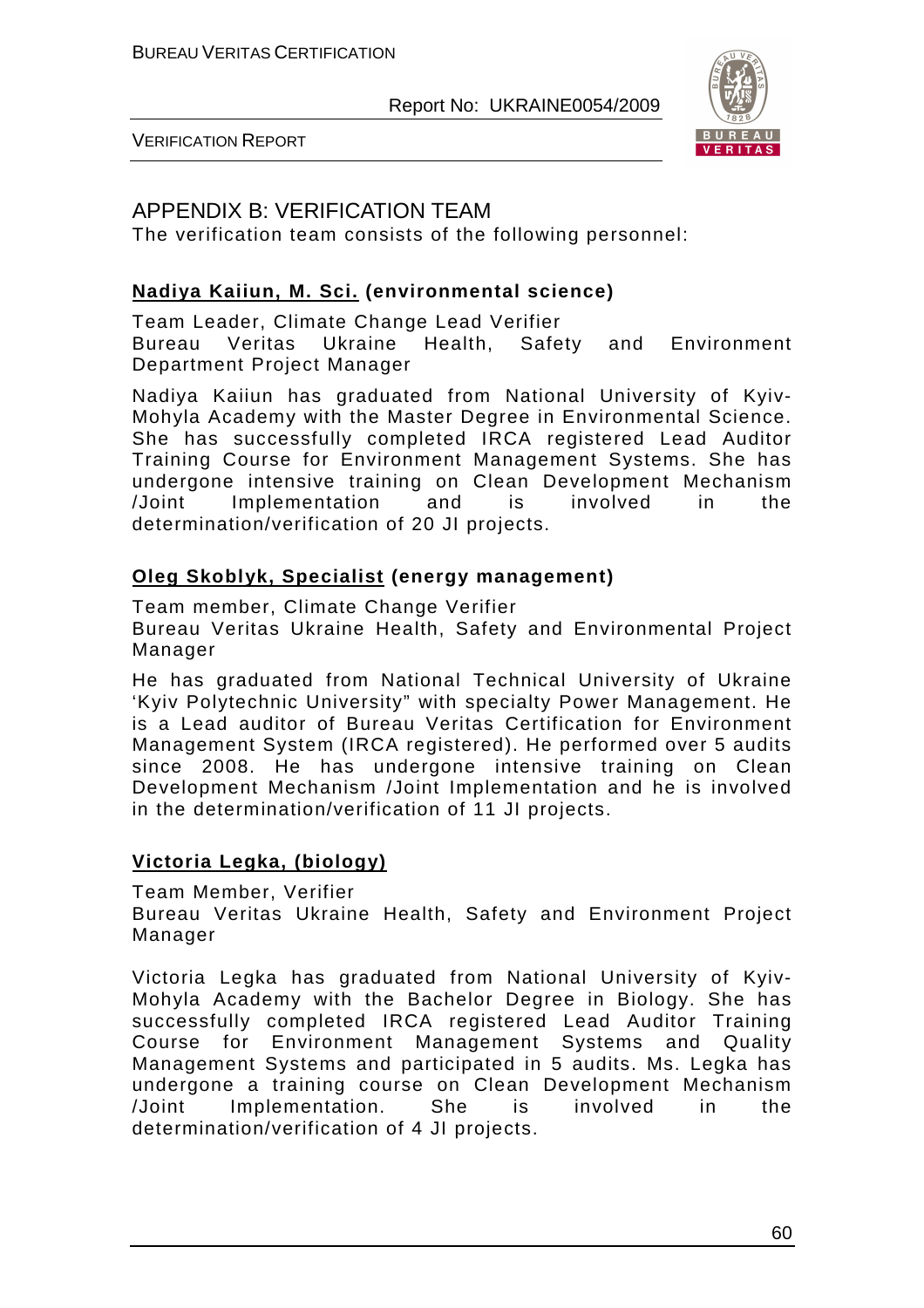



#### **The verification report was reviewed by:**

#### **Ivan G. Sokolov, Dr. Sci. (biology, microbiology)**

Internal Technical Reviewer, Climate Change Lead Verifier Bureau Veritas Certification Local Climate Change Product Manager for Ukraine

He has over 25 years of experience in Research Institute in the field of biochemistry, biotechnology, and microbiology. He is a Lead auditor of Bureau Veritas Certification for Environment Management System (IRCA registered), Quality Management System (IRCA registered), Occupational Health and Safety Management System, and Food Safety Management System. He performed over 140 audits since 1999. Also he is Lead Tutor of the IRCA registered ISO 14000 EMS Lead Auditor Training Course, and Lead Tutor of the IRCA registered ISO 9000 QMS Lead Auditor Training Course. He has undergone intensive training on Clean Development Mechanism /Joint Implementation and he is involved in the determination/verification of 50 JI projects.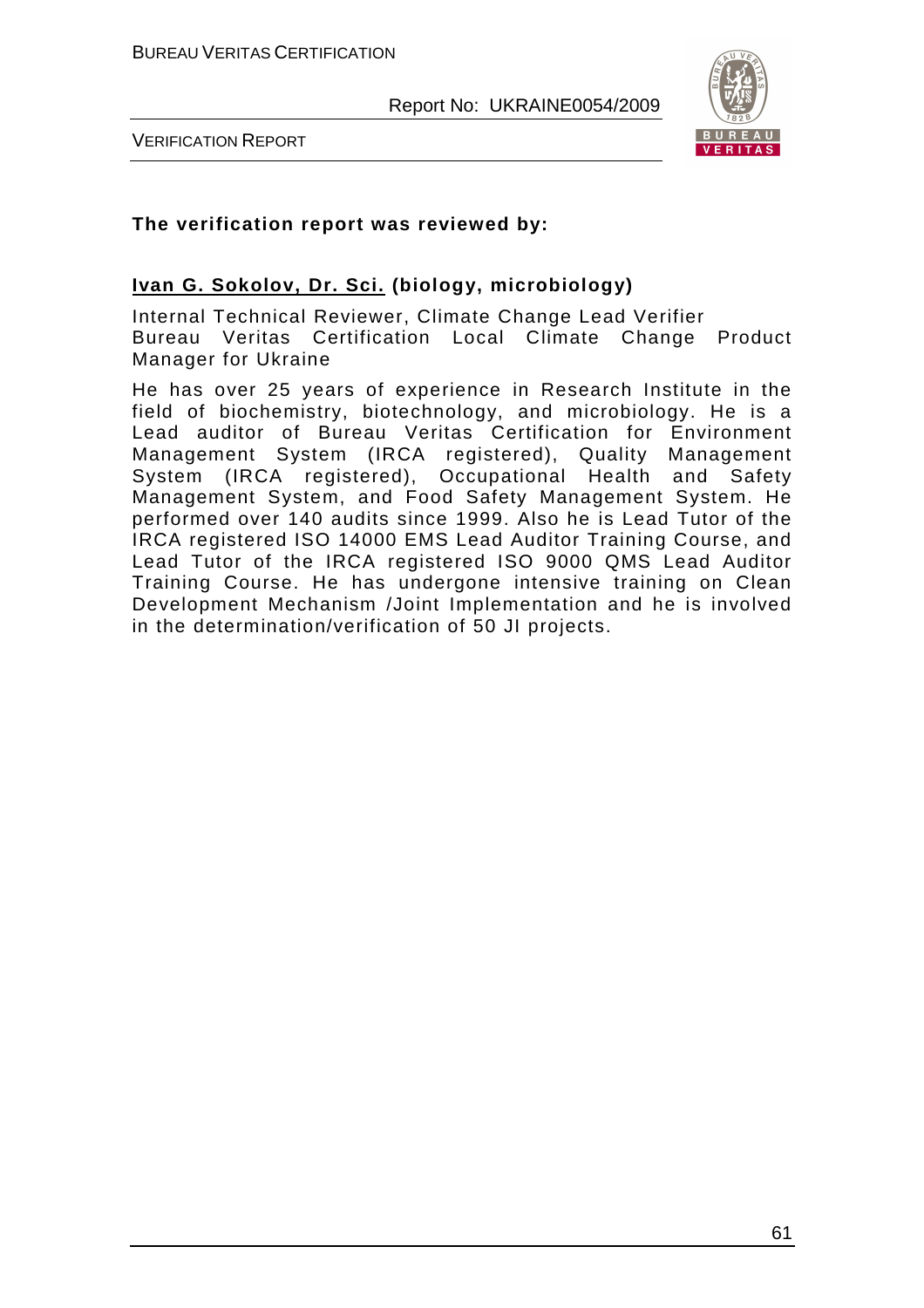

VERIFICATION REPORT

# APPENDIX C: DOCUMENTS CHECKED DURING VERIFICATION

- 1. Report of the exchangeable coke controller of the department of technical control of coke shop #2. It was started from 01.12.2008.
- 2. Log book of electrical energy according to the УСТК. It was started from 23.03.2008.
- 3. Log book of volume of coke consumption for May 2008.
- 4. Report of the result of fuel, heat energy, and electricity consumption for 2008.
- 5. Diagram of meter engaging. Verification certificate ser. #648848. Verification date 12.12.2008.
- 6. Diagram of meter engaging. Verification certificate ser. #54865. Verification date 12.11.2000.
- 7. Statement of the tool verification of gas removal working system parameters and gas purification plant of coke dry quenching of coke batteries complex #10-бис (ИВ #336) dated 19.04. 2008.
- 8. Statement of the tool verification of gas removal working system parameters and gas purification plant of coke dry quenching of coke batteries complex #10-бис (ИВ #338 dated 19.04. 2008.
- 9. Letter of endorsement #9876/10/3-10 of the Joint Implementation project "Reconstruction of OJSC "Alchevskkoks" based on the technology of coke dry quenching" dated 09.11.2006.
- 10. Certificate of attestation register #06544-2-4-11/2 ГОМС. Attestation date 19.07.2007 register #06544-2-4-104-ВЛ.
- 11. Annex to the Certificate of attestation dated 19.07.2007 №06544-2-4-104-ВЛ. Area of attestation of ВТК OJSC "Alchevskkoks" for measurements in and outside the distribution of state metrological supervision.
- 12. Coke with size 20 mm and more. Determination of strength mechanisms ДСТУ 2206-93 (ГОСТ 5953-93) (ISO 556:1980).
- 13. Industry standart of Ukraine. Cox coal, pitch and termoantratsit. Rules of acceptance.
- 14. Letter #10-204 to the plant manager dated 12.03. 1996.
- 15. Quality certificate of OJSC "Alchevskkoks", code ЕГРПОУ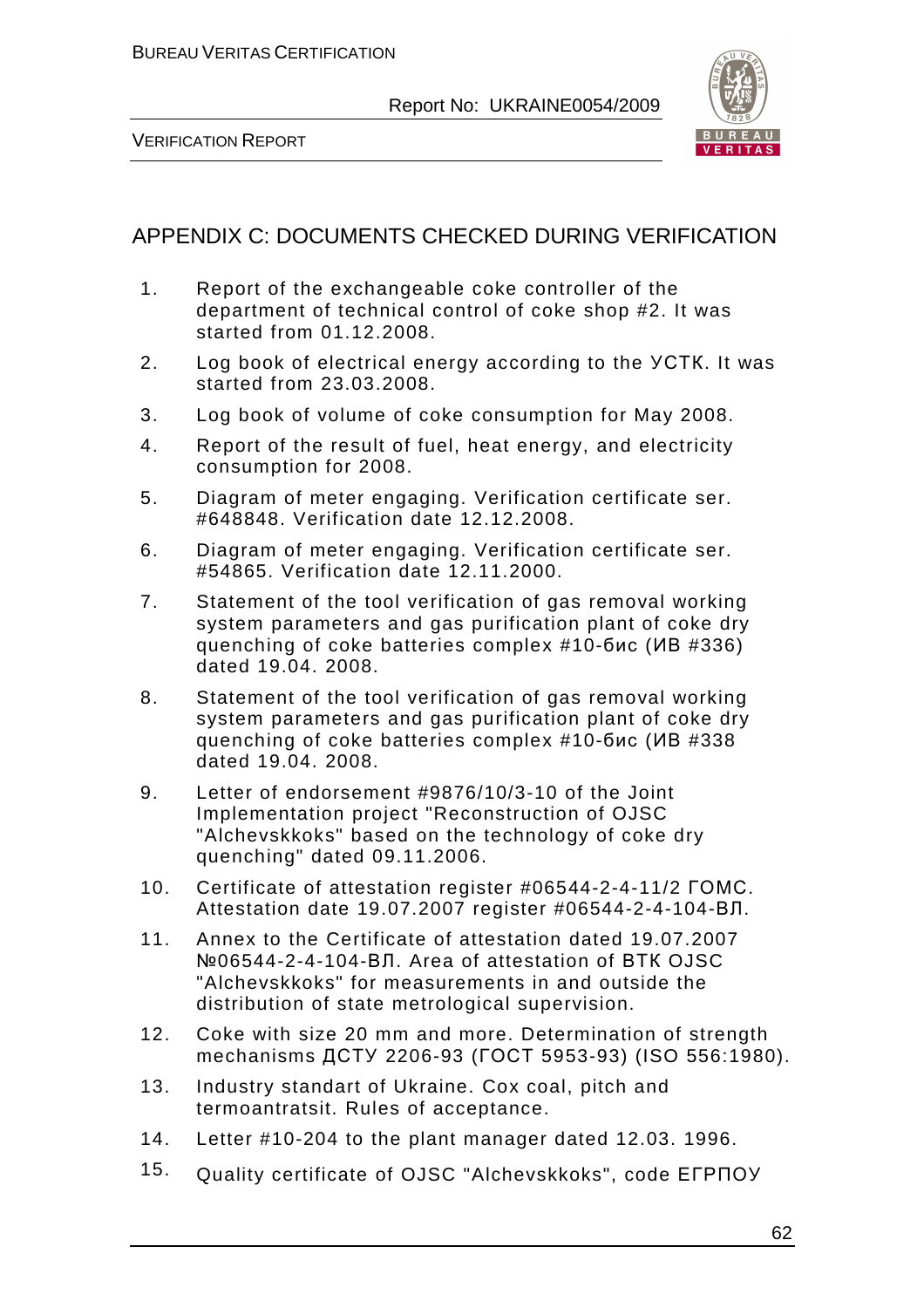

VERIFICATION REPORT

#### 00190816.

- 16. Industry standart of Ukraine. Cox coal, pitch and termoantratsit. Methods of selection and preparation samples for testing.
- 17. Certificate #3.2008 inv. #4761.
- 18. Certificate #1.2008 inv. #4878.
- 19. Photo Thunder pyatisitny inv. #4761
- 20. Photo Coke test drum inv. #4878
- 21. Photo Low-temperature electric furnace СНОЛ 67/350 inv. #4982.
- 22. Passport #93-32 of thermostat ser. #10765 dated 11.06.2007.
- 23. Passport #93-33 of thermostat ser. #10768 dated 11.06.2007.
- 24. Photo Boiler КСТК 35/40-100 reg. #7821, inv. #3270
- 25. Photo Boiler КСТК 35/40-100 reg. #7820, inv. #3269
- 26. Photo Boiler КСТК 35/40-100 reg. #7819, inv. #3268
- 27. Photo САЗУ-И670М #067700105
- 28. Photo СР4У-И673М #069841805
- 29. Photo ВВОД №2 from ЦРП-4 яч.44
- 30. Photo ВВОД №1 from ЦРП-4 яч.39
- 31. Passport ОПТ.468.007 ПС. Certificate on acceptance ser #069850705.
- 32. Passport ОПТ.468.007 ПС. Certificate on acceptance ser #067700105.
- 33. Passport ОПТ.468.007 ПС. Certificate on acceptance ser #069841805.
- 34. Passport ОПТ.468.007 ПС. Certificate on acceptance ser #067716205.
- 35. Photo Sensor inv. #341196
- 36. Passport #06-971 ser. #0706096.
- 37. Photo Turbogenerator #2steam turbine Р-215-14/06 generator Т-25-2У3 inv. #8141
- 38. Photo Turbogenerator #1steam turbine Р-215-14/06 generator Т-25-2У3 inv. #6140
- 39. Photo Type Т-25-2У3 ser. #066/0007
- 40. Photo Meter inv. #8147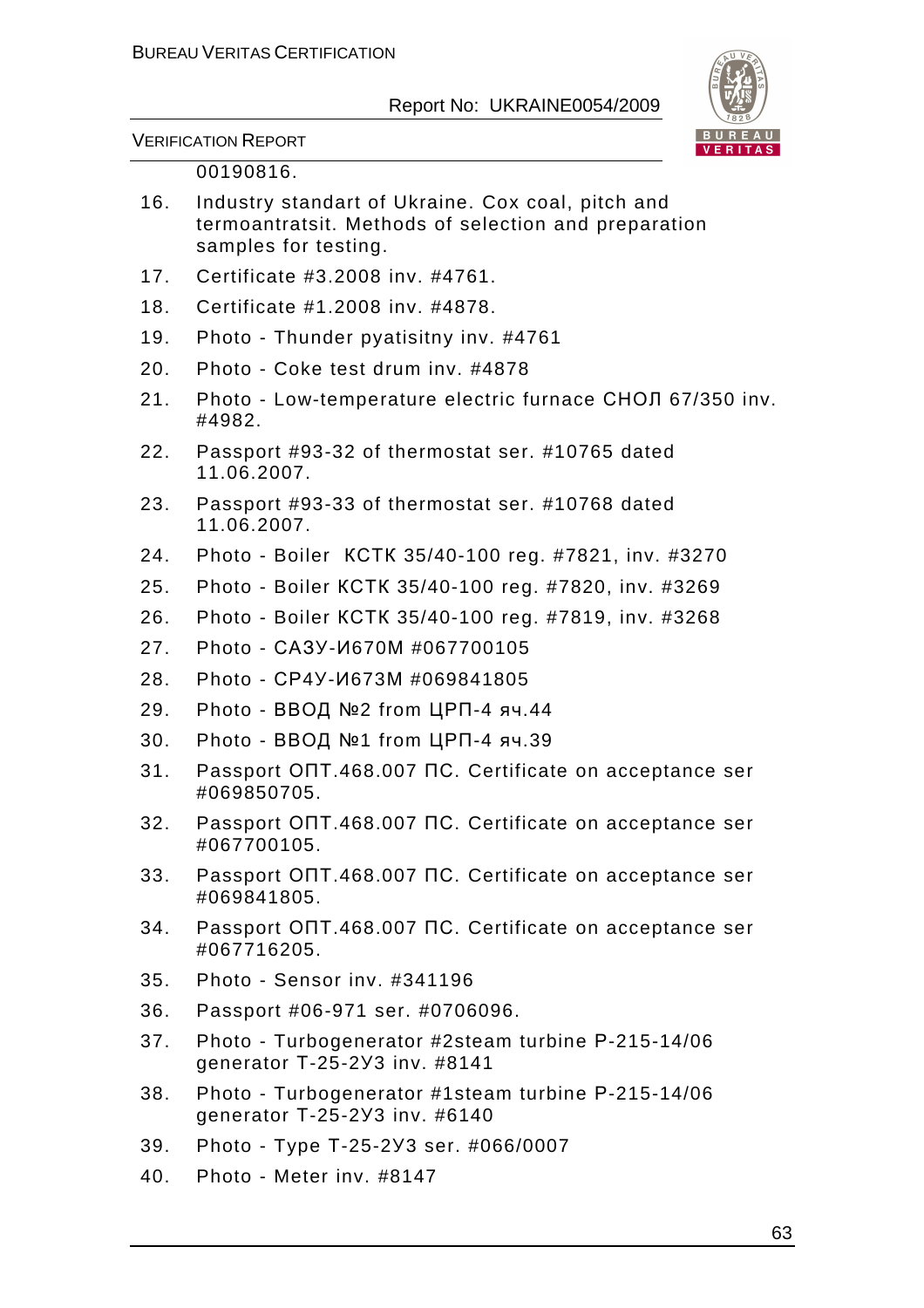

VERIFICATION REPORT

| 41. | Photo - Meter inv. #8146                                                                                                                                                                                                                |
|-----|-----------------------------------------------------------------------------------------------------------------------------------------------------------------------------------------------------------------------------------------|
| 42. | Consumption of electrical energy by OJSC "Alchevskkoks"<br>for 28.01.2010.                                                                                                                                                              |
| 43. | Passport ONT.468.007 NC. Three-phase induction electricity<br>meter. Ser. #067700105.                                                                                                                                                   |
| 44. | Passport. Multirate meter of active and reactive electricity<br>LZQM 321.02.534 ser. #648848.                                                                                                                                           |
| 45. | Passport ONT.468.007 NC. Three-phase induction electricity<br>meter. Ser. #069850705.                                                                                                                                                   |
| 46. | Passport ONT.468.007 NC. Three-phase induction electricity<br>meter. Ser. #069841805.                                                                                                                                                   |
| 47. | Passport ONT.468.007 NC. Three-phase induction electricity<br>meter. Ser. #067716205.                                                                                                                                                   |
| 48. | Technological instruction of device of dry coke quenching<br>(DCQ) TV-51229-KX-17-08 dated 28.12.2008.                                                                                                                                  |
| 49. | Order #83-A dated 01.08.2002.                                                                                                                                                                                                           |
| 50. | List of measuring devices.                                                                                                                                                                                                              |
| 51. | Guidance document dated 24.11.1987. Furnace. Standards<br>of coke consumption.                                                                                                                                                          |
| 52. | Total information of working of blast-furnace shop.                                                                                                                                                                                     |
| 53. | "Koksohimik" labor team newspaper of OJSC "Alchevsk coke<br>Plant" #25-26 (1978) dated 22.07.2008.                                                                                                                                      |
| 54. | "Koksohimik" labor team newspaper of OJSC "Alchevsk coke<br>Plant" #46-47 (1956) dated 16.01.2008.                                                                                                                                      |
| 55. | Passport EL 2.720.186 PS. Multirate meters of active and<br>reactive power LZQM 211.02 ser. #56304.                                                                                                                                     |
| 56. | Block diagram ACY3 of Alchevsk Coke Plant (commercial<br>accounting and generators accounting).                                                                                                                                         |
| 57. | Automatized accounting system and control system of<br>electricity consumption at the OJSC "Alchevsk Coke Plant"<br>(ACKY3 AMK) (Commercial accounting). Working project.<br>Explanatory note with annexes dated 04.05.2001.            |
| 58. | Contract #A5011/15-115/1050 to delectricity supply dated<br>01.12.2007.                                                                                                                                                                 |
| 59. | Supplement #1 (inclusion in ACKYE metering points of<br>electricity production by generators AKX3) to the working<br>project: Automatized accounting system and control system<br>of electricity consumption at the OJSC "Alchevsk Coke |

Plant" (АСКУЭ АМК) (Commercial accounting).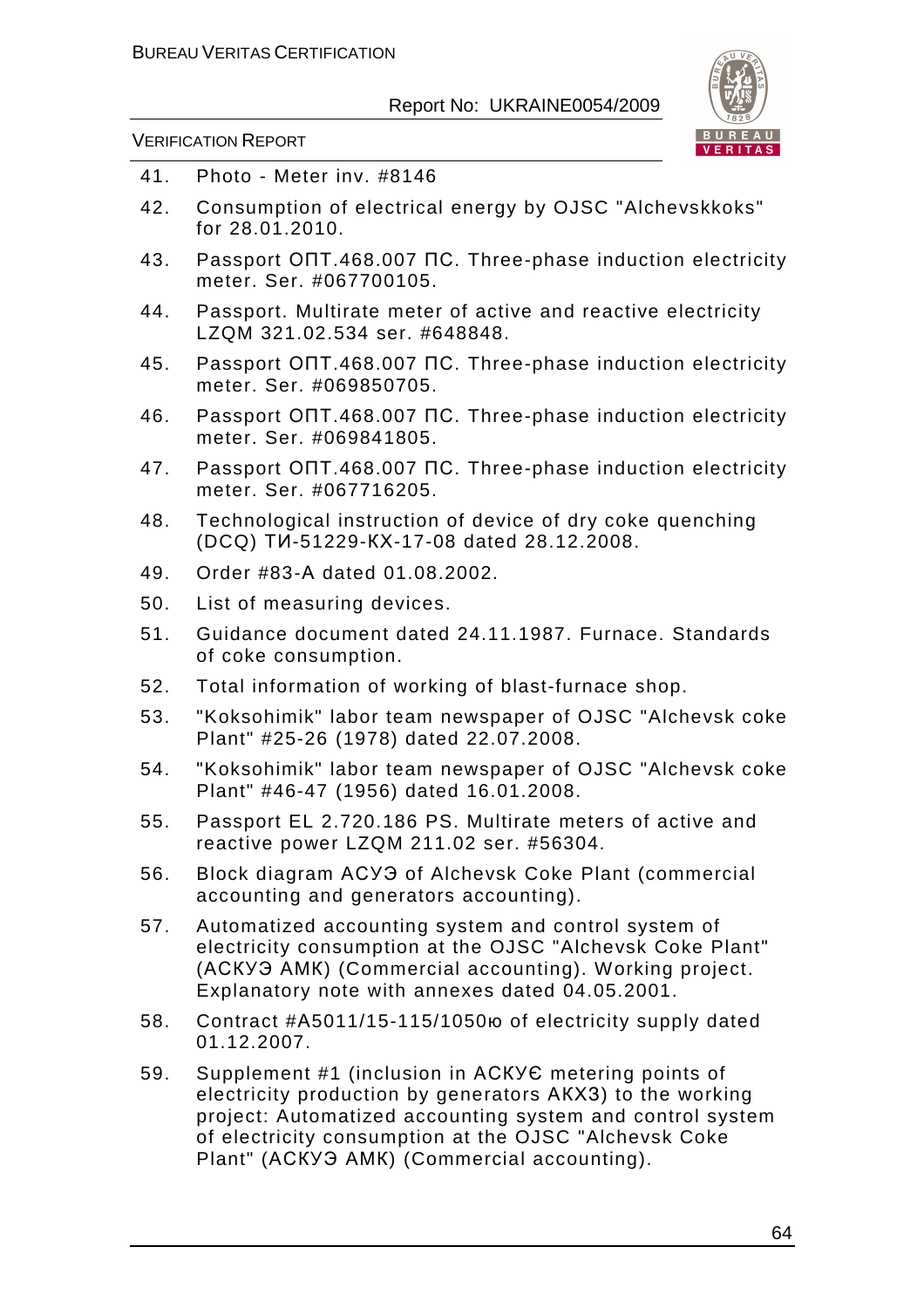

VERIFICATION REPORT

|     | <u>VERIIAS</u>                                                                                                                                                               |
|-----|------------------------------------------------------------------------------------------------------------------------------------------------------------------------------|
| 60. | Passport-protocol of measuring complex Type LZQM #74352.                                                                                                                     |
| 61. | Passport-protocol of measuring complex Type LZQM #64816.                                                                                                                     |
| 62. | Passport-protocol of measuring complex Type LZQM #74350.                                                                                                                     |
| 63. | Passport-protocol of measuring complex Type LZQM #64838.                                                                                                                     |
| 64. | Passport-protocol of measuring complex Type LZQM #64834.                                                                                                                     |
| 65. | Passport-protocol of measuring complex Type LZQM #64842.                                                                                                                     |
| 66. | Passport-protocol of measuring complex Type LZQM #64903.                                                                                                                     |
| 67. | Passport-protocol of measuring complex Type LZQM #64868.                                                                                                                     |
| 68. | Passport-protocol of measuring complex Type LZQM #64866.                                                                                                                     |
| 69. | Passport-protocol of measuring complex Type LZQM #64824.                                                                                                                     |
| 70. | Results of pollutants emissions measurements dated<br>06.12.2009. OJSC "Alchevskkoks" ССТЛ certificate of<br>attestation 6544-2-4-169-ВЛ dated 28.11.2006.                   |
| 71. | Order of Ministry of Environmental Protection of Ukraine<br>dated 29.09.2009 #507 of adoption of technological<br>standards of allowable pollutant emissions from coke oven. |
| 72. | Passport of gas cleaning device. Aspiration device for<br>loading and re-loading of the dry coke quenching device<br>(DCQD) AY-22, inv. #336.                                |
| 73. | Passport of gas cleaning device. Coke dust-removal. Gas<br>cleaning device AY-24, inv. #338.                                                                                 |
| 74. | Passport #06-903 ser. #279564. Verification date<br>08.10.2009.                                                                                                              |
| 75. | Passport #06-916 ser. #1490. Verification date 16.06.2009.                                                                                                                   |
| 76. | Passport #06-893 ser. #369048. Verification date<br>13.10.2009.                                                                                                              |
| 77. | Passport #06-1008 ser. #02844. Verification date<br>22.05.2009.                                                                                                              |
| 78. | Passport #06-860 ser. #279562. Verification date<br>22.07.2009.                                                                                                              |
| 79. | Passport #06-1004 ser. #070622. Verification date<br>11.03.2009.                                                                                                             |
| 80. | Passport #06-1003 ser. #2096. Verification date 24.03.2009.                                                                                                                  |
| 81. | Passport #06-840 ser. #272546. Verification date<br>21.07.2009.                                                                                                              |
| 82. | Passport #06-993 ser. #0706021. Verification date<br>19.02.2009.                                                                                                             |